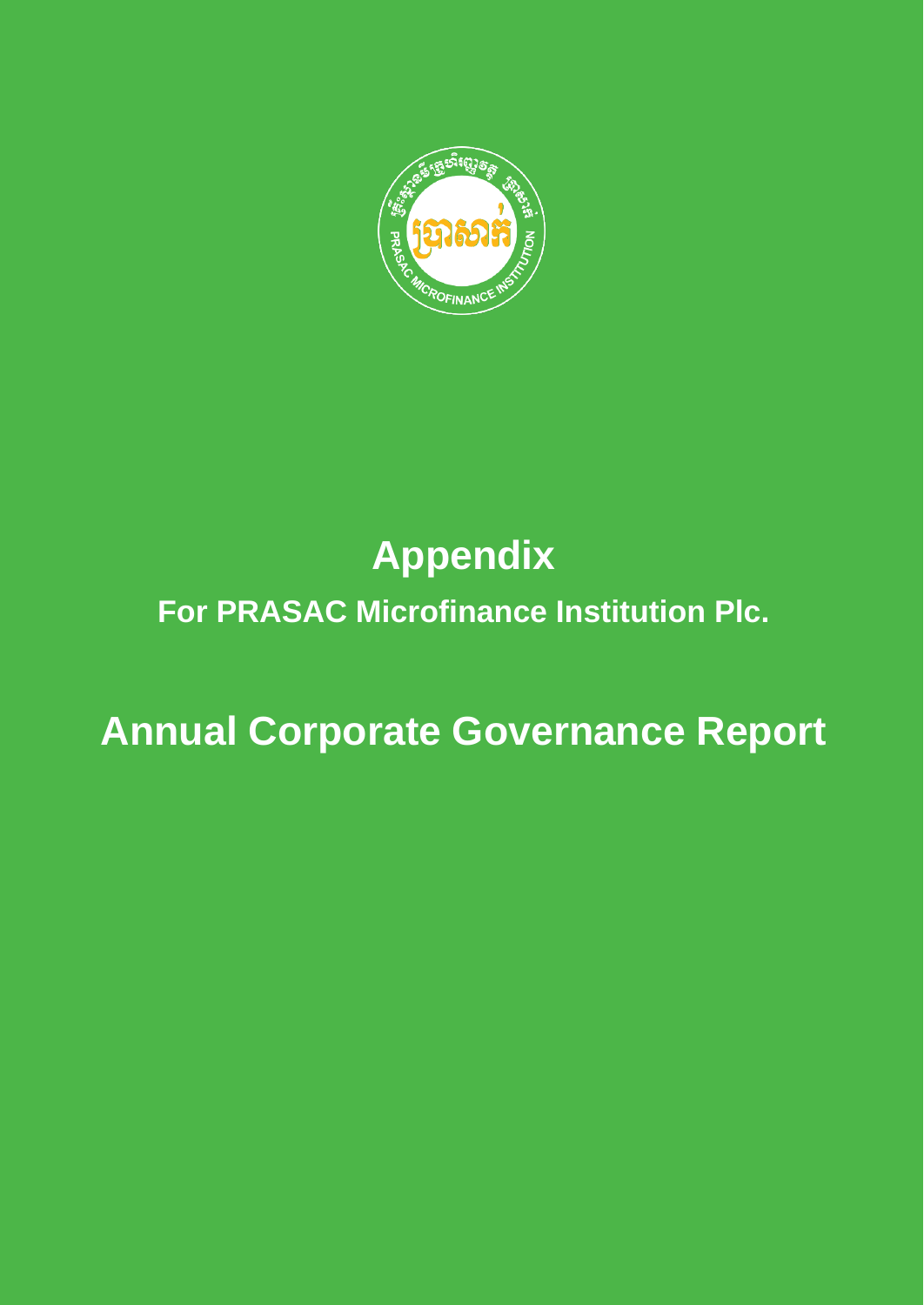# **A. SHAREHOLDERS STRUCTURE (AS OF 31 DECEMBER 2020)**

# **1. Shareholder Information**

| <b>Description</b> | <b>Nationality</b>      | <b>Types of</b><br><b>Shareholders</b> | <b>Number of</b><br><b>Shareholders</b> | <b>Number of</b><br><b>Shares</b> | <b>Percentage</b> |
|--------------------|-------------------------|----------------------------------------|-----------------------------------------|-----------------------------------|-------------------|
|                    | Cambodian               | Individual                             | None                                    | None                              | None              |
| Less than          |                         | Legal Person                           | 1                                       | 6,210,000                         | 2.7%              |
| 5%                 | <b>Non</b>              | Individual                             | None                                    | None                              | None              |
|                    | Cambodian               | Legal Person                           | None                                    | None                              | None              |
|                    | Cambodian               | Individual                             | None                                    | None                              | None              |
| From 5% to         |                         | Legal Person                           | None                                    | None                              | None              |
| 30%                | <b>Non</b><br>Cambodian | Individual                             | None                                    | None                              | None              |
|                    |                         | Legal Person                           | $\overline{2}$                          | 62,790,000                        | 27.3%             |
|                    | Cambodian               | Individual                             | None                                    | None                              | None              |
| <b>From 30%</b>    |                         | Legal Person                           | None                                    | None                              | None              |
|                    | Non                     | Individual                             | None                                    | None                              | None              |
|                    | Cambodian               | Legal Person                           | 1                                       | 161,000,000                       | 70%               |

#### **2. Shareholders Who Are Directors, Senior Officials and Employees of Listed Company**

| <b>Shareholders</b>     | <b>Number of Shareholders</b> | <b>Number of Shares</b> | <b>Percentage</b> |
|-------------------------|-------------------------------|-------------------------|-------------------|
| <b>Directors</b>        | 3                             | 223,790,000             | 97.3%             |
| <b>Senior Officials</b> |                               | 6,210,000               | 2.7%              |
| <b>Employees</b>        | N/A                           | N/A                     | N/A               |
| <b>Total</b>            |                               | 230,000,000             | 100%              |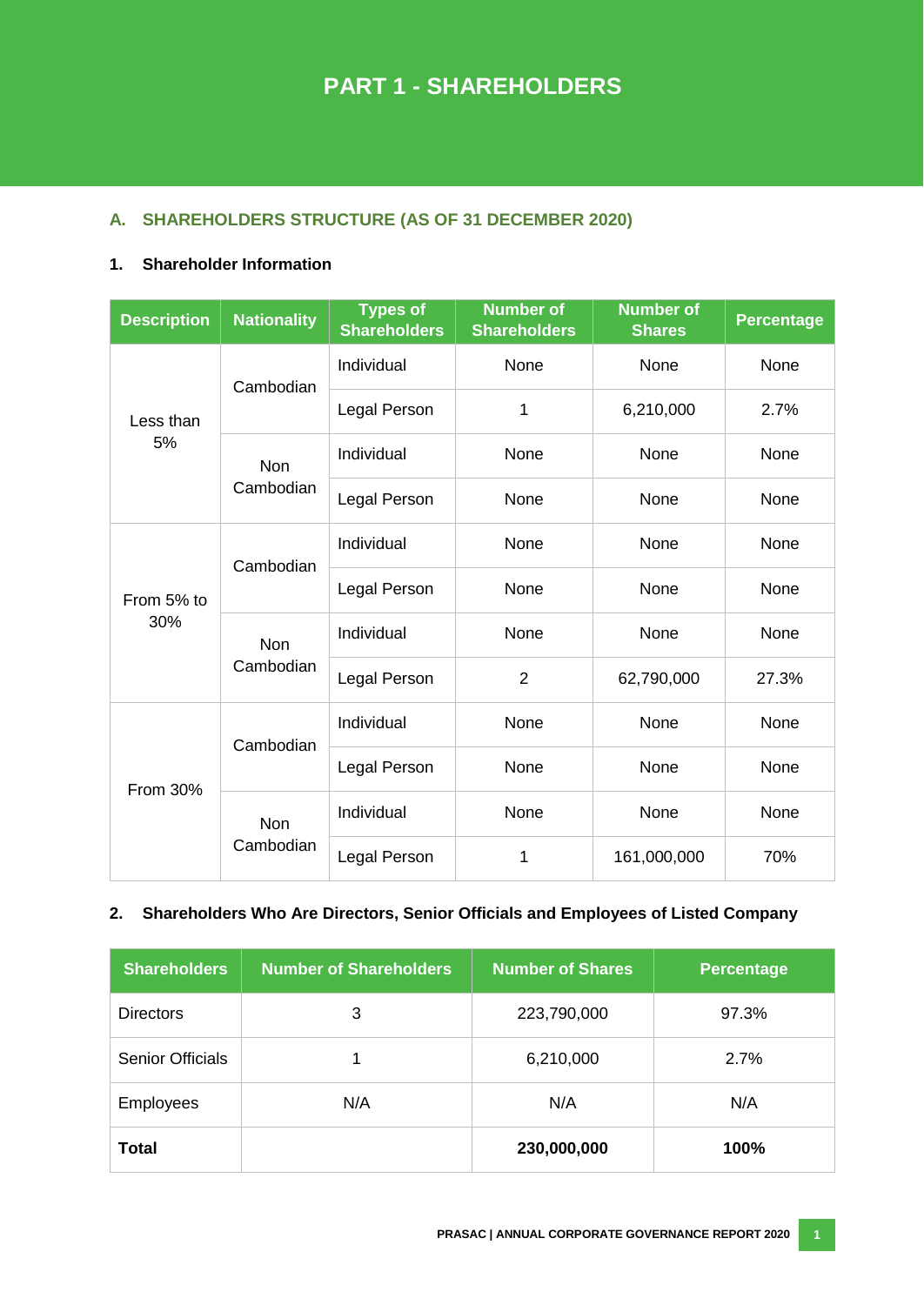# **B. SHAREHOLDERS' AND PROTECTION OF SHAREHOLDERS' RIGHTS**

#### **1. Rights of Shareholders**

Each shareholder has rights as following:

- $\triangleright$  Appoint and remove director and also to nominate for removal any such Director nominated by it for appointment and to nominate any person to fill any vacancy caused by the removal, resignation, death or disability of any such Director nominated for appointment by it from time to time;
- Reserved Matters Requiring Shareholders' Approval Pursuant to Article 8.7 as stated in MOA dated February 28, 2020;
- $\triangleright$  Access of the accurate and relevant information, ultimately promoting innovation and transparency;
- $\triangleright$  Exercise its voting rights and other rights as a member of PRASAC in order (insofar as it is able to do so through the exercise of such rights); and
- $\triangleright$  Procure that any Director appointed by it from time to time shall (subject to their fiduciary duties to PRASAC) exercise their voting rights and other powers and authorities in order (so far as he or she is able).

# **2. Protection of Shareholders' Rights and the Company's Practice of the Protection of Shareholders' Rights**

PRASAC's practice of the protection of shareholders' right as stated in annex 3 of MOA "Reserved Matters Requiring Shareholders' Approval Pursuant to Article 8.7" are:

- $\triangleright$  Any amendment to the memorandum of association of PRASAC, the Articles and/or any other constituent documents of any Group Company;
- $\triangleright$  Any Group Company commencing, undertaking or implementing a corporate re-organisation, restructuring (including any merger, consolidation or amalgamation), any IPO, winding-up, administration, appointment of a receiver, liquidation proceedings, or making or entering into any creditors' arrangement;
- $\triangleright$  Any Group Company adopting or amending its dividend policy that materially deviates from PRASAC's past dividend policies. For the avoidance of doubt, any dividend policy consistent with PRASAC's past dividend policies shall be deemed an ordinary matter subject to majority voting requirement;
- $\triangleright$  Any Group Company undertaking any change in its capital structure (save for changes which do not dilute or otherwise adversely affect each Shareholder), but excluding any Capital Injections required by the applicable Law or undertaken at the written direction of an Authority in Cambodia having competent jurisdiction;
- $\triangleright$  Any Group Company entering into any mergers or acquisitions with a transaction value over US\$10 million (whether in cash and/or kind);
- $\triangleright$  Removing and/or appointing the CEO.

# **3. Protection of Minority Shareholders' Rights and the Company's Practice of the Protection of Shareholders' Rights**

Practice of the Protection of Minority Shareholders' Rights, the Shareholders shall procure that the Company shall not take any of the actions (including any agreement whether conditional or not) or passes any resolution in respect of any reserved matter as listed in Annex 3 without:

- a. In respect of any matter which is required by applicable law and/or the Articles to be approved by Shareholders at a meeting of Shareholders, votes representing the higher of the following:
	- the threshold required under applicable law and the Articles to approve that matter; and
	- 75% of all of the shares on issue,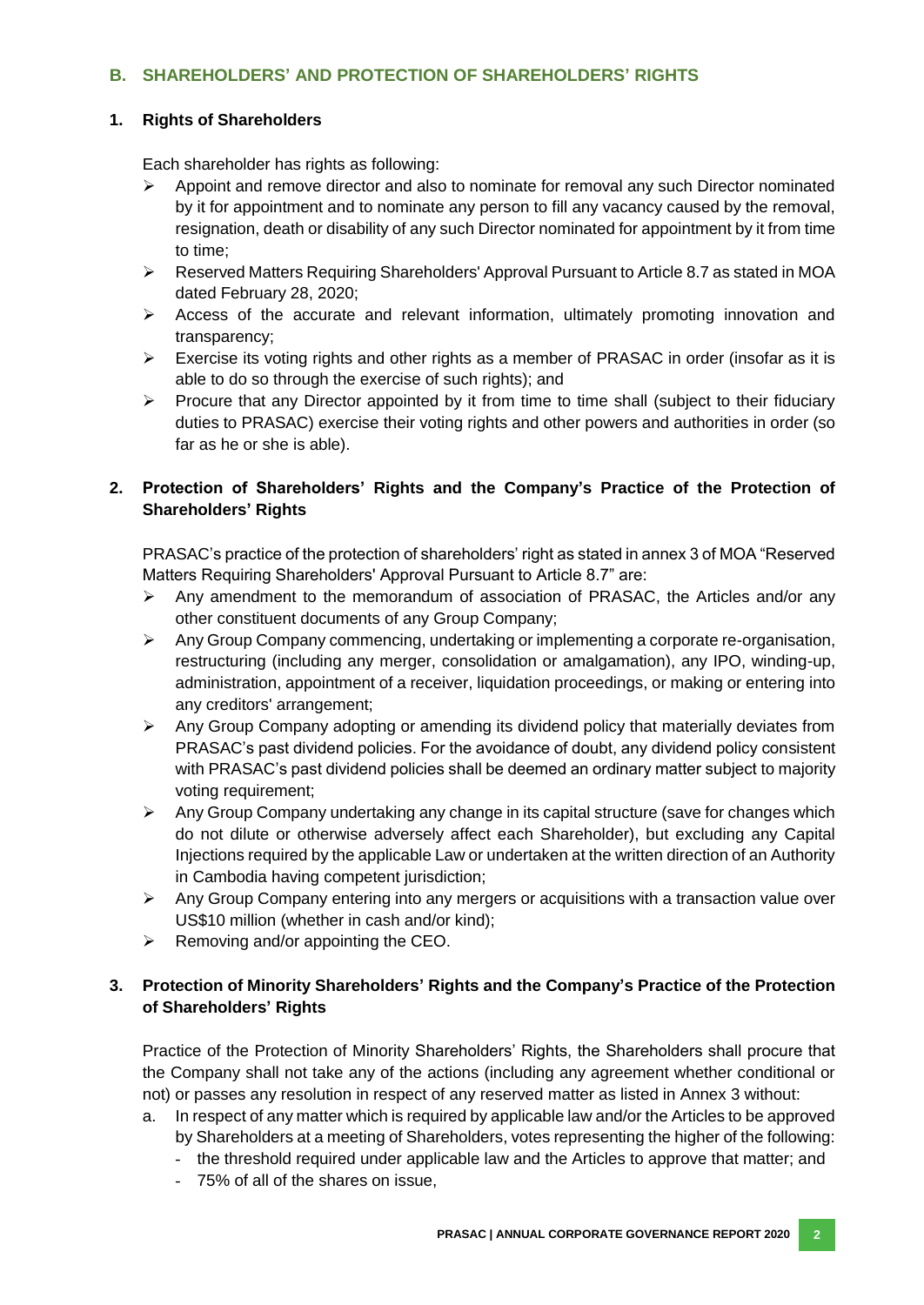Having first been cast in favour of a resolution to approve the matter at a quorate meeting of the Shareholders or by way of written resolution signed by all Shareholders pursuant to applicable law. A written resolution of the Shareholders is deemed to be adopted on the date the last Shareholder signs the resolution; or

b. In respect of any matter which is within the power of the Board of Directors to approve in accordance with applicable law and the Articles, the prior approval of at least seven (7) Directors present at a quorate meeting of the Board of Directors or by way of a written resolution passed in accordance with Article 9.6.

# **C. GENERAL SHAREHOLDER MEETING**

#### **1. Procedures of General Shareholder Meeting and Voting**

The general meeting of Shareholders shall be held at least once a year and held at such place and at such times as the Board of Directors shall determine.

An extraordinary meeting of Shareholders can be convened at any time by the decision of the Board of Directors or upon request by any Shareholder(s) holding at least fifty-one (51) per cent of the total shares with voting right.

No general meeting shall proceed at any meeting of Shareholders unless a quorum of the meeting is met when the meeting proceeds to business. The quorum at any Shareholders' general meeting shall be the number of Shareholders who together hold more than fifty (50) per cent of the total shareholding entitled to vote.

#### **2. Information of General Shareholder Meeting**

| No. | <b>Date</b> | Type of Meeting | <b>Quorums</b> , | <b>Agendas</b> | <b>Resolutions</b> |
|-----|-------------|-----------------|------------------|----------------|--------------------|
|     | <b>None</b> |                 |                  |                |                    |

#### **D. DIVIDEND DISTRIBUTION**

#### **1. Dividend Policy**

There are no dividend payment in year 2020.

#### **2. Historical Information of Dividend Distribution for the Last 3 Years**

| No. | <b>Detail of Dividend Distribution</b>               | 2020 | 2019 | 2018 |
|-----|------------------------------------------------------|------|------|------|
|     | Announcement Date of Dividend<br><b>Distribution</b> | None | None | None |
| 2   | <b>Record Date</b>                                   | None | None | None |
| 3   | <b>Dividend Payment Date</b>                         | None | None | None |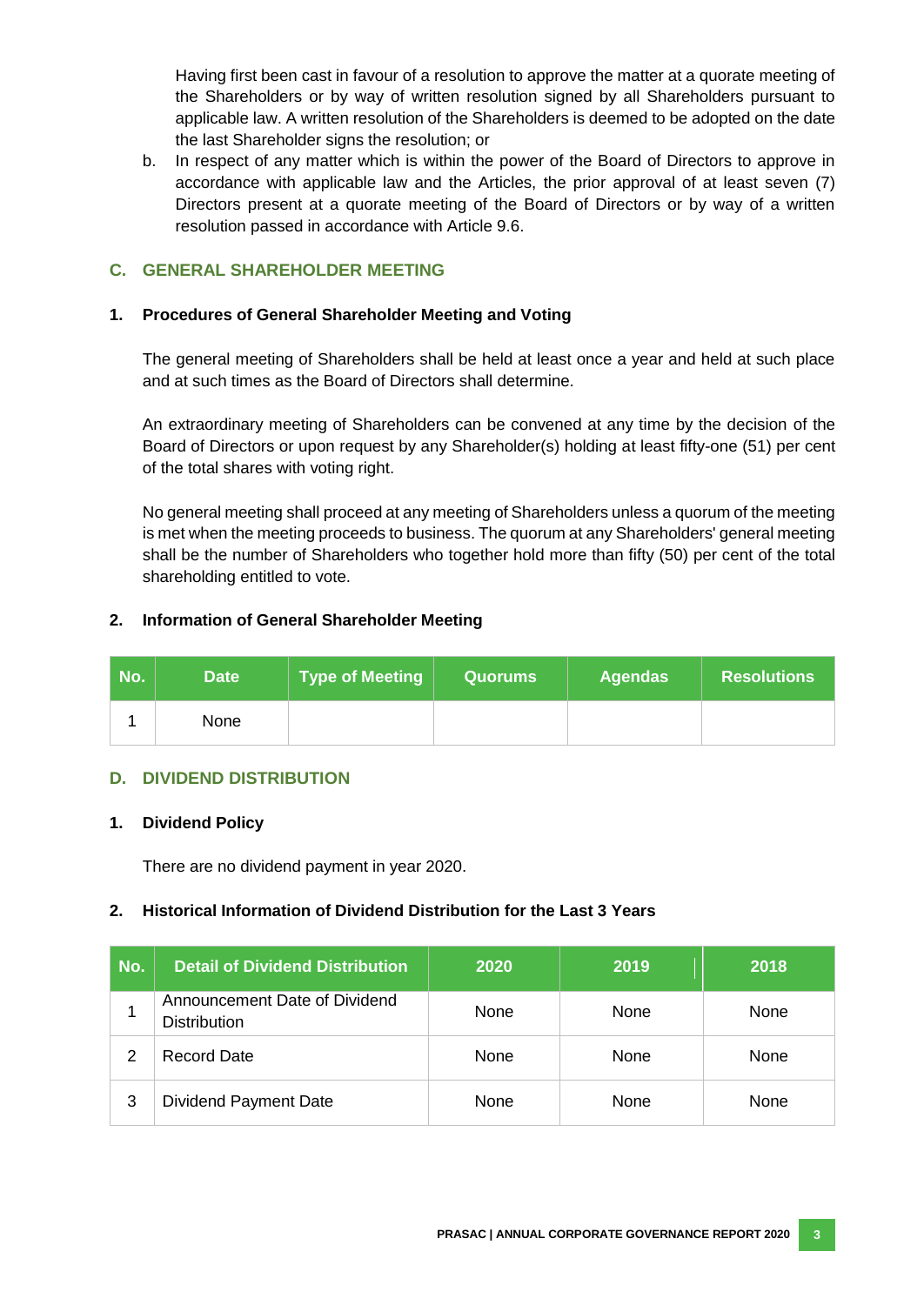# **A. BOARD OF DIRECTOR**

## **1. Board Composition**

| No.            | <b>Name</b>                         | <b>Position</b>      | <b>Appointing Date</b> | <b>Ending Date*</b> |
|----------------|-------------------------------------|----------------------|------------------------|---------------------|
| 1              | Mr. Kwi Sang JUN                    | Chairman             | 10 April 2020          | 09 April 2023       |
| $\overline{2}$ | Mr. Hak Soo KIM                     | Director             | 10 April 2020          | 09 April 2023       |
| 3              | Mr. Ji Kyu JANG                     | Director             | 10 April 2020          | 09 April 2023       |
| 4              | Mr. Hwan Kook KIM                   | Independent Director | 10 April 2020          | 09 April 2023       |
| 5              | Mr. Hana LEE                        | Independent Director | 10 April 2020          | 09 April 2023       |
| 6              | Mr. Bell Sak Pheakdey               | Independent Director | 10 April 2020          | 09 April 2023       |
| $\overline{7}$ | Mr. Ishara Chinthaka<br>Nanayakkara | <b>Director</b>      | 10 March 2017          | 09 April 2023       |
| 8              | Mr. Minki Brian HONG                | Director             | 10 March 2017          | 09 April 2023       |
| 9              | Mr. Sim Senacheert                  | Director and CEO     | 10 March 2017          | 09 April 2023       |

(\*) Each Director shall be limited to three (3) years from the date of appointment until such Director resigns or is removed. But each Director can be re-appointed and shall be limited to nine (9) years only.

#### **2. Director Biography**

#### **Mr. Kwi Sang JUN, Chairman**

Mr. Kwi Sang JUN is the Chairman of the Board of Directors of PRASAC Microfinance Institution Plc. As a financial services industry veteran in banking and capital markets, Mr. Jun served and held various senior leadership positions during his 33 years of experience at KB Kookmin Bank prior to his retirement in early 2019. After serving as a Head of various key departments, including Sales Planning and Large Corporate Business, Mr. Jun served as a Division Head of Large Corporate Business Division and Regional Sales Group, and then was appointed as a Senior Executive Vice President & Head of the Corporate and Investment Banking Group and Shared Service Group (including Human Resources Division). He was also being a Deputy President of KB Financial Group Inc. as well as a Deputy President of KB Securities in charge of the Corporate and Investment Banking division. As shown in his previous experiences and leadership roles at KB, Mr. Jun has a wide range of expertise in the corporate and investment banking with the practical experience and theoretical knowledge in banking, as well as the areas of procurement,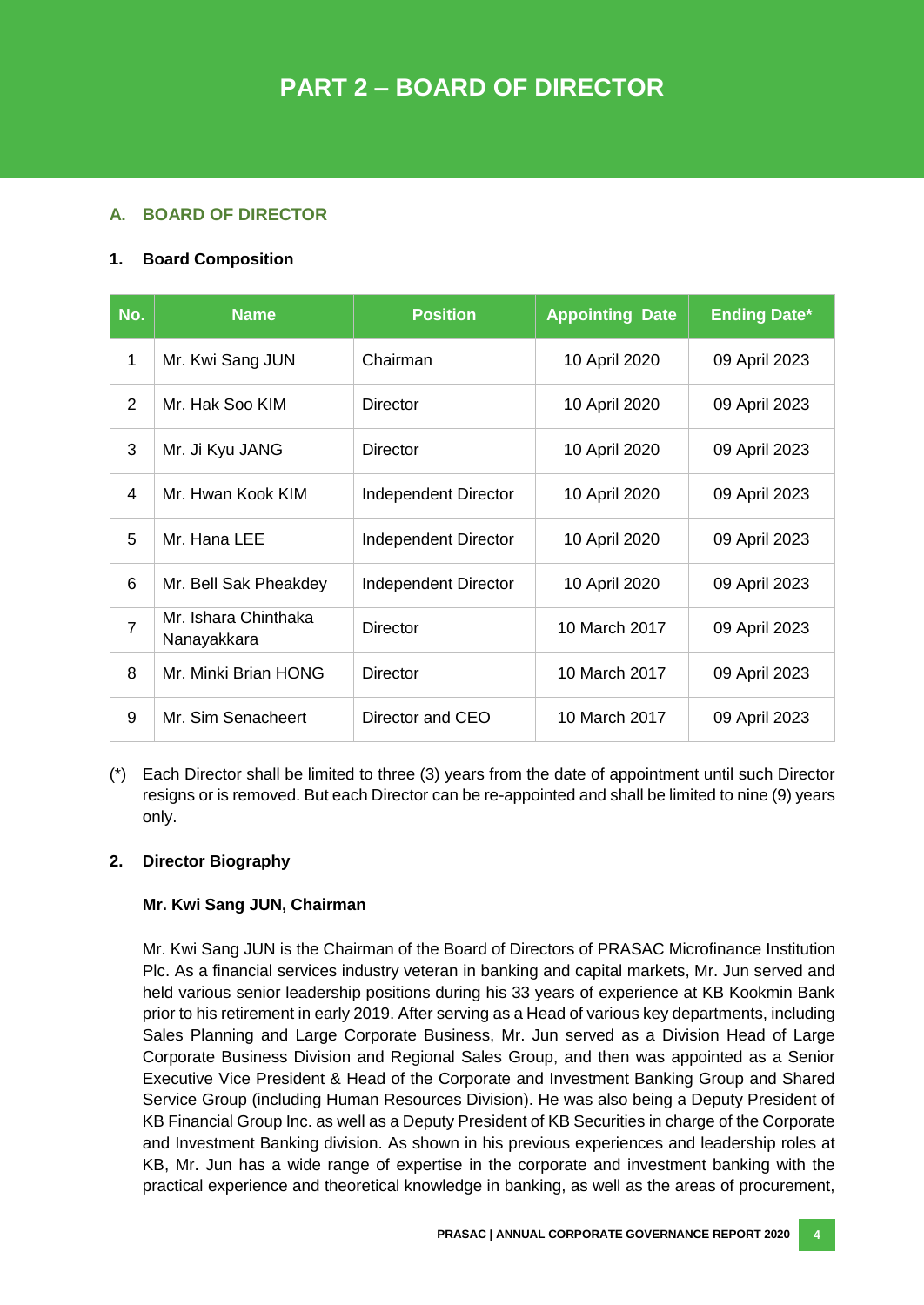general affairs and human resources. He received a B.A. in Economics from Busan National University, an M.B.A. from Helsinki School of Economics.

#### **Mr. Hak Soo KIM, Director**

Mr. Hak Soo KIM has been with KB Kookmin Bank for 30 years. Mr. Kim served as a Managing Director & CEO of KB Microfinance Myanmar, a subsidiary of KB Kookmin Bank for 7 years. Prior to that, Mr. Kim served as a Head of Asset & Liability team in the finance planning department and also worked in various departments, such as Treasury, Risk management, Strategic Planning, Performance Measurement, Credit Card planning Department and Retail and Corporate Banking Branches, for over 23 years since joining KB in 1990. He received an M.B.A from Yonsei University Graduate school of Business and a B.A. in Business Administration from Kyungpook National University.

#### **Mr. Ji Kyu JANG, Director**

Mr. Ji Kyu JANG is currently serving as a General Manager of Global Planning Department at KB Kookmin Bank in Seoul, Korea. Since he joined KB in 1999, Mr. Jang held various senior positions in the departments, such as Global Business and Treasury. Over 20 years of his experience at KB, Mr. Jang gained a collective and extensive experience in the corporate and investment banking, foreign currency funding as well as the global business. He graduated with a B.A in Economics from the State University of New York and has an M.B.A from the University of Wisconsin.

#### **Mr. Hwan Kook KIM, Independent Director**

Mr. Hwan Kook KIM is the Representative Director of Busan-Gimhae Light Rail Transit. Prior to joining Busan-Gimhae Rail Transit, Mr. Kim was the head of Regional Sales Group and Investment Banking Division of Kookmin Bank and was responsible for all of the company's worldwide sales, including retail business, corporate business and investment banking. He also headed Kookmin Bank's Global Business Division and played a key role in fortifying the foundation for the investment in PRASAC Microfinance Institution.

#### **Mr. Hana LEE, Independent Director**

Mr. Hana LEE is the Representative C.P.A of Andrew & Philip Accounting, which is a Korean-Cambodian accounting firm established in 2008. He is also the Chairman of Audit Committee of Kookmin Bank Cambodia and has a career as Representative C.P.A of Phnom Penh of Daehyun Accounting and the financial controller of Adecco Korea. Mr. Lee is an AICPA and an active member of KICPAA (The Kampuchea Institute of Certified Public Accountants and Auditors) under the Ministry of Economy and Finance in Cambodia.

#### **Mr. Bell Sak Pheakdey, Independent Director**

Mr. Bell Sak Pheakdey is a Partner at Sithisak Law Office. He holds a Bachelor's Degree of Laws in Cambodia and a Master's Degree of Laws majoring in Comparative Business Law in France. Following many years working for both public and private agencies, he has a wealth of experiences advising on various transactions ranging from commercial, banking, real estate, investment, contract, government affairs and public relations to taxation matters. He has also been engaged by many development partners to assist certain ministries in drafting legislation and advising on regulatory reforms. He speaks Khmer, French and English.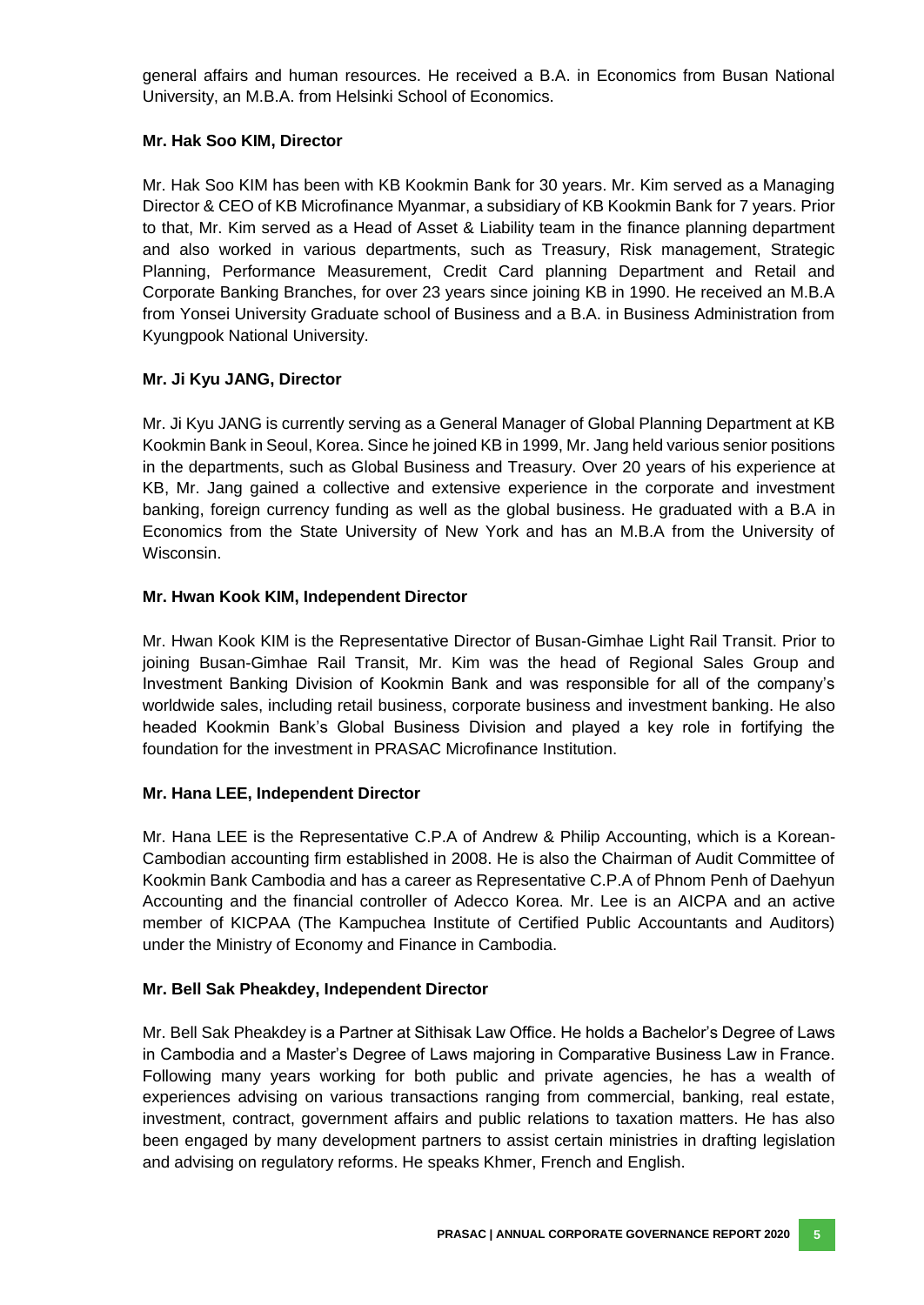#### **Mr. Ishara Chinthaka Nanayakkara, Director**

Mr. Ishara Chinthaka Nanayakkara is the Deputy Chairman of Lanka Orix Leasing Company (LOLC). He is the Managing Director of Ishara Traders, the pioneering importer of reconditioned motor vehicles in Sri Lanka. Having obtained a diploma in Business Accounting from Australia, he worked in Japan for two years with the largest exporter of reconditioned motor vehicles: Yamagin Corporation, Tokyo. Ishara is a Director of Ishara Plantations (Pvt) Ltd, and Ishara Property Development (Pvt) Ltd., Mr. Ishara Chinthaka Nanayakkara also serves as a director on the boards of all LOLC subsidiaries.

#### **Mr. Minki Brian HONG, Director**

Mr. Minki Brian Hong is a partner at CVC Capital Partners focusing on investment in Southeast Asia. Brian has over 20 years of international experience in the financial services industry in the U.S. and Asia. Prior to joining CVC, he worked for JPMorgan's investment banking department in New York, Hong Kong and Korea offices. Prior to JP Morgan, he was with Dillon, Read & Co, an investment bank in the U.S. Brian holds a BA Degree in Business Economics and Political Science from Brown University in the U.S.

#### **Mr. Sim Senacheert, Director**

Mr. Sim Senacheert holds Master and Bachelor Degrees in Business Administration and obtained Diploma in Accounting and Finance in 1994. Since 1995, he has attended several training courses related to microfinance operations and management. He is also accredited under the Microfinance Training of Trainer certified by ADBI, TDLC of the WB, and UNCDF. He previously worked in the banking sector, and started working with PRASAC in 1995 as Credit Officer and was promoted to various positions such as Accountant, Branch Manager, MB Trainer and Supervisor, and Finance Manager. Since mid-2002, he has held the positions of Branch Manager, Operations Manager and Deputy CEO with another MFI before joining PRASAC as General Manager in late 2003. He currently holds the position of President & Chief Executive Officer of PRASAC Microfinance Institution Plc.

#### **3. If Any Director is Director, Shareholders or Co-owner of Other Company**

| No. | <b>Name</b>                         | <b>Company</b>                                      | <b>Director, Shareholders</b><br>or Co-owner |
|-----|-------------------------------------|-----------------------------------------------------|----------------------------------------------|
|     | Mr. Ji Kyu JANG                     | KB Kookmin Bank Ltd ("KB")                          | Director and Shareholder                     |
|     | Mr. Ishara Chinthaka<br>Nanayakkara | <b>LOLC</b> International Private Limit<br>("LOLC") | Director and Shareholder                     |
| 3   | Mr. Sim Senacheert                  | P S Co., Ltd ("PSCo")                               | Director and Shareholder                     |

#### **4. Board Roles, Duties and Responsibilities and Performance**

The Board of Directors shall have the authority and roles which includes inter alia the following:

- $\triangleright$  Appoint, dismiss, determine the rights and authority of all executive officers and other officers;
- Set the salaries, benefits and other compensations of such officers;
- $\triangleright$  Fix the salaries, benefits and other compensations for Directors and submit them to Shareholders for approval;
- $\triangleright$  Propose to Shareholders the amendments or annulments to the Articles;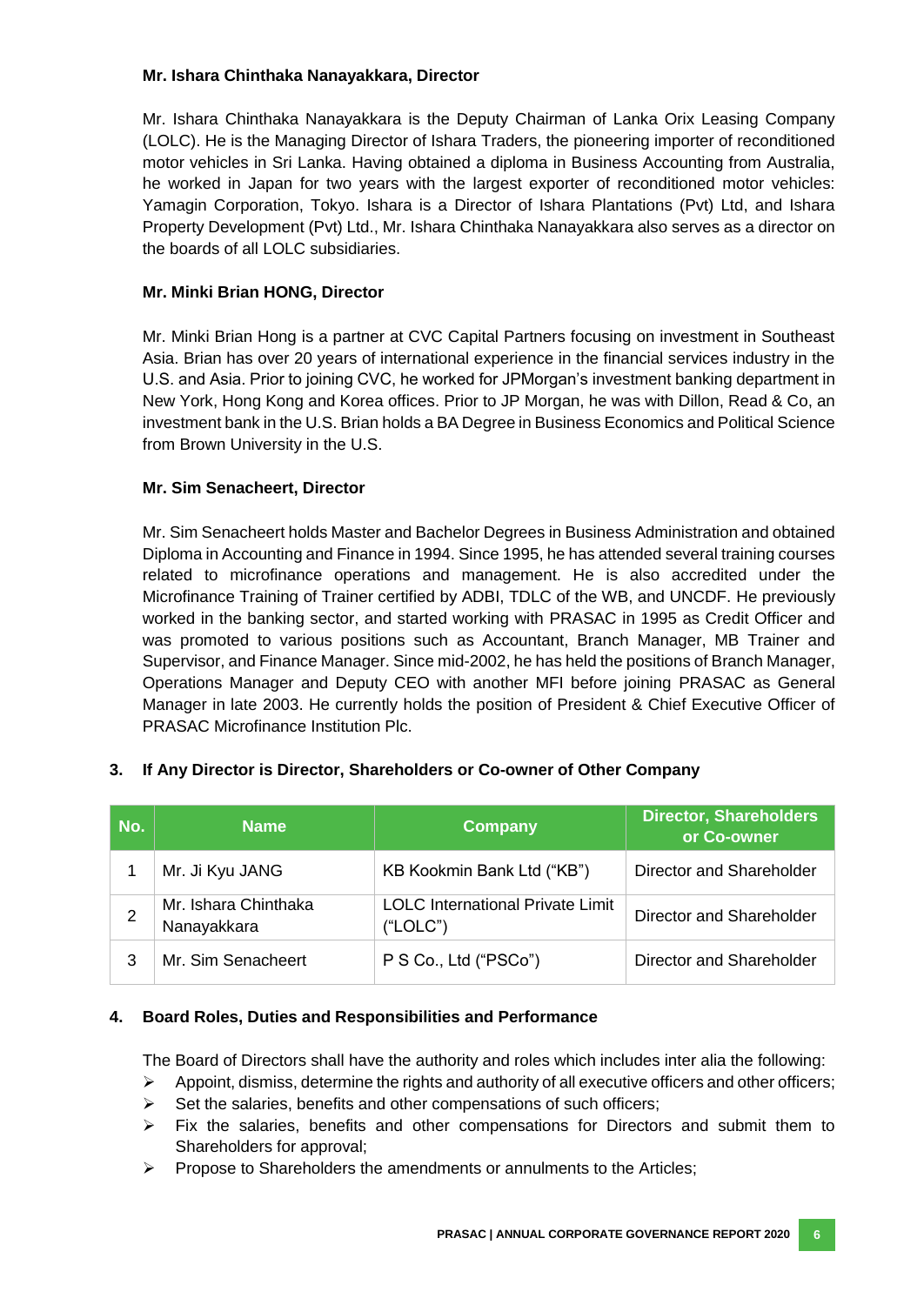- $\triangleright$  Propose to the Shareholders an agreement of merger or consolidation between the company and any other person;
- $\triangleright$  Propose to the Shareholders the sale of all or major part of the Company's assets;
- Propose to the Shareholders a dissolution or liquidation of the Company;
- $\triangleright$  Declare dividends in accordance with accounting principles and the dividend policy of the Company;
- $\triangleright$  Close account books of each financial year and propose the annual profits for submission to the Shareholders and Shareholders' general meeting;
- $\triangleright$  Determine the management structure of the Company;
- $\triangleright$  Delegate authorities to the management, and monitor and evaluate the implementation of policies, strategies and business plans;
- $\triangleright$  Determine the monitoring criteria to be used by the Board of Directors;
- $\triangleright$  Ensure that internal controls are effective;
- $\triangleright$  Communicate with senior management;
- $\triangleright$  Any other common duties of a board of similar company as prescribed by laws.

The Board of Directors may delegate the day-to-day running of the business to the board committees or the management of the Company appointed as per the Shareholders Agreement.

#### **5. Board Meetings**

| No.            | <b>Date</b>      | <b>Type of Meetings</b> | <b>Number of Directors</b><br><b>Attending the Meeting</b> |
|----------------|------------------|-------------------------|------------------------------------------------------------|
|                | 2 February 2020  | Quarterly               |                                                            |
| $\overline{2}$ | 18 May 2020      | Quarterly               | 9                                                          |
| 3              | 28 August 2020   | Quarterly               | 9                                                          |
| 4              | 18 December 2020 | Quarterly               | 9                                                          |

#### **B. BOARD COMMITTEES**

#### **1. Board Committee Structure**

#### **1.1. Audit Committee**

| No.            | <b>Name</b>                         | <b>Position</b> | <b>Appointing Date</b> | <b>Number of</b><br><b>Attending</b><br>the Meeting | <b>Total</b><br><b>Number of</b><br><b>Meetings</b> |
|----------------|-------------------------------------|-----------------|------------------------|-----------------------------------------------------|-----------------------------------------------------|
| 1              | Mr. Hana LEE                        | Chairman        | 10 April 2020          | 3                                                   | 4                                                   |
| $\overline{2}$ | Mr. Bell Sak Pheakdey               | Member          | 10 April 2020          | 3                                                   | 4                                                   |
| 3              | Mr. Ji Kyu JANG                     | Member          | 10 April 2020          | 3                                                   | 4                                                   |
| 4              | Mr. Ishara Chinthaka<br>Nanayakkara | Member          | 10 April 2020          | 4                                                   | 4                                                   |
| 5              | Mr. Minki Brian HONG                | Member          | 10 April 2020          | 3                                                   | 4                                                   |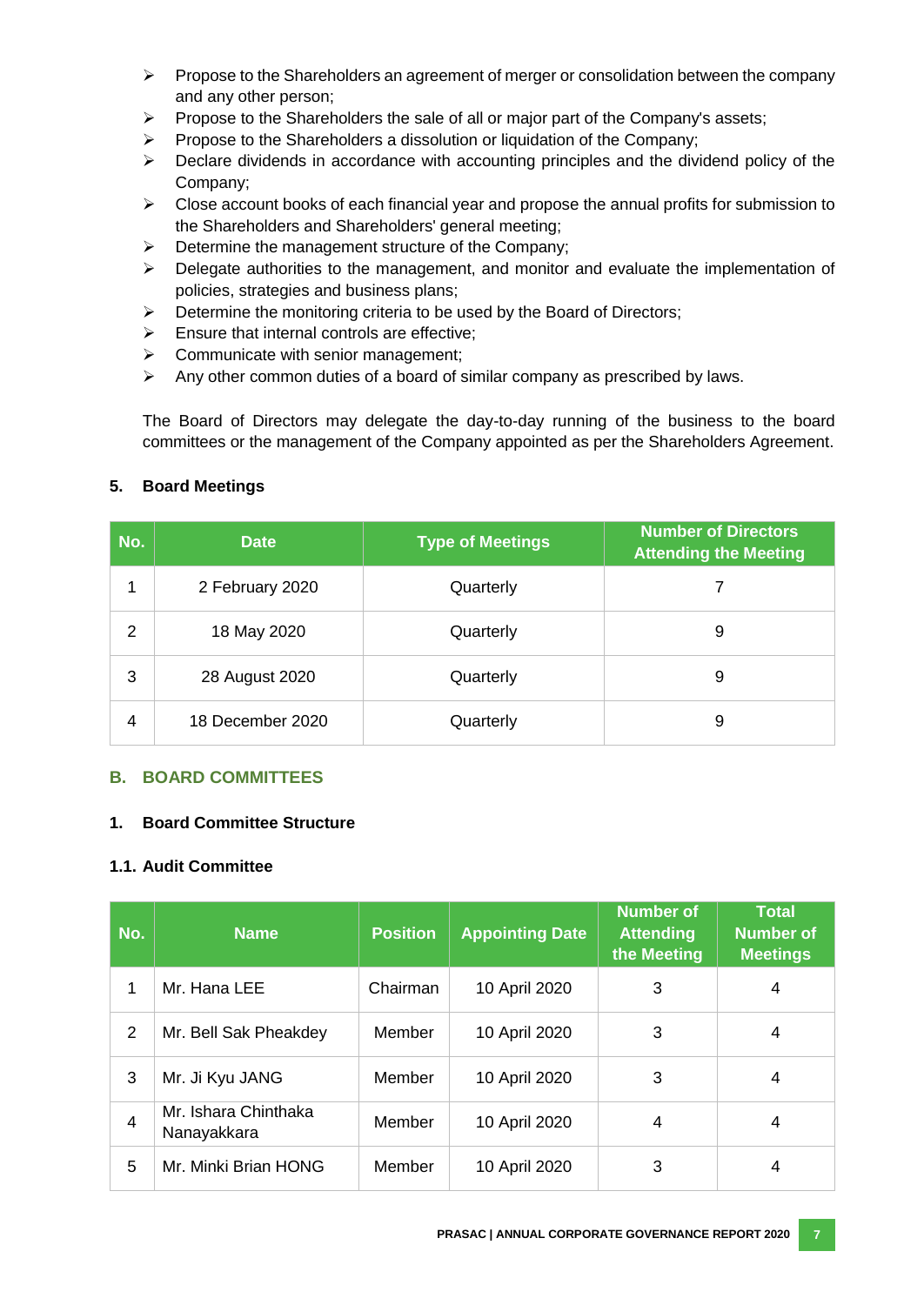**Note:** PRASAC was changed board of directors and got approved from NBC and MOC on March 19, 2020 and April 10, 2020 respectively, the audit committee appointed on April 10, 2020.

# **Roles and Responsibilities of Audit Committee**

The roles and responsibilities of the audit committee are as following:

- To be primarily responsible for making recommendation to the Board on the appointment, reappointment and removal, remuneration and terms of engagement of the External auditor;
- To monitor the independence of the external auditor;
- To approve non-audit-services provided by the external auditor;
- To have an active dialogue with the external auditor and to monitor integrity of financial statements of the Company and the Company's annual report and accounts, half-year report and quarterly reports, and to review significant financial reporting judgments contained in them before submission to the Board, focusing particularly on:
	- Any changes in accounting policies and practices;
	- Major judgmental areas;
	- Significant adjustments resulting from the audit;
	- The going concern assumptions and any qualifications;
	- Compliance with accounting standards; and
	- Compliance with laws, regulation and other legal requirements in relation to financial reporting.
- To review the external auditor's management letter, any material queries raised by the external auditor to management in respect of the accounting records, financial accounts or systems of control and management's response;
- To ensure that the Board will provide a timely response to the issues rose in the external auditor's management letter;
- To review the Company's financial controls, internal control and risk management systems;
- To discuss with management on the system of internal control and ensure that management has discharged its duty to have an effective internal control system including the adequacy of resources, qualifications and experience of staff of the Company's accounting and financial reporting function, and their training programs and budget;
- To review the internal audit program, ensure co-ordination between the internal and external auditors, and ensure that the internal audit function is adequately resourced and has appropriate standing within the Company, and to review and monitor the effectiveness of the internal audit function;
- To consider any findings of major investigations of internal control matters as delegated by the Board or on its own initiative and management's response;
- Monitor and review the effectiveness of the Company's internal audit function in the context of the Company's overall risk management system;
- Review and assess the annual internal audit plan;
- Review promptly all reports on the Company from the internal auditors;
- Review and monitor management's responsiveness to the findings and recommendations of the internal auditor;
- Advise on the selection and removal of the Internal Auditor;
- Review of the internal audit charter;
- Authorize budget for the internal audit function incl. staffing;
- Review annually the audit committee charter.

#### **Results of Audit Committee Performance**

In 2020, the Audit Committee held four meetings during February, May, August and December 2020 to review and discuss on matters relating to PRASAC. The summary of the activities undertaken by the Audit Committee during 2020 is as following:

- Reviewed quarterly result of credit audit and branch operational audit and head office audit.
- Reviewed audit report on special case investigation.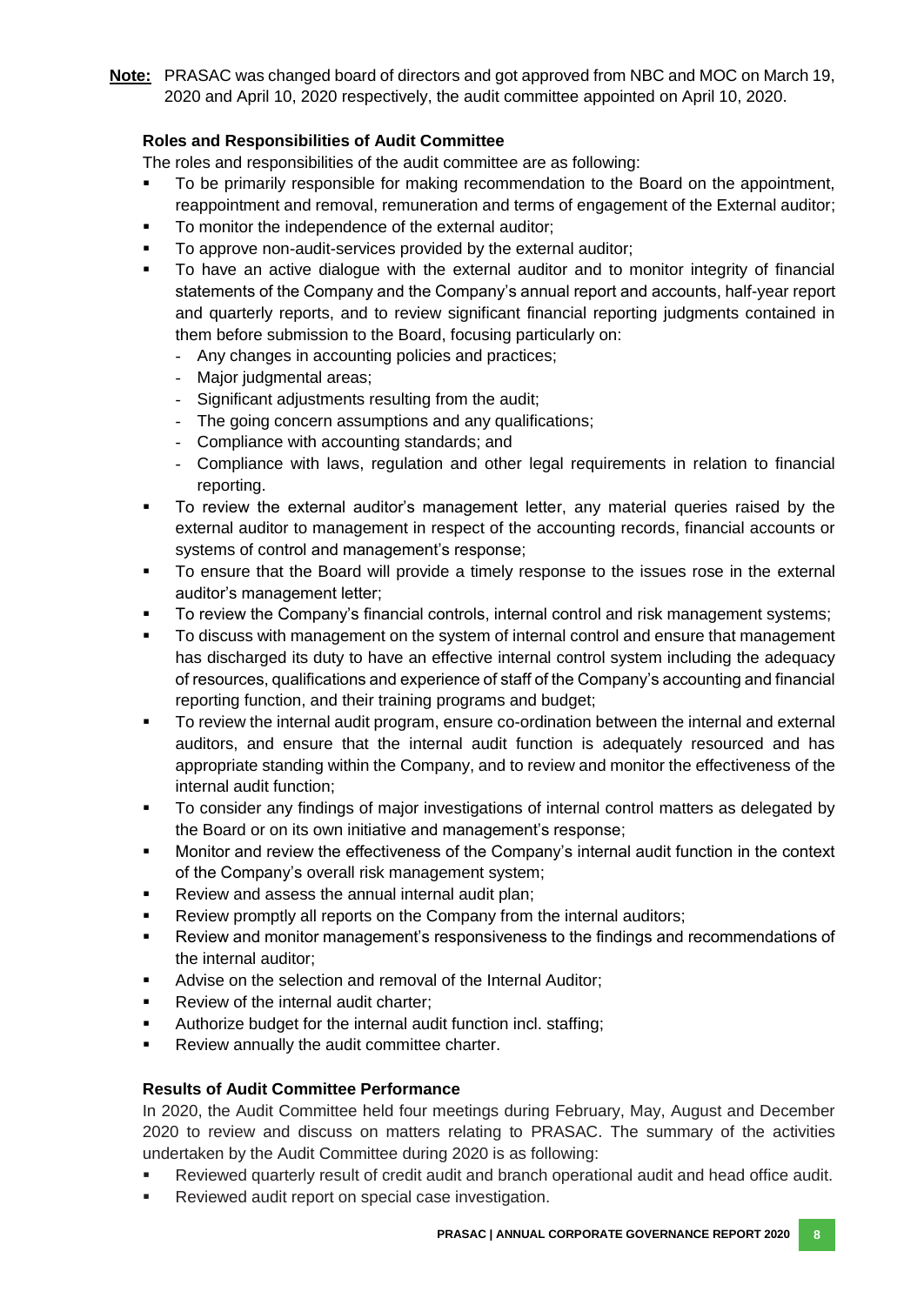- Reviewed external audit report for the year ended 31 December 2019.
- Reviewed PRASAC Annual Report 2018.
- Reviewed challenges and achievements of internal audit department.
- Reviewed and approved audit plan and budget for 2021.

## **1.2. Nomination and Remuneration Committee**

| No.            | <b>Name</b>                         | <b>Position</b> | <b>Appointing Date</b> | <b>Number of</b><br><b>Attending</b><br>the Meeting | <b>Total of</b><br><b>Meetings</b> |
|----------------|-------------------------------------|-----------------|------------------------|-----------------------------------------------------|------------------------------------|
| 1              | Mr. Bell Sak Pheakdey               | Chairman        | 10 April 2020          | 3                                                   | 4                                  |
| 2              | Mr. Hak Soo KIM                     | Member          | 10 April 2020          | 3                                                   | 4                                  |
| 3              | Mr. Ji Kyu JANG                     | Member          | 10 April 2020          | 3                                                   | 4                                  |
| $\overline{4}$ | Mr. Ishara Chinthaka<br>Nanayakkara | Member          | 10 April 2020          | 4                                                   | 4                                  |
| 5              | Mr. Minki Brian HONG                | Member          | 10 April 2020          | 4                                                   | 4                                  |

**Note:** PRASAC was changed board of directors and got approved from NBC and MOC on March 19, 2020 and April 10, 2020 respectively, the Remuneration and Nomination committee appointed on April 10, 2020.

#### **Roles and Responsibilities of Nomination and Remuneration Committee**

The roles and responsibilities of the nomination and remuneration committee are as following:

- To review in detail of CEO's performance, organizational structure, management development and succession planning for all senior roles;
- To plan for Executives and Senior Managers succession, consider the views of Directors and senior management on any potential candidates and when and where appropriate, following approval by the Board, to arrange and approach;
- To make recommendations to the Board on PRASAC's policy and remuneration structure for all Executive members, Senior Management, Management, Key Personnel and staff as appropriate and on the establishment of a formal and transparent procedure for developing remuneration policy;
- To review and approve the annual incentive proposals of all staff including Executive members; and recommendations to the Board for approval;
- To consider salaries paid by comparable companies, time commitment and responsibilities and employment conditions elsewhere in PRASAC;
- To review and approve the remuneration policy applicable to employees' remuneration packages to ensure that it is consistent with any applicable legal and regulatory requirements;
- To work closely with other relevant committees of PRASAC's Board, including but not limited to Risk and Audit Committees;
- To review and approve compensation arrangements relating to dismissal or removal of Executive members for misconduct to ensure that they are consistent with contractual terms and are otherwise reasonable and appropriate;
- To seek independent professional advice on matters of remuneration for Executive members, Senior Management and Key Personnel if and when necessary;
- Ensuring that the remuneration policy is consistent with the long-term objectives and corporate values of PRASAC;
- Recommending procedures to select and replace board members;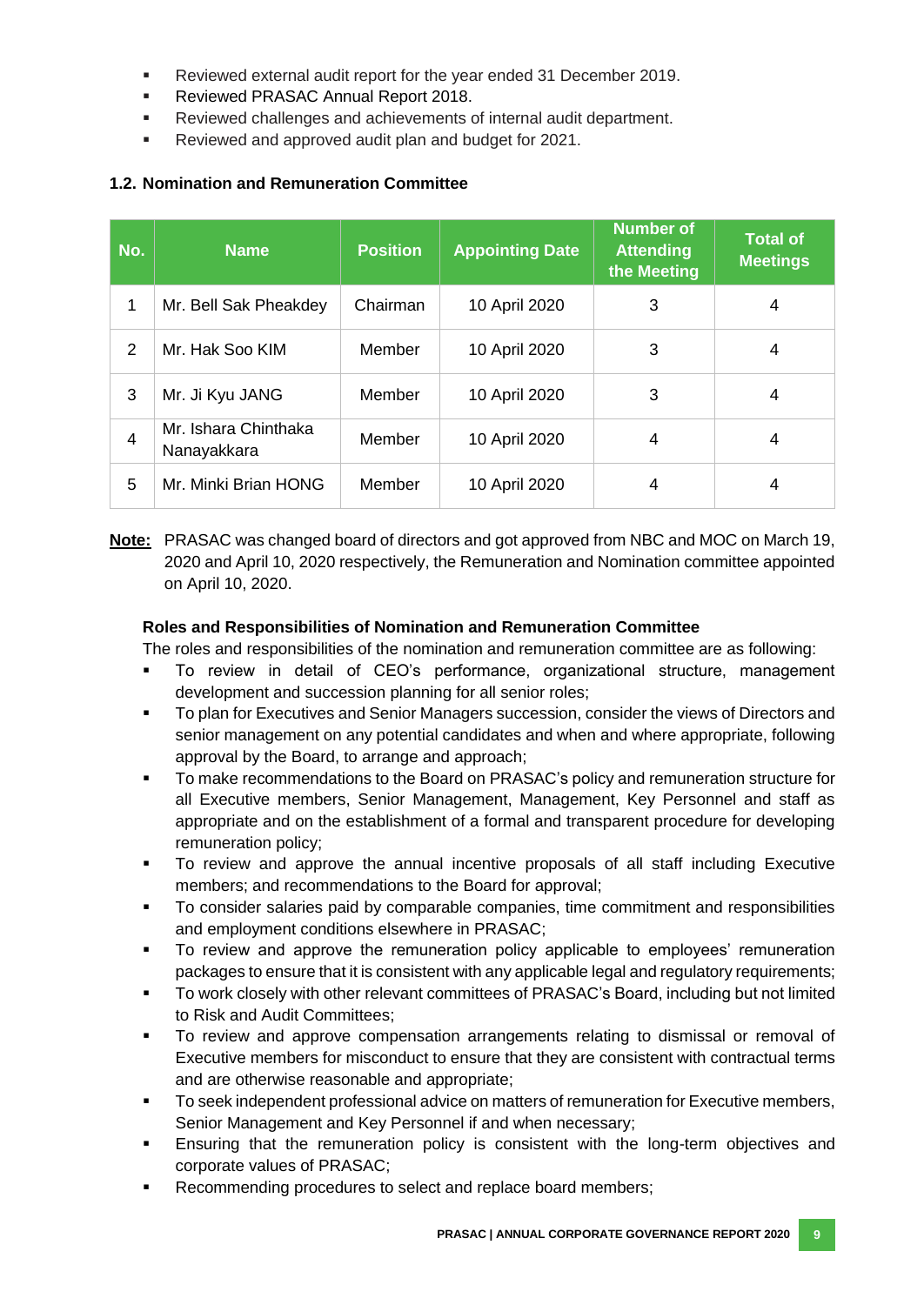- Recommending independent persons who will become committee members as referred to Prakas on Governance Banking and Financial Institution;
- Approving the nomination of senior management.

### **Results of Nomination and Remuneration Committee Performance**

In 2020, the committee conducted a meeting and advise management to implement the following activities:

- Improved internal policies and guidelines on human resources management including recruitment procedures and staff performance management.
- Implemented the new information technology tool for human resources management.
- Executed an extensive training program.
- Increased salary and offered pool bonuses for the company's staff.
- Reviewed the compliance of human resource management to law and rules of labor law.
- Reviewed and Selected three independent directors and one director.
- Reviewed, selected and re-appointed one Board of Director and three Independent Directors (subject to approve from the Board of Directors and regulators).

# **1.3. Risk Committee**

| No.            | <b>Name</b>                         | <b>Position</b> | <b>Appointing Date</b> | <b>Number of</b><br><b>Attending</b><br>the Meeting | <b>Total of</b><br><b>Meetings</b> |
|----------------|-------------------------------------|-----------------|------------------------|-----------------------------------------------------|------------------------------------|
| 1              | Mr. Hwan Kook KIM                   | Chairman        | 10 April 2020          | 3                                                   | $\overline{4}$                     |
| 2              | Mr. Hana LEE                        | Member          | 10 April 2020          | 3                                                   | 4                                  |
| 3              | Mr. Hak Soo KIM                     | Member          | 10 April 2020          | 3                                                   | 4                                  |
| $\overline{4}$ | Mr. Ishara Chinthaka<br>Nanayakkara | Member          | 10 April 2020          | 3                                                   | $\overline{4}$                     |
| 5              | Mr. Minki Brian HONG                | Member          | 10 April 2020          | 4                                                   | 4                                  |
| 6              | Mr. Sim Senacheert                  | Observer        | 10 April 2020          | 4                                                   | 4                                  |

**Note:** PRASAC was changed board of directors and got approved from NBC and MOC on March 19, 2020 and April 10, 2020 respectively, the Risk Management committee appointed on April 10, 2020.

#### **Roles and Responsibilities of Risk Management Committee**

The roles and responsibilities of the Risk Management committee are as following:

- Assist the full Board of Directors in translating the mission and strategy of PRASAC into appropriate tolerance levels and exposure limits for any and all risk dimension facing PRASAC. The scope of intervention includes but is not limited to credit and counterparty risk, operational risks, market risks, (i.e. interest rate risk and foreign exchange rate risk), as well as liquidity, capital adequacy and covenant exposures;
- Serve as the primary counterpart at Board level for the Chief Risk Officer and the Assets & Liabilities Committee in all matters relating to current or prospective exposures as well as the policies and procedures to identify, measure and manage them;
- Guide the executive management in implementing the organizational framework for risk management and assign the necessary roles and responsibilities;
- Ensure effective oversight on the proper functioning of the risk management framework and provide a measure of independent control over PRASAC's risk taking activities;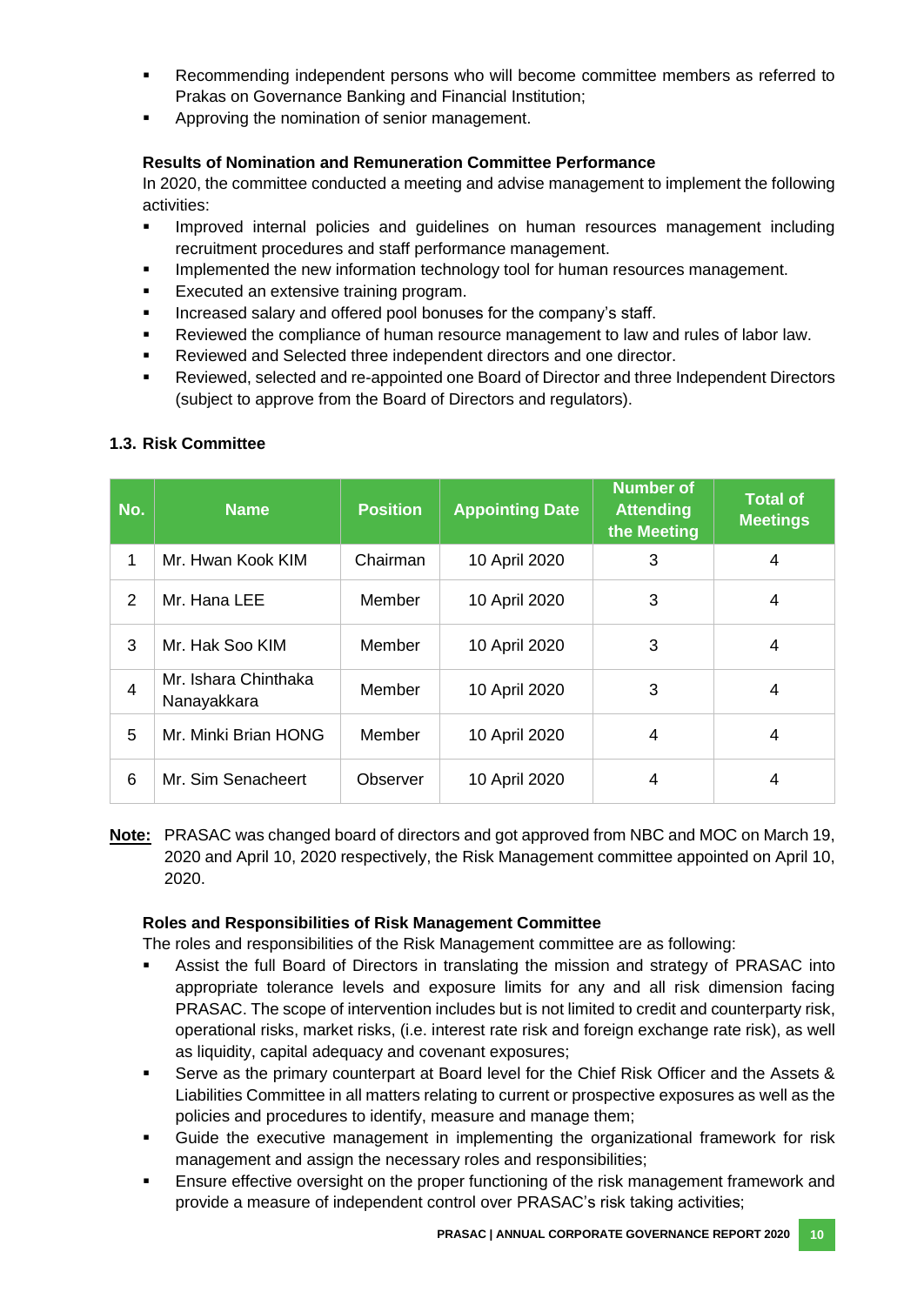- To review and recommend for the Board's approval PRASAC's risk appetite which shall take into account PRASAC's strategic objectives, all the relevant risks faced by PRASAC and the prevailing and prospective market and economic conditions;
- To review and recommend for the Board's approval PRASAC's risk management strategies taking into consideration the risk appetite and other risk related matters;
- To review and recommend for the Board's approval PRASAC's risk management framework and risk governance framework including their appropriateness, effectiveness and independence of risk management functions;
- To review and recommend for the Board's approval on PRASAC Risk Management Policy which governs the identification, assessment, monitoring and reporting of the major risks faced by PRASAC;
- To review the terms of reference of management committee levels, for instance, Risk Management Committee, Credit Committee and Asset and Liability Management Committee and recommend any necessary changes for the Board's approval;
- To review and monitor PRASAC's risk profiles taking into consideration PRASAC's risk appetite and the prevailing and forward-looking aspects of risk exposures;
- To review the regulatory updates on risk management related issues and consider their material implications to PRASAC's risk appetite and risk profiles;
- To review and discuss, and to bring to the Board's attention, the critical comments of the regulators on PRASAC's risk management related issues;
- To oversee the implementation of risk management policies and the compliance with the respective statutory rules and regulations;
- To review the results of the stress-testing for the major risks and the assessment on PRASAC's capability to withstand the stressed conditions particularly in terms of profitability, capital adequacy and liquidity. If considered necessary, appropriate actions shall be taken to mitigate the potential impacts;
- To review Risk Committee Report as required by PRASAC Risk Management Policy.

#### **Results of Risk Management Committee Performance**

In 2020, the Risk Management Committee held four meetings during February, May, August and December 2020 to review and discuss on matters relating to PRASAC. The summary of the activities undertaken by the Risk Management Committee during 2020 is as following:

- Reviewed Loan Portfolio.
- **Reviewed Credit Risk.**
- **Reviewed Capital Risk.**
- **Reviewed Liquidity and Funding Risk.**
- **Reviewed Operational Risk.**
- Reviewed Compliance Risk including AML/CFT.
- Reviewed Economic Risk.
- Reviewed on annual Risk Management Plan.

#### **2. Changes of Committee Member**

| No. | <b>Committees</b>           | <b>Name</b> | <b>Reasons</b> |
|-----|-----------------------------|-------------|----------------|
|     | Audit                       | No          | N/A            |
| 2   | Nomination and Remuneration | No          | N/A            |
| 3   | <b>Risk Management</b>      | No          | N/A            |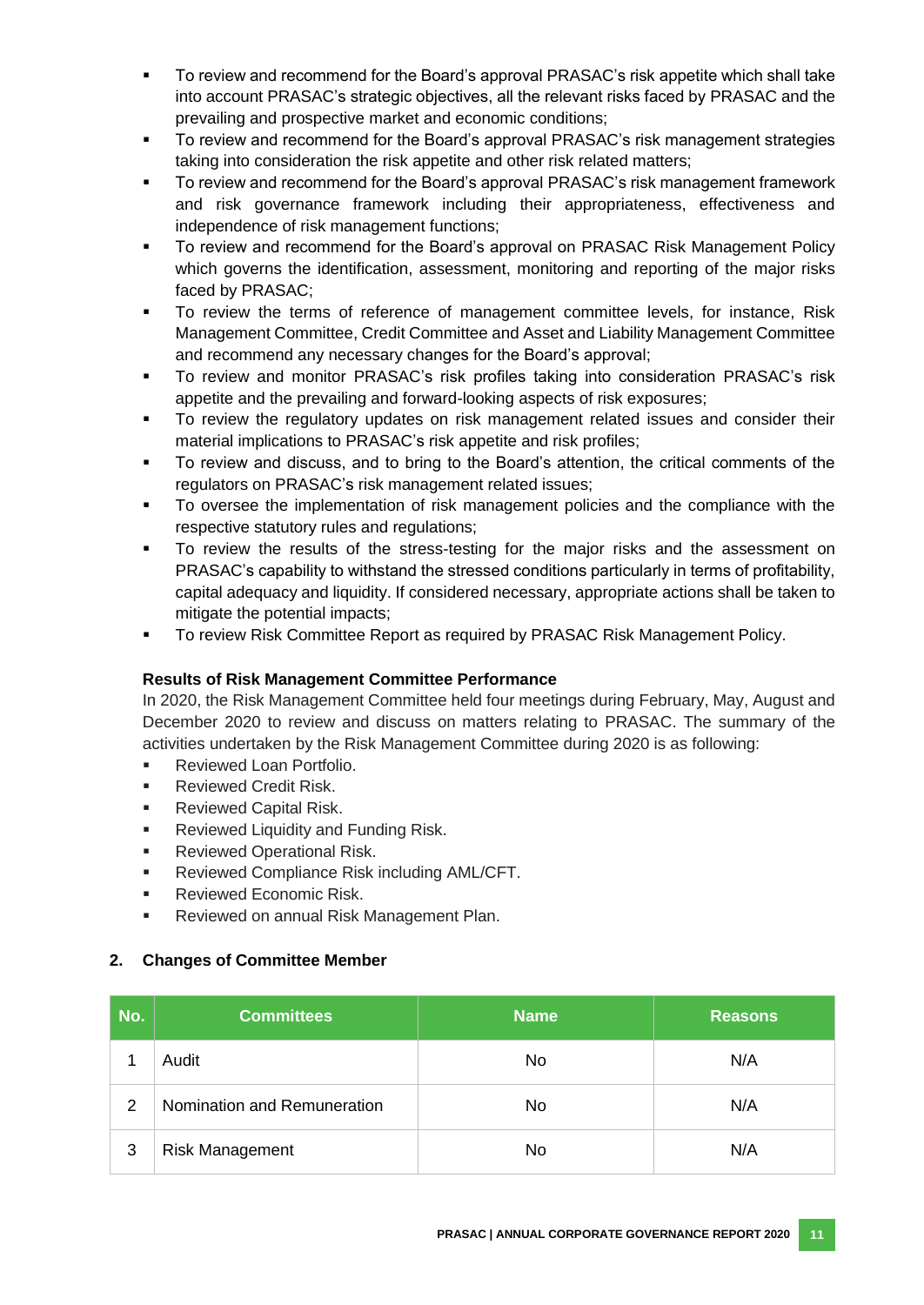# **C. REMUNERATION OR COMPENSATION**

#### **1. Brief Policies of Remuneration or Compensation for Directors and Senior Officers**

#### **a. Compensation and Benefits for Board of Directors**

Efforts are made to ensure that the Nomination and remuneration of the Board of Directors matches the level in comparable companies, whilst also taking into consideration board members' required competencies, effort and the scope of the board work, the compensations and benefits of BODs member are listed below:

- Chairman of BODs 5,000USD/per month
- Directors included independent director (s) 3,000USD/per month
- Air tickets (business class) Actual invoice
- Accommodations **Actual** invoice
- General expenses for the directors abroad 200USD/per day (for the meeting)
- All costs are not included tax
- All costs will be charged to PRASAC MFI PLC.

#### **b. Compensation and benefits for Senior Officers Reference to Human Resource Policy.**

#### **2. Remuneration and Compensation Receivers**

| No.            | <b>Remuneration and</b><br><b>Compensation Receivers</b>                       | <b>Remuneration and</b><br><b>Compensation Amount</b> | <b>Other</b>                                     |
|----------------|--------------------------------------------------------------------------------|-------------------------------------------------------|--------------------------------------------------|
|                | Director                                                                       | USD 1,239,349                                         |                                                  |
| 2              | <b>Executive Directors</b>                                                     | <b>USD 588,517</b>                                    | There are two directors as<br>executive officers |
| 3              | <b>Senior Officers</b>                                                         | USD 1,800,051                                         | There are 7 Executive<br><b>Officers</b>         |
| $\overline{4}$ | Top 5 Employees receiving<br>Remuneration and<br><b>Compensation Receivers</b> | <b>USD 734,087</b>                                    | Top 5 as department<br>Managers                  |

#### **D. ANNUAL PERFORMANCE EVALUATION OF BOARD OF DIRECTORS, DIRECTORS, COMMITTEES AND CEO**

| No. | <b>Description</b> | <b>Evaluation Processes</b>                                                  | <b>Marking Criteria</b>                                            |
|-----|--------------------|------------------------------------------------------------------------------|--------------------------------------------------------------------|
|     | Board of Directors | N/A                                                                          |                                                                    |
| 2   | <b>Directors</b>   | N/A                                                                          |                                                                    |
| 3   | Committees         | N/A                                                                          |                                                                    |
| 4   | CEO                | By Remuneration and<br>Nomination Committee and<br><b>Board of Directors</b> | Loan Grow, NPL, Depositor<br>Balance, ROE, ROA, CTI, Net<br>Profit |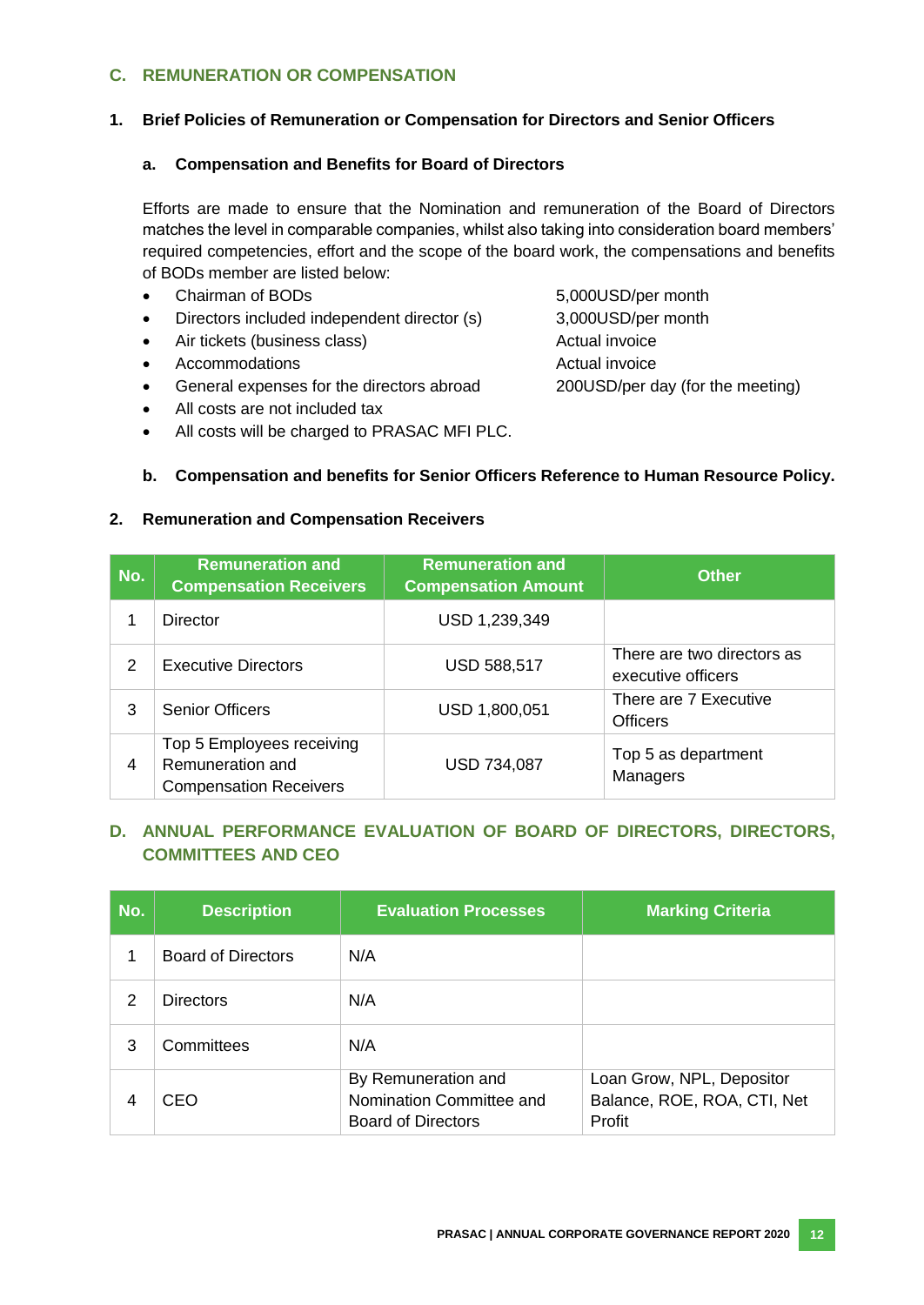#### **E. TRAINING FOR DIRECTORS AND SENIOR OFFICERS**

Since period of pandemic, there are no training for directors and senior officers in year 2020.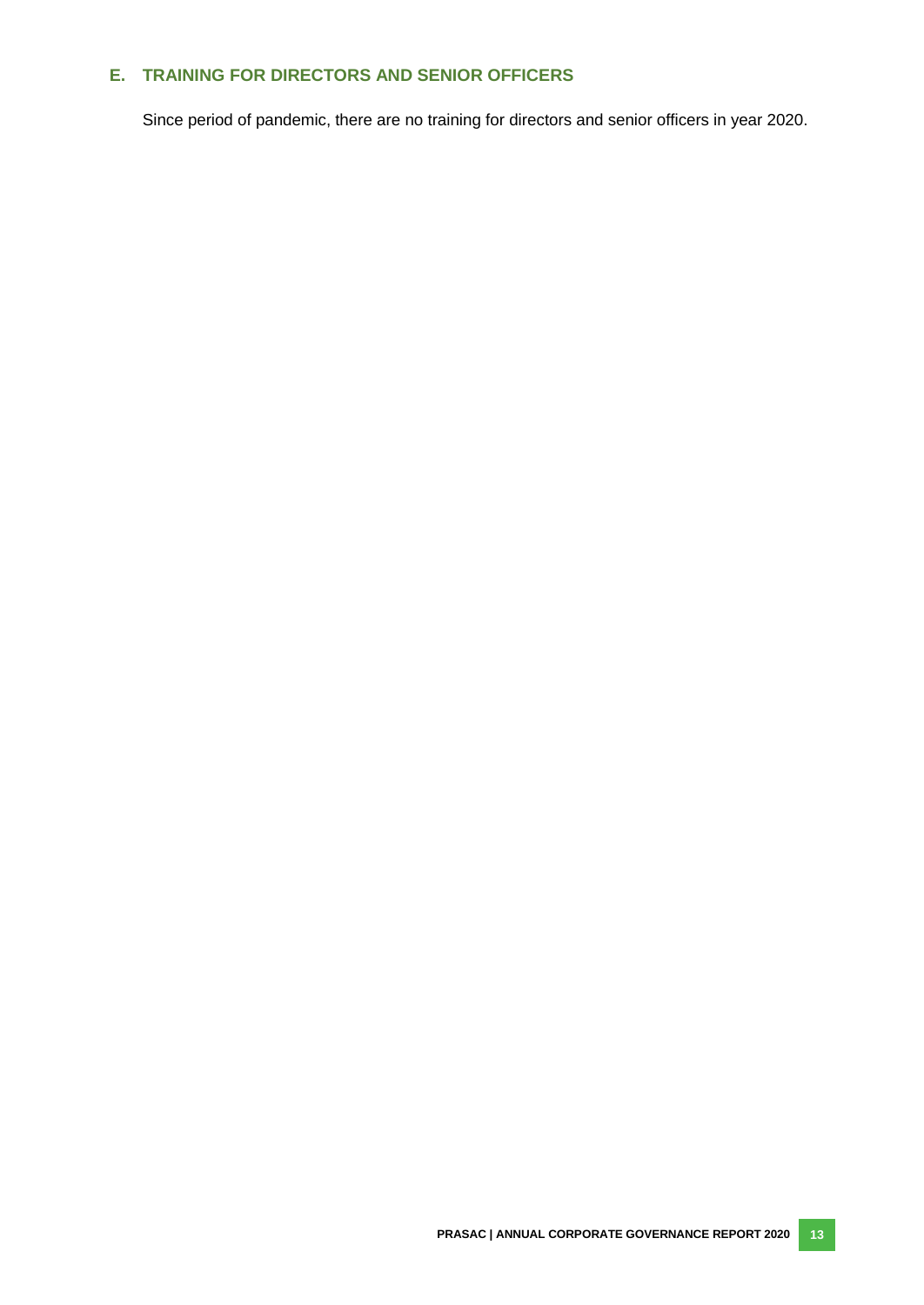# **A. CODE OF BUSINESS CONDUCTS PRACTICES FOR DIRECTOR AND SENIOR OFFICERS POLICIES**

#### **Conflict of Interest**

To protect PRASAC's interest when it is contemplating or actually entering into a transaction by ensuring that such transactions will not be adversely affected by any conflicting interest of a PRASAC employee.

PRASAC employees must:

- Carry out their responsibilities to the PRASAC with loyalty and in the best interest of the PRASAC;
- Conduct their personal and business matters so as to avoid actual, potential or apparent conflict between self-interest and the PRASAC's interests;
- Disclose to the PRASAC any actual, potential or apparent conflicting interests;
- Timely disclose to her or his supervisor the nature and extent of any actual, potential or apparent conflicts of interest as they arise.

Employees of PRASAC should not engage in any activity that jeopardizes the interests or reputation of PRASAC or compromises the employee's integrity or ability to fulfill the obligations of their employment at PRASAC. Employment by PRASAC shall be considered an employee's primary occupation and take precedence over all other occupations, as it pertains to the employee's scheduled time. Full-time employees shall not have other employment that presents a "time conflict." Part-time employees are expected to work the agreed upon schedule. No employee, regardless of employment status, shall have other employment that presents conflict of interest with the employee's position or PRASAC.

#### **Conduct of Business and Fair Dealing**

PRASAC's employee shall always avoid any form of dubious business practice in contradiction to the law and regulations of the country in which business is conducted. They shall also observe and comply with published codes of relevant financial practices in relation to the nature of business transacted.

#### **Illegal Business**

PRASAC avoids engaging in business which is at variance with legal or regulatory requirements. In this case, PRASAC's employee shall ensure that all business transactions are in compliance with the accepted traditions and requirements so as to avoid any actions which might be translated to be associated with or regarded as supportive of illegal or criminal activities such as money laundering.

All business transactions that develops strong suspicion about a customer's operations and therefore raising doubts that funds being transacted stem from money laundering shall secretly and promptly reported to the competent authorities.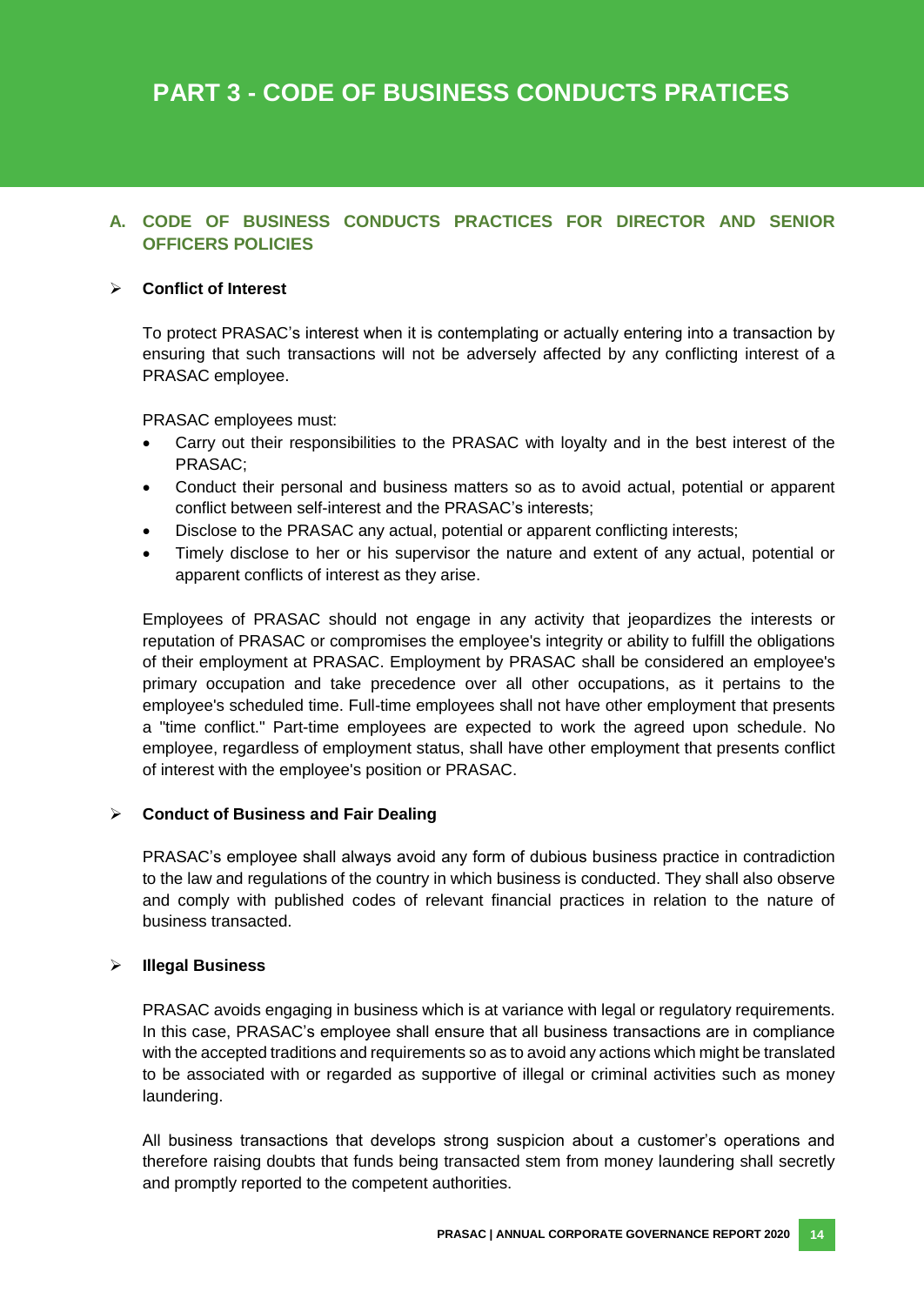#### **Books of Accounts**

Shall maintain books and records of accounts with scrupulous integrity conforming to the highest acceptance accounting standards reflecting in an accurate and timely manner all transactions of business in adherence to legal requirements.

#### **Frauds and Forgeries**

PRASAC's employees shall not engage in any acts of frauds, forgeries and thefts. Above all, acts of false or artificial entries or any peculiar attempts leading to obscuring, omission or misrepresentation of material facts shall be condemned. Any instance of behavior which is at variance with the acceptable procedures, legal and regulatory requirements shall immediately be reported to the appropriate authorities in any circumstances.

#### **Free Competition**

PRASAC's employees should respect and uphold the concept of free and fair competition in banking business among its corporate members and business partners. All employees must refrain from collusive, defamatory anticompetitive discussions, policies, practices and agreements such as on interest rates, service charges and other services offered which would injure the reputation of a fellow corporate member and ultimately distort business transactions and confidence of a member.

#### **Respect Trade Secret**

Among the basic tenets which the banking system is founded confidentiality. This requires PRASAC's employee utmost professional conduct in respecting and protecting the privacy and secrecy of PRASAC, PRASAC's customers, fellow employees and any other groups on the understanding that information acquired has been obtained in confidence and merits the same care as protection of funds.

#### **Duty on Keeping Confidential Information**

Restrained from divulging information to third parties except with the consent of PRASAC or customer, or where it is required by law or in conformity with public duty arising in the proper course of business.

#### **Inside Dealing/Trading**

Obliged to maintain utmost secrecy regarding members of PRASAC and PRASAC's business, financial and personal affairs. Any inside information of any kind must be safeguarded and not made available for any subsequent unauthorized purpose. Information referred to include trading in shares, securities, take-over or merger, potential insolvency, profits or losses, discovery of new product or services, change of management, PRASAC's plans and methods, policies and procedures and other information prohibits by laws.

#### **Declaration of Secrecy**

Required to prevent leakage of information to outsiders by exercising care in the course of communication whether oral, written or otherwise and also ensure that documents such as circulars, manuals, records and internal communication materials especially those classified secret and confidential are not shown to outsiders without proper authority.

#### **Access to Documents**

Required to restrict access to any confidential or sensitive documents to only those authorized to handle such information.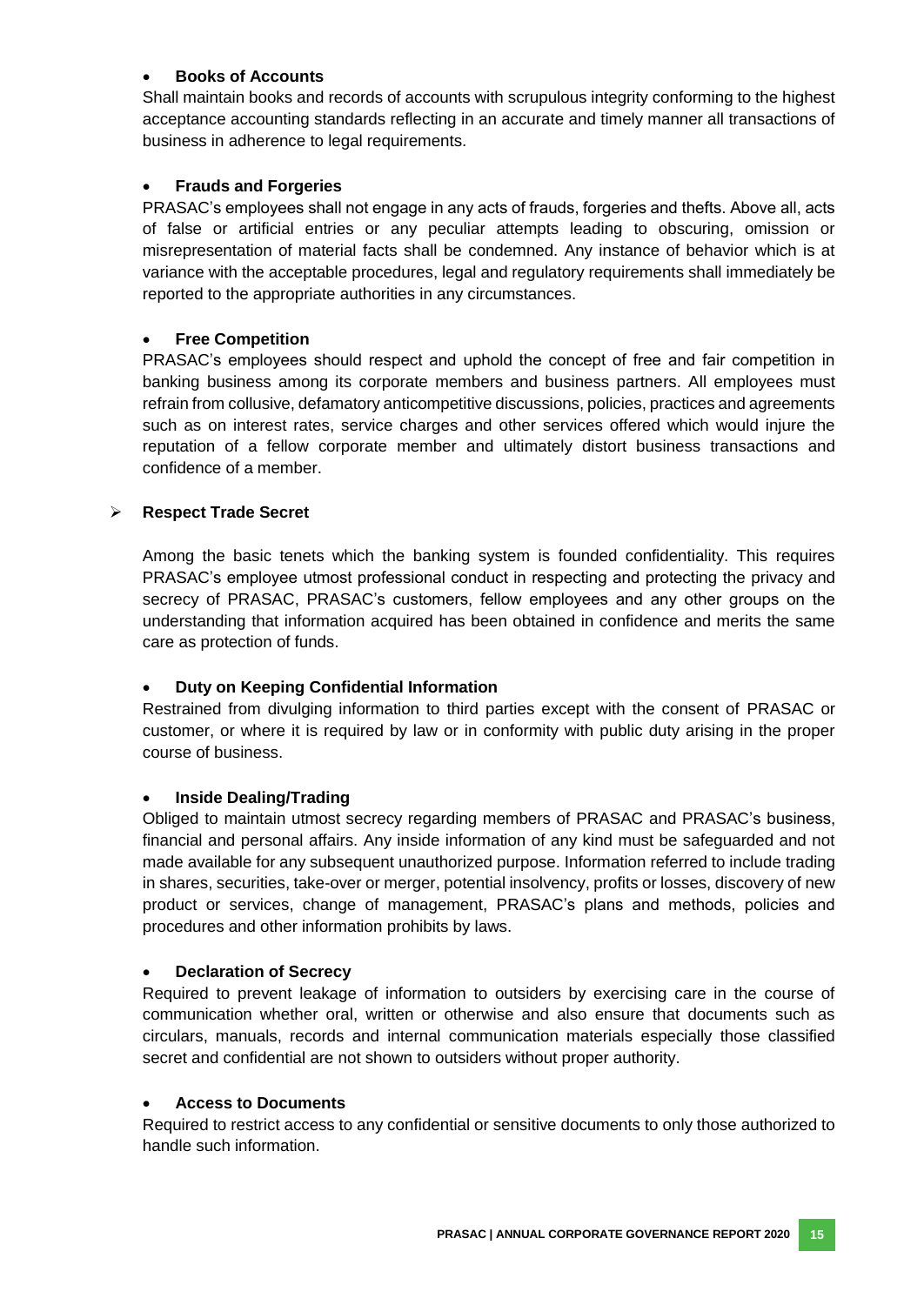#### **Use of Law and Related Policies**

- There are No personnel decisions concerning any term or condition of employment shall be unlawfully based upon race, color, religion, politics, sex, national origin, age, marital status, veteran status, disability and any other characteristic protected by law.
- Obey safety and security rules and guidelines at all times. Whenever travelling by car or motor bike, wear seatbelts and helmet accordingly.
- Shall comply with all Cambodian laws, rules and regulations including internal policies, procedures/guidelines and instructions.
- Shall not consume prohibited drugs or substance either during or outside office hours.
- Shall not bring weapons or any item that is considered illegal under the law like prohibited drugs or substances into the premises of PRASAC.
- Don not access, reproduce, display, distribute, or store any materials that are sexually explicit, obscene, defamatory, harassing, illegal or otherwise inappropriate when using PRASAC's assets, or when performing the job, especially over the internet and by electronic materials.
- PRASAC evaluates and minimize the potential negative effects of its activities, including impact on the environment (e.g., air, water, and land), health and safety, and labor (e.g., child labor).
- Credit Officer and relevant staff shall assess the compliance of every loan with Cambodian environmental laws, exclusion lists, and child labor, health, safety, and other regulations.

#### **Working Policy and Internal Rules**

To be comply with labour law, PRASAC developed internal rules and regulations for implementation in PRASAC. The internal rules and regulations registered with Ministry of labour and vocational training dated on March 29, 2018. The contents of internal rules and regulations covered as following:

#### **Article 1: General Provision**

This Internal Rule is made to ensure the normal operation of PRASAC MFI in order to strengthen working quality of employees, organize and order of work practicing and to support the growth, development of PRASAC MFI.

#### **Article 2: Employees Recruitment Criteria**

- 2.1. Employees recruitment or appointment of PRASAC MFI must follow the procedure or policy of PRASAC MFI.
- 2.2. Criteria to select the candidate are:
	- At least 18 years old
	- Meet the skills requirement of PRASAC MFI.
	- Be with civil right, citizen right and political right
	- Have the temporary address
	- Candidate agrees to do the probation period
	- Candidate agrees to accept the agreement with PRASAC.

#### 2.3. Application Submission

| Motivation letter; or Cover Letter | 1 copy |
|------------------------------------|--------|
| $\bigcap$ and such as $U(t)$       | .      |

- Curriculum Vitae 1 copy Copy of identification (ID) card 1 copy
- Copy of family record or residential book 1 copy
- Color Photographs  $(4 \times 6)$  1 photo
- Copies of diplomas, degrees, or other certificates (if any).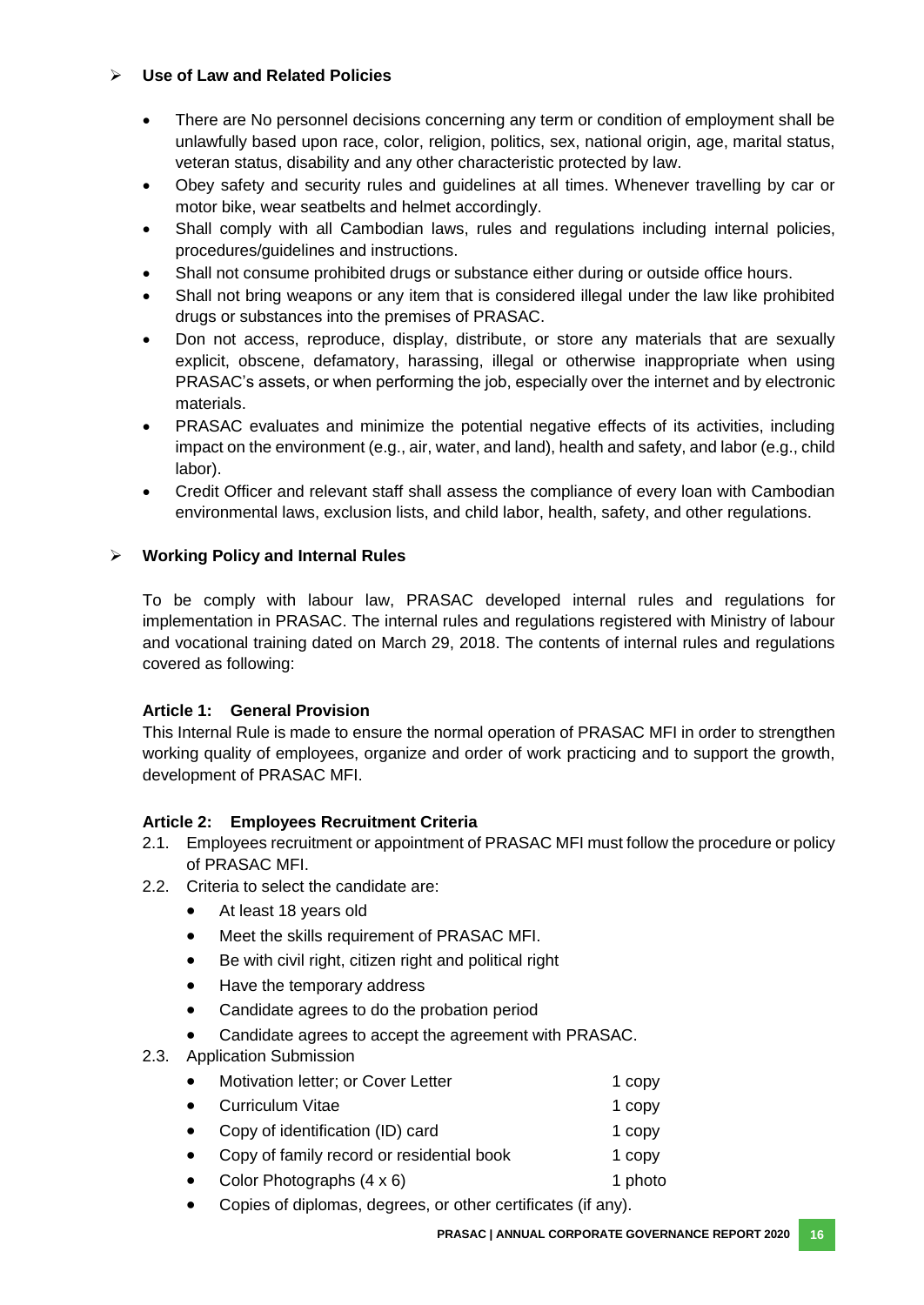- 2.4. Applicants who are newly hired are considered to be in a probation period. Board of Directors is in charge of approving on the recruitment of the President& CEO, Executive Vice President, and Department Manager. The President& CEO is in charge of approving all employees at PRASAC. Branch Manager can approve to recruit guard, and cleaner for their own branch.
- 2.5. After employee has been hired, they must inform to PRASAC if they have changed their current address or married statue by writing the formal later.

# **Article 3: Standardize of Work Implementation and code of ethics at PRASAC**

- 3.1. All employees must have the employment contract which is the specific duration contract and it will be ended due to the date on the contract. The contract will be automatically become an unfix duration contract if its duration is more than 2 years.
- 3.2. Employment contract is made in the formal written letter between PRASAC and employee without forcing from other party.
- 3.3. Probation period contract has the duration of one to three months based on the position of employee.
- 3.4. Employees must obey the working hours that have been set by PRASAC.
- 3.5. All employees are requested to wear PRASAC's uniform during working hours.
- 3.6. All employees are not allowed to play gambling both in working hours and non-working hours, and they are also not allowed to drink alcoholic substance during working hours as well.
- 3.7. All employees are banded to promote any activities which are not beneficial to PRASAC. Those also include the activity related to politic as well.
- 3.8. All employees must provide the best quality of services to all customers and communities in the area of their operation.
- 3.9. All employees are requested to have a good morality and communication with customers, and people nearby as well as other competitors.
- 3.10. All employees must be loyalty to PRASAC, manager, and colleagues by NOT fraud or bribery or forgery which will lead to loss any beneficial of PRASAC.
- 3.11. All employees are not allowed to use their position or power in order to gain any benefits such as threatening other people or colleague for money or customers whether directly or indirectly.
- 3.12. All employees must not be breach of trust by doing fraud, greedy for property of PRASAC whether for their own benefit or not.
- 3.13. All employees are not allowed to share any confidential information to outside PRASAC.
- 3.14. All employees and their family should not provide any loan or work as the credit provider in the operation area of PRASAC.

#### **Article 4: First Medical Check and Continuously Medical Check**

All employees are requested to submit the medical check certificate that issue by the Department of Occupational Health and Safety. After being employed, all employees must go to do the medical checkup regularly according to the request of Department of Occupational Health and Safety.

#### **Article 5: Date and Working hour of PRASAC MFI**

- 5.1. Working hour of PRASAC's staffs is forty-eight (48) hours per week, eight (8) hours per day from Monday to Saturday except guard. In the exceptional case, PRASAC can request employees to work on the holiday which must be agreed from the employees follow by the labor law of Cambodia.
- 5.2. Working Hour has been set as follow:
	- Morning 7:30am 12:00pm
	- Afternoon 13:00pm 16:30pm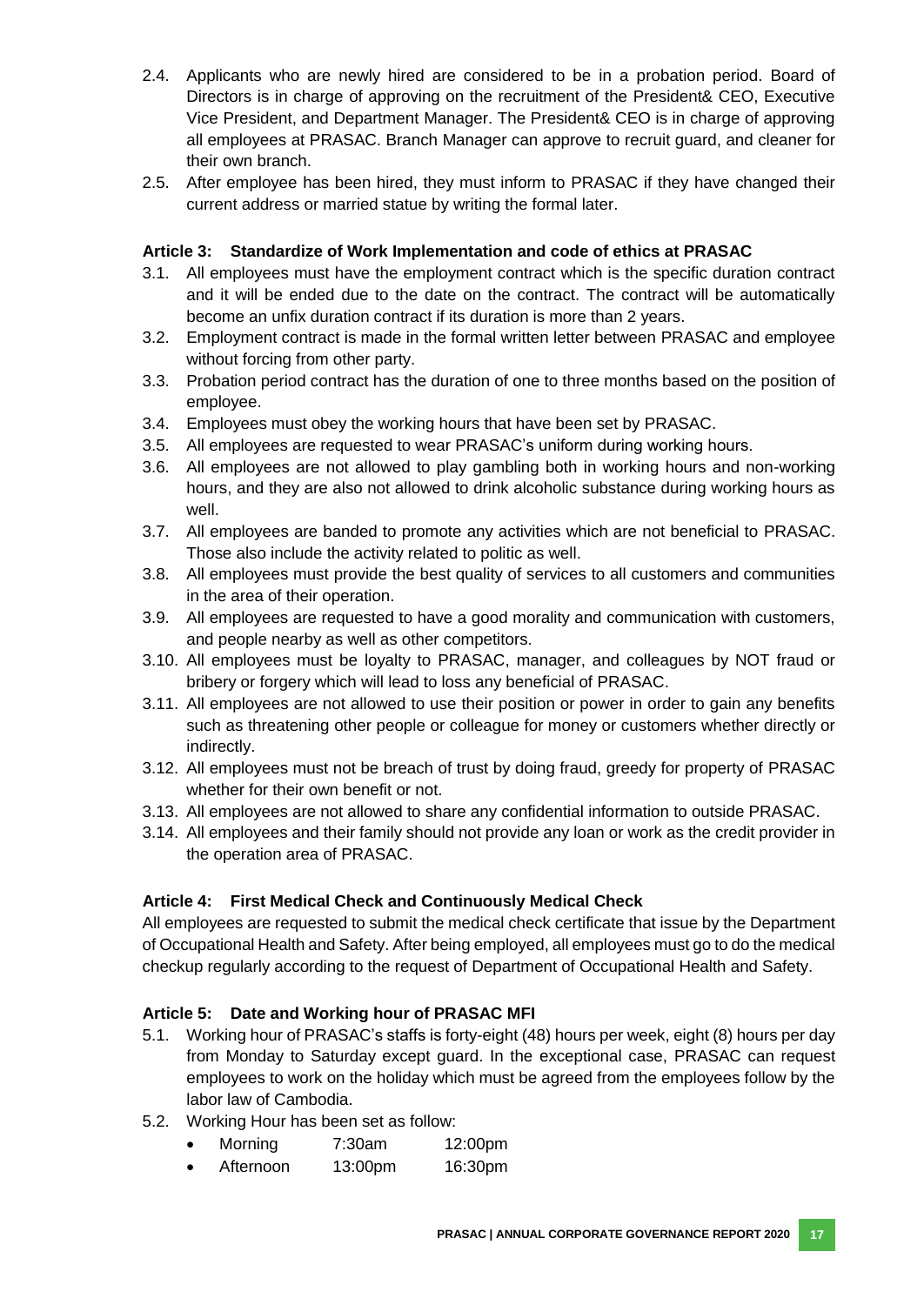5.3. Holiday of the week: Saturday and Sunday are for all the employees except guard who can take a holiday two other days of weekday rotated.

## **Article 6: Public Holidays**

- 6.1. Public holidays with paid are taken according to the annually Public Holiday's calendar of the Government of Cambodia.
- 6.2. Annual leave is provided for all employees according to the HR. Policy and Cambodia's Labor Law." It is enough, no need to write more long because we already have it in HR. Policy.
- 6.3. Female employees are allowed to take the maternity leave for ninety (90) days before or after the delivery.

#### **Article 7: Compassionate Leave**

- 7.1. Compassionate leave with paid in the working day will be provided to all employees in the special occasion which was effected by their family as follow:
	- Staff's wedding 5 days
	- Wedding of staff's children 3 days
	- Funeral of family members 5 days
	- Paternity Leave 3 days
	- If the employee is the primary career 5days
	- Female employee is entitled to take 1h (one hour) per day during working hours to breast-feed their children.
- 7.2. Urgent leave and privately will be provided to all employees in the occasion of any privacy which are urgent, but the number of the date is not over five (5) working days. In case that the employee has not used their entire annual leave, PRASAC will deduct the urgent leave from the annual leave of employees.

#### **Article 8: Sick Leave**

- 8.1. All employees are allowed to have sick leave for two (3) days once time. This kind of sick leave must be entitled from PRASAC, but it does not require any description from the doctor.
- 8.2. If the sick leave is happened in two (3) continuously working day, employees must ask permission from PRASAC and it also requires the description from the doctor.
- 8.3. All employees are allowed to have sick leave for the first month with full salary given, the second month with 80% of salary, the third month with 60% of salary, and the fourth and fifth month with 40% of salary.
- 8.4. If their sick leave is over six (6) months, PRASAC no longer provide salary and will be consider ending the contract that follow by the labor law.

#### **Article 9: Wage and Compensation**

- 9.1. Wage will be decided by PRASAC with the agreement of employee since the first day of working.
- 9.2. The increasing in wage will be imply according to the wage policy that issue by PRASAC concerning on the experience, capacity, performance of employees and also the financial ability of PRASAC.
- 9.3. Wages will be transfer into their account at PRASAC except that employees agree to pay by alternative form.
- 9.4. PRASAC uses passbook that is allowed from the Ministry of Labor. This passbook is form in the list of wage which process by computer.
- 9.5. Any employees who destroyed the property belong to PRASAC with an intention will responsible in payment according to the current price of that property on the market. If they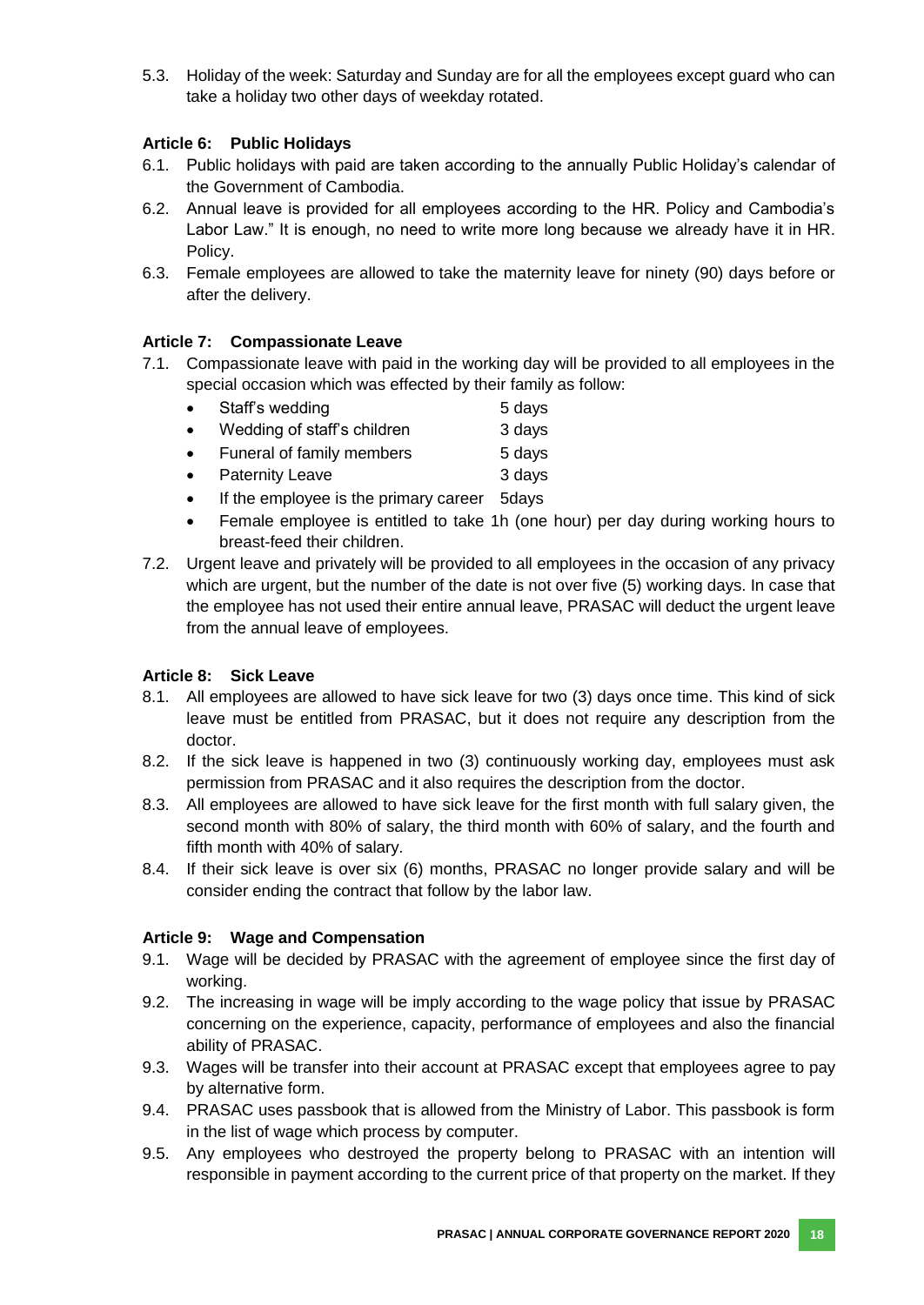cannot effort in the payment, PRASAC will deduct their wage step by step as it was stated in the labor law.

#### **Article 10: Leave Entitlement**

- 10.1. All employees are requested to ask permission from PRASAC if they want to have leave. Any leaves without permission will be punished as it was state in **Article 15** of this Internal Rule. There would be an exceptional in case cause by force major with clear reasons.
- 10.2. All employees are allowed to ask leave permission straightly to their representative or directly by phone in case of an urgent sickness or accident, but they need to submit the leave form after they come back on work.
- 10.3. Leave without permission: All employees whose leave the work place without permission will be punish as follow:
	- If any employees leave without permission will be consider as not working (leave without permission) and will be treated as the offence which will be punish as the following:
		- Any employees who leave without permission less than two (2) days per month consider as the light offence.
		- Any employees who leave without permission from two (2) to less than five (5) days per month consider as the medium offence.
		- Any employees who leave without permission from six (6) days or in six (6) days continuously per month consider as quit job, and the contract of those employees will be ended.
		- Any employees who leave without permission will not be given the wage according to the leave that has been taken.

#### **Article 11: The usage of material and hand tool of PRASAC in working hours**

All employees are not allowed to use the property of PRASAC such as vehicles and other materials for their own usage without permission from their managers, and they must take a good responsible, saving, and taking care of that property when they are working.

#### **Article 12: PRASAC's Building usage**

All employees must take a good care, use, and protect the PRASAC's building or office for PRASAC benefit only. Any illegal or privacy activity usages in PRASAC's building are prevented.

#### **Article 13: In and Out Entitlement**

- 13.1. All employees must entry or leave the PRASAC's office according to the set door and must wear the ID card of PRASAC in working hour.
- 13.2. All employees are not allowed to use any weapons or explosion substance except guards who are in the mission from National Police Department and have the mission order to work.
- 13.3. All employees are not allowed to take the working hour to work on other job or use it to fulfill own benefit. If employees are busy and they want to leave in working hour, they must ask permission from their manager even in study case.

#### **Article 14: Encouragement and Punishment**

- 14.1. Based on the performance and result, employees can be awarded or punished.
- 14.2. Encouragement can be conducted to admiration directly, admiration certificate, wage increment, and promotion.
- 14.3. Punishment can be conducted to the education directly or verbal warning, warning letter, not increasing salary in exactly limited time, changing position, reduced the increment, and terminate the contract before date for serious misconduct.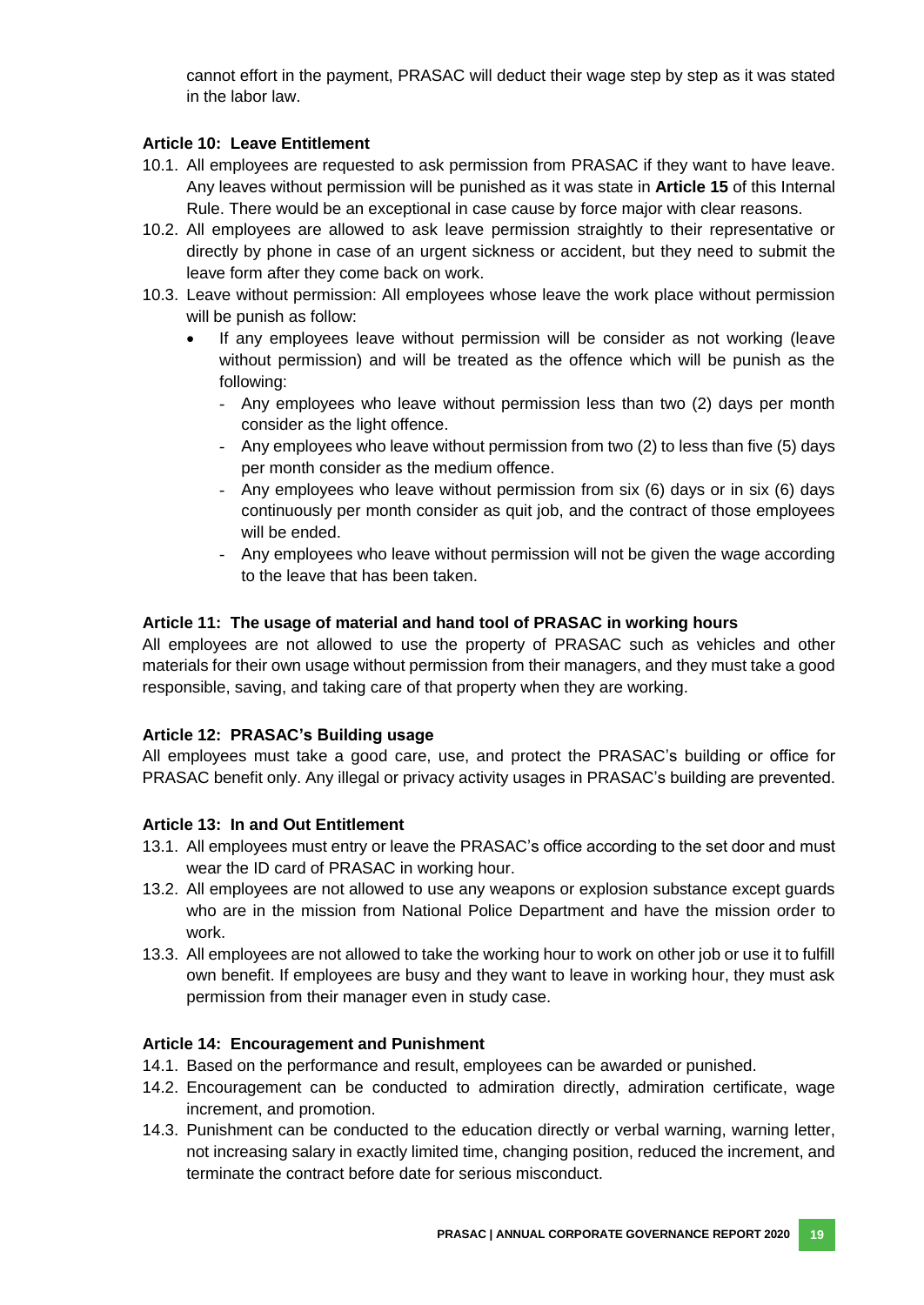- 14.4. All the documents related to encouragement, warning, or other instruction are kept in their file for documentation.
- 14.5. Offences which employee made in previous year are not taken to evaluate in current year.

#### **Article 15: Punishment to the Offence classification**

- 15.1. Any employees who committed offence with enough evidence shown, the institution will penalty them.
- 15.2. Any employees who do not obey to any articles in this Internal Rule and the Disciplinary Committees consider as the slightly and firstly mistake will get the verbal warning at least two times, and reported in their personal file.
- 15.3. In case employees are still committed the same offence for second time, they will get the formal warning letter.
- 15.4. In case employees are still committed the same offence for third time, they will get the formal warning letter again. Any employees who get the final warning and still keep on their offence will be terminated.
- 15.5. Any employees who committed the following stated serious offence will be terminated without informing them in advance.
	- Not obey the contract and condition which are agreed
	- Reveal confidential information
	- Serious offense for disciplinary, internal rule, security, and sanitation
	- Threats, harassment, insults, and beaten other employee
	- Persuading other employee to commit the serious mistake
	- Activities propaganda or political demonstration in the institution

If it is necessary, the institution will send all case to the authority that able to solve by the rule of law.

#### **Article 16: Employment Contract Dismissal**

- 16.1. Employment contract will dismiss before date in case serious mistake or force major.
- 16.2. Dismissal employment contract by employer party willing before date if employee do not have the mistake; the employee can get the settlements that is small amount of paid salary for employees till end the contract.
- 16.3. Dismissal employment contract by employee party willing before date; the employer can get the settlements which are equal the given by employee except agreement particularly.
- 16.4. By respecting the HR policy, one party has rights to end the contract.

#### **Article 17: Disciplinary Committee**

- 17.1. Disciplinary Committee level 1: is a group that is conducted by PRASAC institution to make the decision for all punishment penalties as if it is state in the rule of PRASAC institution. The component includes Boards of Director and Chief Executive Officer.
- 17.2. Disciplinary Committee level 2: is a group that conducting by PRASAC institution to make decision for all punishment penalties as if it state in the rule of PRASAC institution. The component includes Chief Executive Officer, Deputy CEO, and Department Manager related.

#### **Article 18: Employee's Protection Rights**

The employee, by themselves or by their representative, accompanied by one or by employee representative can directly make a complaint to the employer, if the punishment is injustice. In case no solution is satisfied, the employee can take the complaint threw the Ministry of Labor and Vocational Training or threw the Court.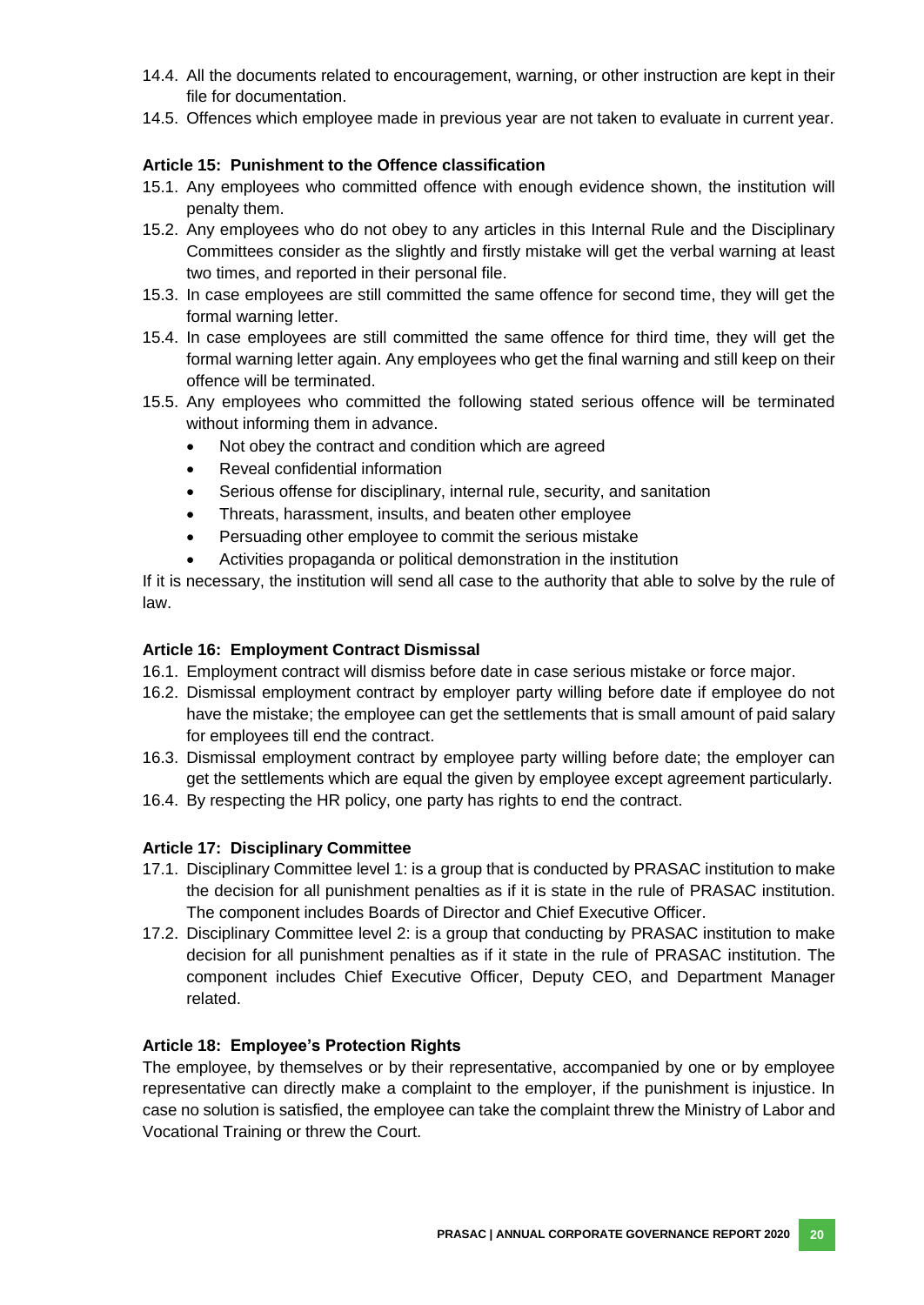**Article 19:** All employees need to take care of institution's building perfectly and have sanitation. Not allow to have prohibition of mapping or type on the wall or a part of the building. All employees do not cause no sanitation such as smoking in the office, throw the garbage, and other which are different the place set.

**Article 20:** The employees of PRASAC institution do not allow using drug for internal and external working time absolutely.

**Article 21:** If the employee observes that does not have normalcy on the technical as well as security that can take accident to other employees, they need to report to institution immediately in order to take action on time.

#### **Whistle Blower**

Management shall devise a whistle blowing procedures where all complaints/red flags/alerts raised shall be fully investigated by the Internal Audit and/or Compliance and/or Risk Management Departments, any other related department as otherwise directed by the Ex.com. PRASAC shall put in place various channels of communication to comply with whistle blowing policy and to ensure anonymity and guarantee non victimization of the whistle blower. The Internal Audit and/or Compliance and/or Risk Management Departments in charge of investigations shall accept all complaints irrespective of their source, including from anonymous or confidential sources.

When a complaint is raised regarding corruption, an investigation by the Internal Audit and/or Compliance and/or Risk Management Departments in charge of investigations shall be commenced to determine whether fraud, corruption, or abuse under PRASAC's Policy has occurred. The Internal Audit and/or Compliance and/or Risk Management Departments in charge of investigations shall gather sufficient evidence, design investigation procedures or program, determine if controls need to be implemented or strengthened to reduce vulnerability and design mechanisms to help disclose the existence of similar fraud, corruption or abuse.

Where practicable, the Internal Audit and/or Compliance and/or Risk Management Departments in charge of investigations will acknowledge receipt of all complaints. All complaints shall be registered and reviewed to determine whether they fall within their jurisdiction.

#### **Conflict Resolution**

#### **Customer Compliant**

PRASAC sets up many tools and channels to receive customer complaints. PRASAC provides various and up-to-date channels of complaint for all clients and public. All tools and channels for collecting the complaints are fully disclosed and encourage clients to provide their feedback, suggestion and complaint if any.

#### **Direct Complaint to PRASAC**

#### **1. Call Center or Hotline Number**

The hotline numbers have been written on a wide range of marketing collaterals such as flyer, brochure, TV commercial, promotional artworks, banking hall, and social media. Three lines are equipped for the call via 023 999 911 or 086 999 911 or 0969 999 911.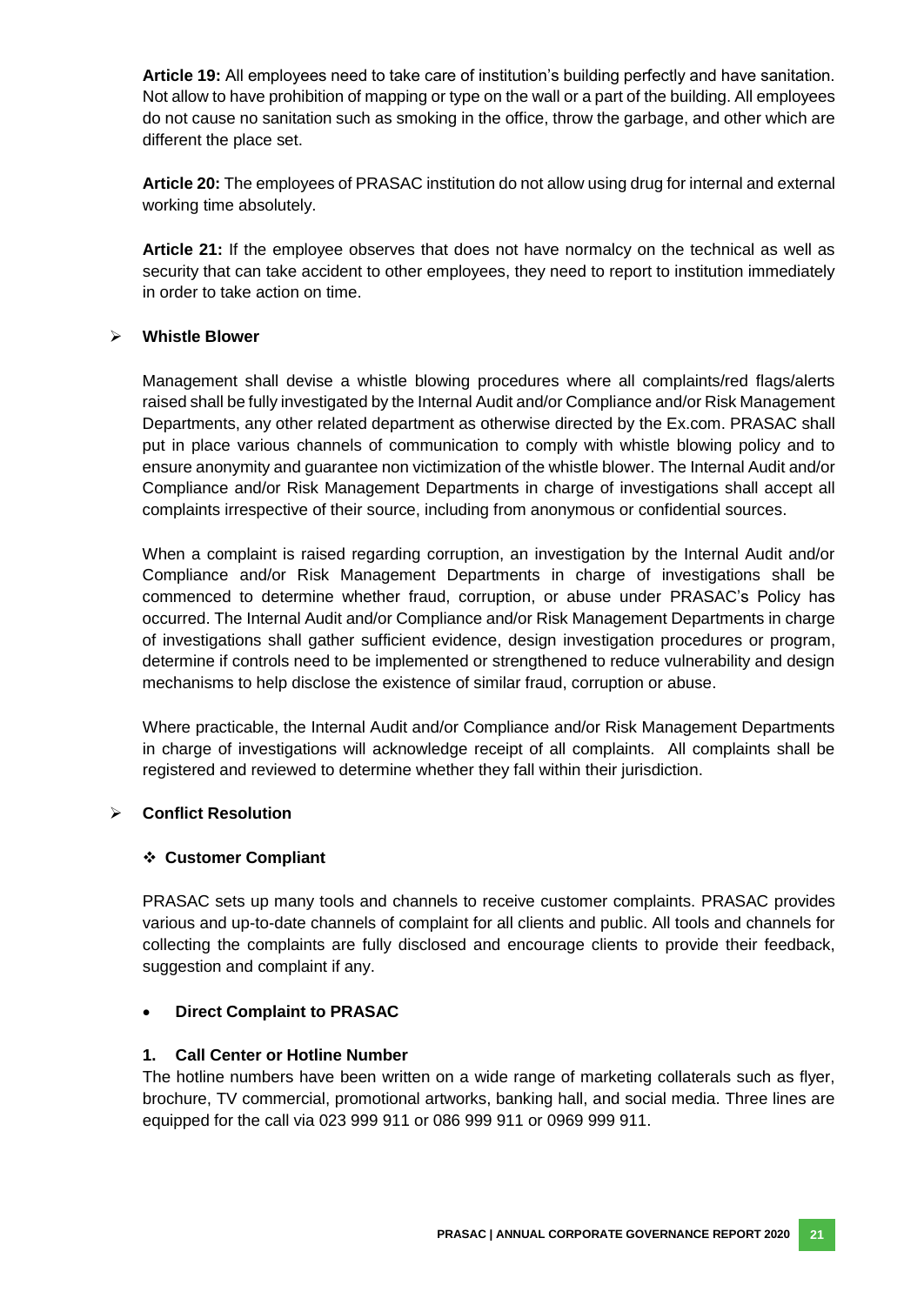# **2. Facebook**

The PRASAC's official Facebook page is installed to allow clients and public to interact or inquiry or complaint through comments or sending text or voice through the messenger. The formal name of PRASAC's Facebook page is "PRASAC MFI".

# **3. Website**

The official PRASAC's website is ["www.PRASAC.com.kh"](http://www.prasac.com.kh/) where clients are able to access the information and updated news. Meanwhile, clients can provide express their opinion or complaint via page of ["https://www.PRASAC.com.kh/contact-us/feedback"](https://www.prasac.com.kh/contact-us/feedback)

# **4. Email**

Clients are able to make a complaint or feedback via the formal email address of PRASAC: [info@PRASAC.com.kh](mailto:info@prasac.com.kh) or [feedback@PRASAC.com.kh.](mailto:feedback@prasac.com.kh)

# **5. Suggestion Box**

Suggestion box is installed at branch offices with encouraging all clients to make suggestions and feedback about the service quality of the branches.

#### **6. Direct Complaint or Walk-in**

Clients can visit or walk in for making a complaint at branch office. All such kind of the complaints will be recorded by assigned staff at the branches for reporting to branch managers and head office.

# **7. Indirect Complaint to PRASAC (via NBC or CMA Hotline)**

Complaint of clients via hotline number of the National Bank of Cambodia (NBC) and Cambodia Microfinance Association (CMA) are communicated to assigned staff of PRASAC through phone call and email. The complaints are logged, actioned, circulated and reported immediately.

#### **Duration for Action on Customer Complaint**

PRASAC takes seriously activities for giving the proper and win-win solutions to clients by following the internal policies, best practices and norms within the industry. Customer complaint will be resolved within 48 hours.

#### **Responsibility and Customer Complaint Resolution**

Assigned and responsible department and staff of receiving and solving customer complaint are stated as below.

#### **1. Branch Level**

Branch Manager and Chief Teller are key persons to assist the front-line staff to keep record client complaint and solve client complaint. Customer Service Officer is the champion of customer complaint at branch level with receiving training and coaching from head office. If there is no customer service officer at the branch, Teller is the responsible person at that branch. Here are the responsibilities:

- Communicate and encourage clients to make a suggestion or feedback or complaint if any
- Facilitate clients to express their opinions or complaint
- Deal with customer complaints or issues
- Record all complaints in client feedback logbook
- Circulate or report the complaint to Branch Manager, Regional Manager, and Management at Head Office via Marketing and Communications Department
- Follow up and close the complaint if possible.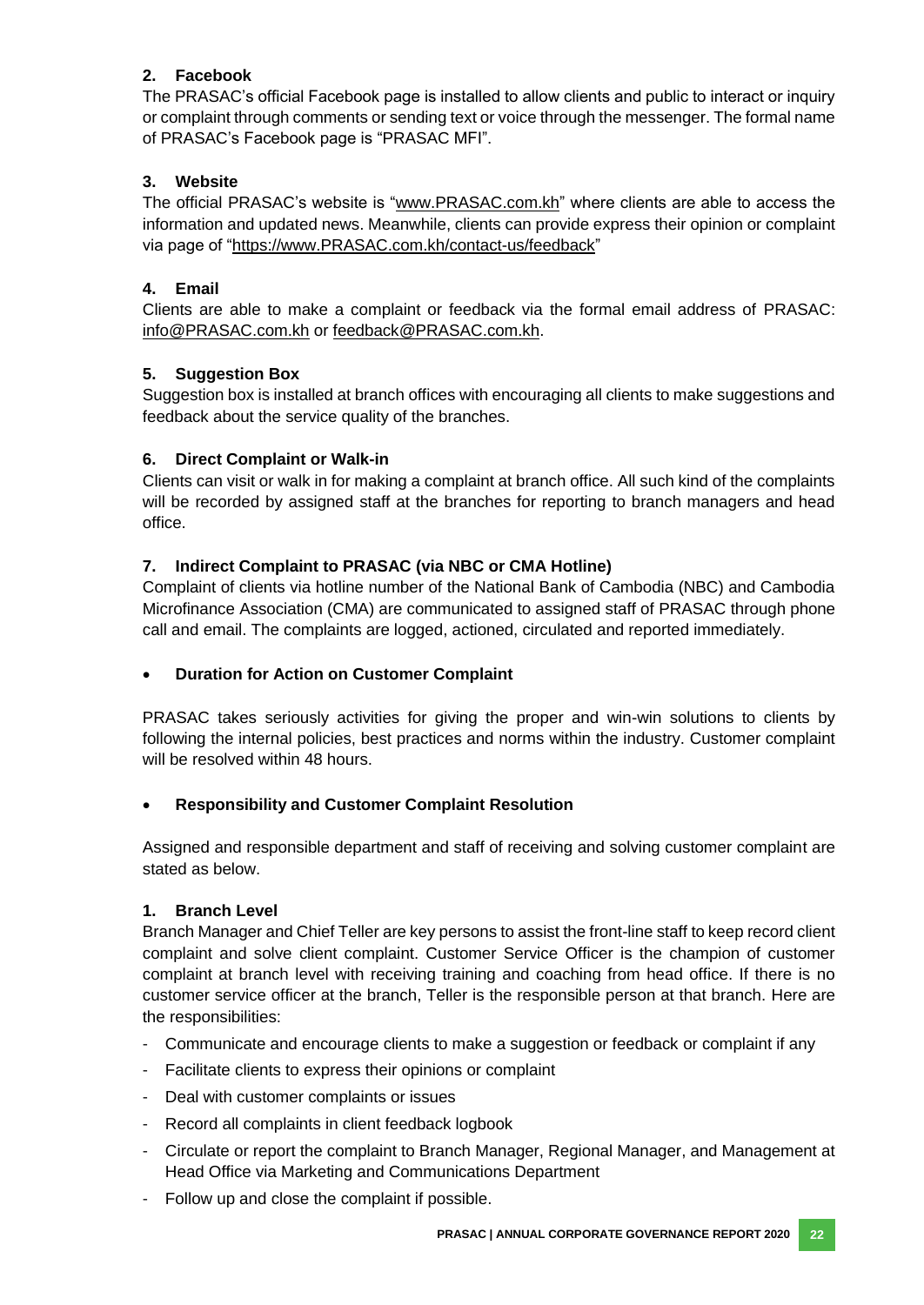# **2. Credit Department**

Vice President and Manager of Credit Department is assigned by Board of Director to be a Chief Complaint Officer. Here are the responsibilities:

- Receive client complaints from hotline center of the National Bank of Cambodia (NBC) or Cambodia Microfinance Association (CMA)
- Solve client complaint
- Report the result of complaint solving to the National Bank of Cambodia (NBC)

## **3. Marketing and Communications Department**

Marketing and Communications Department shall be responsible for coordinating or solving complaints through the Call Center, Facebook, website, email and complaint via branches; and report to management daily and monthly. Marketing and Communications Department is also responsible for collecting the service rating via QMS; then report to management on a monthly basis.

# **Staff Compliant**

A staff member wishing to seek redress for a grievance related to his/her employment shall, in the first instance, report the grievance to the respective line manager (BM/Unit/Department manager) and/or the head of division concerned, who shall undertake the necessary steps to resolve the issue, if necessary with the help and assistance from colleague.

If the staff member feels, for whatever reason, that the grievance cannot be dealt with or easily resolved through either of these channels, he/she shall have the option to bring the grievance to the attention of officer in charge as state in policy on whistle blowing.

Personal grievances resolution consists of two staff members located at Headquarters, appointed by the President and CEO, Personal grievances resolution team will contact directly to them. The role and responsibility is to define Terms of Reference that is approved by the President and CEO.

# **B. PUBLISHING OF CODE OF BUSINESS CONDUCTS PRACTICES**

All Directors, Senior Staffs and all employees shall read, understand, and comply with PRASAC's Code of Conduct as summary below:

#### **Principle Code of Conduct for PRASAC's Employees**

To preserving reputation, keeping good working environment, relationship, productivity growth and job efficiency, and becoming a good citizen, all PRASAC staffs are strongly encouraged to obey 5 articles of Code of Conduct as follow:

- **Article 1: Professional Confidentiality**: Keep all PRASAC's and Client's information in confidentiality.
- **Article 2: Discipline:** Shall obey all laws, regulations, policies, procedures and other instructions of PRASAC, accepts any ideas and suggestions from management and colleagues.
- **Article 3: Integrity and Loyalty**: Be integrity and loyalty, say no to fraud, corruption, thieving, cliques and lie. Be honesty with PRASAC and all staff, no nepotism and maintain PRASAC's property as your own.
- **Article 4: Morality:** Shall be gentle, polite and friendly, respect each other, do not use abusive or perverted word and good relationship with other.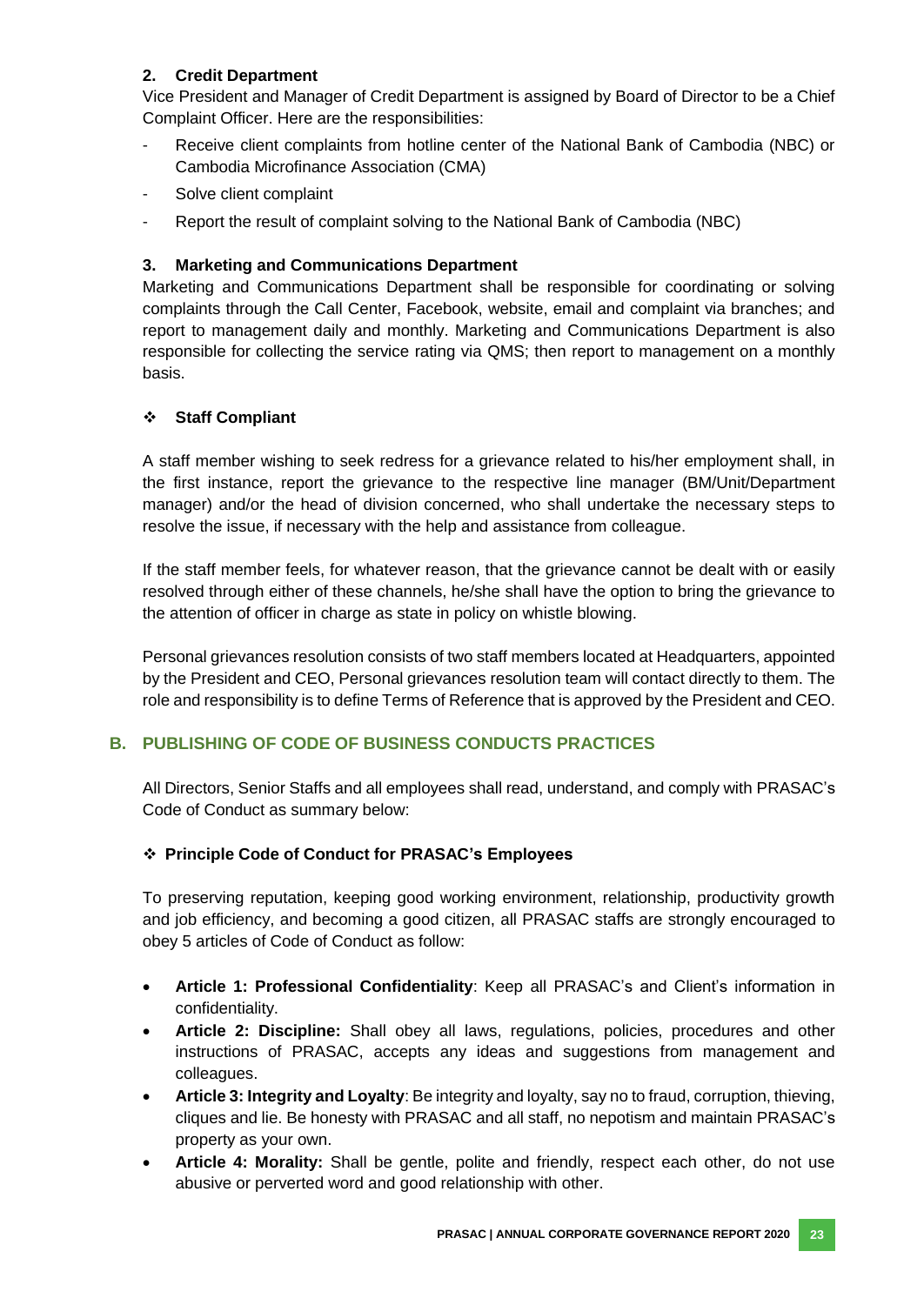**Article 5: Abstention from Vices:** Say no to alcohols during working hours, drug, weapon, gambling, violence, defame as well as harm others physical and/or sexual harassment.

## **Principle Code of Conduct for Board of Directors**

This Code of Conduct shall apply to all Directors including Alternate Directors or Temporary Alternate Directors and the Independent Directors. The Board of Directors has adopted and expected to adhere to the standard of loyalty, good faith, avoidance of conflict of interest, and commits to the high ethical, businesslike, and lawful conduct, including proper use of authority and professional decorum when acting as board members. The Board member will:

- Act in the best interests of, and fulfill their fiduciary obligations to the institution and its shareholders.
- Act honestly, fairly, ethically and with integrity and propriety.
- Act in a manner to enhance and maintain the reputation of the institution and in a manner that preserves and enhances public confidence.
- Conduct in a professional, courteous and respectful manner when deal with staff and colleagues regardless of their race, culture, belief, and backgrounds.
- Act in good faith, responsibly, with due care, competence and diligence, without allowing their independent judgment to be subordinated.
- Avoid and disclose any potential conflicts of interest and refrain from participating in discussion and voting on any matter in which it has or may have an actual or apparent conflict of interest.
- Keep the confidentiality of the information relating to the customers, staff, and the affairs of the institution and not use confidential information for personal advantage and will not provide confidential information inadvertently or deliberately to the third parties without prior consent from the institution.
- Observe and comply with all applicable laws, rules and regulations.
- Be provided reasonable liability insurance (for Directors and officers) and shall indemnify the Directors to the fullest extent permitted by law and the MAA.

# **C. MECHANISMS AND PROCEDURES TO ASSESS CODE OF BUSINESS CONDUCTS PRACTICES**

This code of conduct forms part of the terms and conditions of employment and governs staff activities at PRASAC. PRASAC's employee are required to read, understand and abide by the code of conduct. PRASAC's employee are not abide the code of conduct, it will take disciplinary including terminations. The disciplinary committee is described in HR policy.

# **D. RELATED PARTIES TRANSACTIONS**

| No.            | <b>Related Parties</b>                             | <b>Policies</b> |
|----------------|----------------------------------------------------|-----------------|
| 1              | <b>Holding Company</b>                             | None            |
| 2              | Joint Venture                                      | None            |
| 3              | Subsidiary                                         | None            |
| $\overline{4}$ | Majority Shareholders and Controlling Shareholders | Refer to MAA    |
| 5              | Directors and Their Family                         | None            |
| 6              | <b>Employees and Their Family</b>                  | None            |
| 7              | <b>Others</b>                                      | None            |

#### **1. Related Parties Transactions Policies**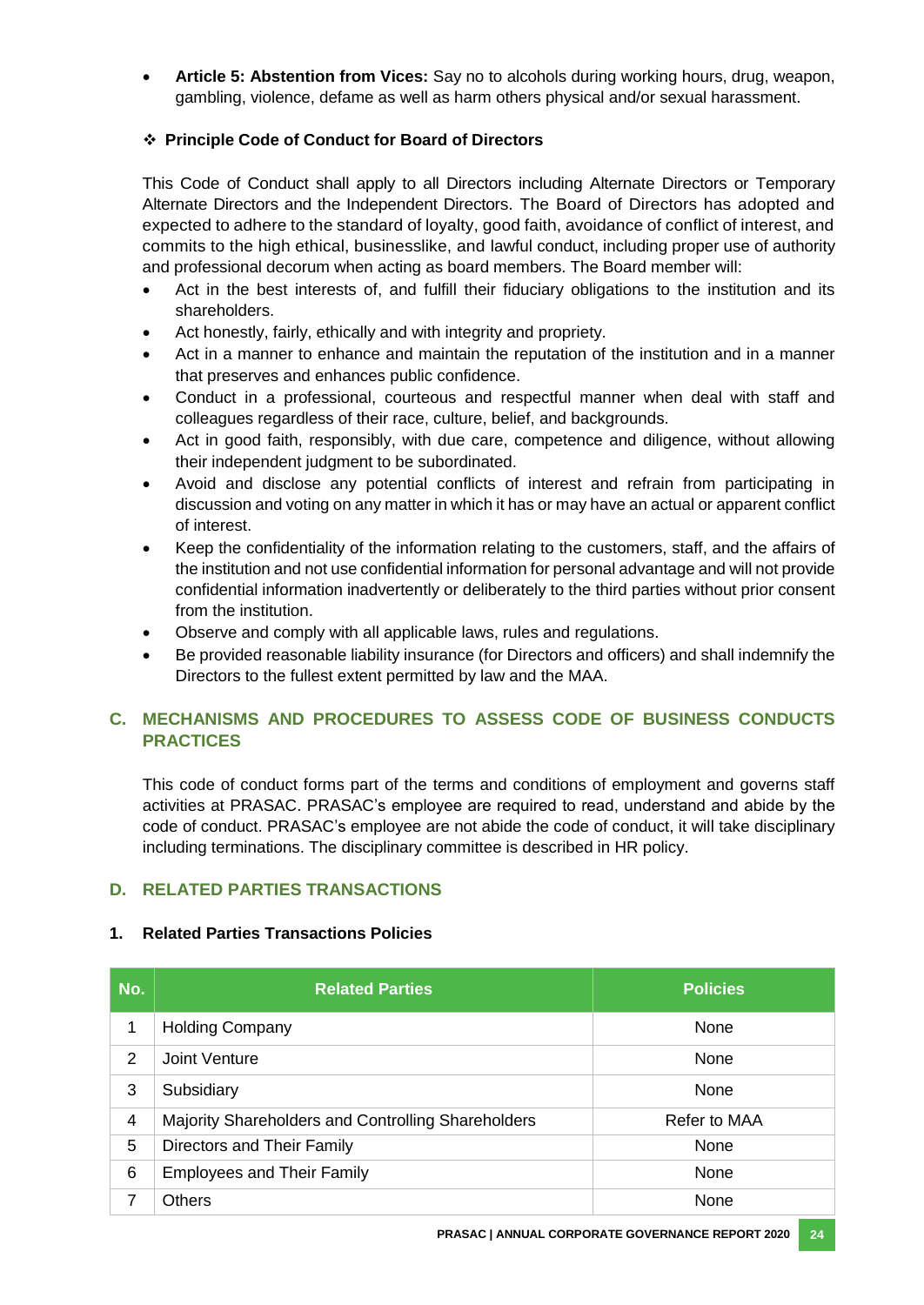# **2. Important Transactions with Related Parties**

| No.            | <b>Name</b>                       | <b>Type of</b><br><b>Transactions</b> | <b>Transaction Size</b>           | <b>Transaction</b><br><b>Summary</b> |
|----------------|-----------------------------------|---------------------------------------|-----------------------------------|--------------------------------------|
|                | Kookmin Bank,<br>Hong Kong Branch | <b>Credit Line Facility</b>           | USD 100,000,000                   | Refer to T&C Trn 1.                  |
| $\overline{2}$ | Kookmin Bank,<br>Hong Kong Branch | Subordinated Debt                     | USD 50,000,000                    | Refer to T&C Trn 2.                  |
| 3              | Kookmin Bank,<br>Hong Kong Branch | Syndicated Loan                       | Up to USD 150,000,000             | Refer to T&C Trn 3.                  |
| 4              | Kookmin Bank,<br>Cambodia         | Senior Loan                           | <b>KHR Equi. USD</b><br>5,000,000 | Refer to T&C Trn 4.                  |
| 5              | Bank of East Asia,<br>Hong Kong   | Syndicated Loan                       | USD 10,000,000                    | Refer to T&C Trn 5.                  |

| <b>Terms &amp; Conditions Transaction 1</b> |                                                                                                                                                   |  |  |
|---------------------------------------------|---------------------------------------------------------------------------------------------------------------------------------------------------|--|--|
| Status:                                     | <b>New</b>                                                                                                                                        |  |  |
| Type:                                       | <b>Committed Credit Facility</b>                                                                                                                  |  |  |
| Amount (Equi. in USD):                      | 100,000,000                                                                                                                                       |  |  |
| Currency:                                   | <b>USD</b>                                                                                                                                        |  |  |
| Purpose:                                    | For general corporate purposes of the Borrower and liquidity<br>backup.                                                                           |  |  |
| Disbursement:                               | Upon Drawdown Request from time to time                                                                                                           |  |  |
| Final Maturity:                             | 36 months from the Loan Agreement Date                                                                                                            |  |  |
| Term:                                       | 36 Months                                                                                                                                         |  |  |
| <b>Availability Period</b>                  | The Facility will be made available for Drawdowns to the date<br>falling one (1) month before the Final Maturity Date from the<br>Agreement Date. |  |  |
| Average Term:                               | 3.00 Years                                                                                                                                        |  |  |
| Interest Payment:                           | Quarterly                                                                                                                                         |  |  |
| Interest Rate Type:                         | Margin $3.75% + 3$ Month LIBOR                                                                                                                    |  |  |
| Principal Repayment:                        | Upon demand                                                                                                                                       |  |  |
| Collateral:                                 | None                                                                                                                                              |  |  |
| All-in Fees (in % p.a.)                     | 0.34%                                                                                                                                             |  |  |

| <b>Terms &amp; Conditions Transaction 2</b> |                                                              |  |  |
|---------------------------------------------|--------------------------------------------------------------|--|--|
| Status:                                     | <b>New</b>                                                   |  |  |
| Type:                                       | <b>Subordinated Debt</b>                                     |  |  |
| Amount (Equi. in USD):                      | 50,000,000                                                   |  |  |
| Currency:                                   | <b>USD</b>                                                   |  |  |
| Purpose:                                    | Tier 2 Capital Improvement and to support Lending Activities |  |  |
| <b>Disbursement Plan:</b>                   | November 2020                                                |  |  |
| Final Maturity:                             | 84 Months from the Drawdown Date                             |  |  |
| Term:                                       | 84 Months                                                    |  |  |
| Grace Period:                               | 24 Months                                                    |  |  |
| <b>Availability Period:</b>                 | (12) months from the Agreement Date                          |  |  |
| Average Term:                               | 5.00 Years                                                   |  |  |
| Interest Payment:                           | Semi-Annually                                                |  |  |
| Interest Rate (Net):                        | 7.70%                                                        |  |  |
| Collateral:                                 | None                                                         |  |  |
| All-in Fees (in % p.a.)                     | 0.34%                                                        |  |  |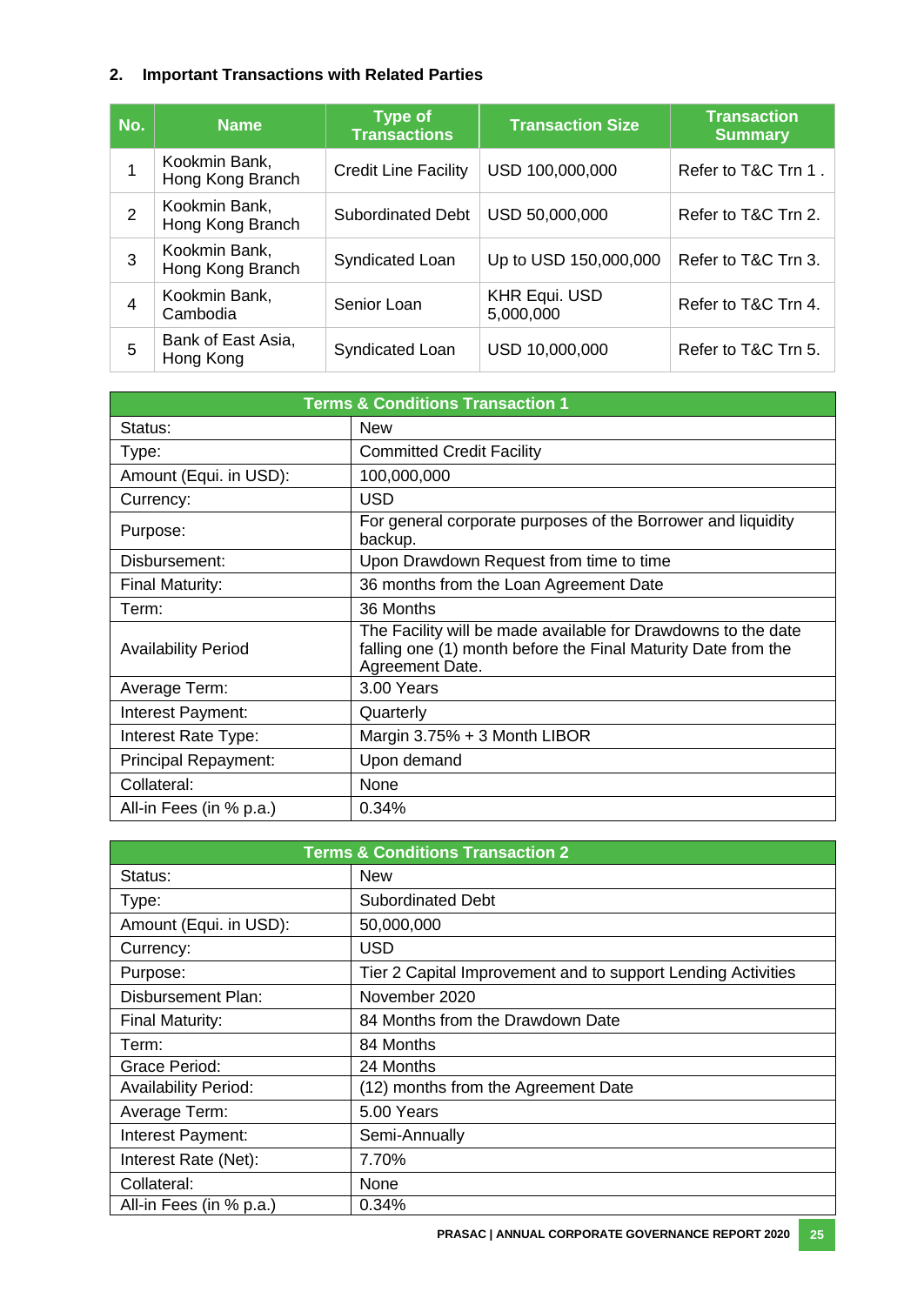| <b>Terms &amp; Conditions Transaction 3</b> |                                                                  |  |  |
|---------------------------------------------|------------------------------------------------------------------|--|--|
| Status:                                     | <b>New</b>                                                       |  |  |
| Type:                                       | Syndicated Loan                                                  |  |  |
|                                             | - Initial Commitment: USD 75 million (KB Fund)                   |  |  |
| Amount (Equi. in USD):                      | - Incremental Commitment: Up to 75 million (Participant's Fund), |  |  |
|                                             | allowed in one-year from the Initial Drawdown.                   |  |  |
|                                             | - Total Commitment: Up to USD 150 million.                       |  |  |
| Currency:                                   | <b>USD</b>                                                       |  |  |
| Purpose:                                    | To support the borrower's lending activities                     |  |  |
| Disbursement:                               | Within 6 months from the Signing Date                            |  |  |
| <b>Final Maturity:</b>                      | 36 months after initial Utilization Date                         |  |  |
| Term:                                       | 36 Months                                                        |  |  |
| Grace Period:                               | 6 Months                                                         |  |  |
|                                             | 6 months from the Agreement Date and the Incremental             |  |  |
| <b>Availability Period:</b>                 | Commitments shall be allowed until 1 year from the Initial       |  |  |
|                                             | Drawdown Date.                                                   |  |  |
| Average Term:                               | 2.25 Years                                                       |  |  |
| Interest Payment:                           | Quarterly                                                        |  |  |
| Interest Rate Type:                         | Margin 3.50% + 3 Month LIBOR                                     |  |  |
| <b>Principal Repayment:</b>                 | Amortization                                                     |  |  |
| Collateral:                                 | None                                                             |  |  |
| All-in Fees (in % p.a.)                     | 0.57%                                                            |  |  |

| <b>Terms &amp; Conditions Transaction 4</b> |                                              |  |  |
|---------------------------------------------|----------------------------------------------|--|--|
| Status:                                     | <b>New</b>                                   |  |  |
| Type:                                       | Senior-Debt                                  |  |  |
| Amount (Equi. in USD):                      | 5,000,000                                    |  |  |
| Currency:                                   | <b>KHR</b>                                   |  |  |
| Purpose:                                    | To support the borrower's lending activities |  |  |
| Disbursement:                               | <b>July 2018</b>                             |  |  |
| Final Maturity:                             | <b>July 2021</b>                             |  |  |
| Term:                                       | 36 Months                                    |  |  |
| Grace Period:                               | 24 Months                                    |  |  |
| <b>Availability Period:</b>                 | (1) month from the Agreement Date            |  |  |
| Average Term:                               | 2.75 Years                                   |  |  |
| Interest Payment:                           | Quarterly                                    |  |  |
| Interest Rate Type:                         | Fixed                                        |  |  |
| <b>Principal Repayment:</b>                 | Amortization-Semi-Annually                   |  |  |
| Collateral:                                 | None                                         |  |  |
| All-in Fees (in % p.a.)                     | 0.00%                                        |  |  |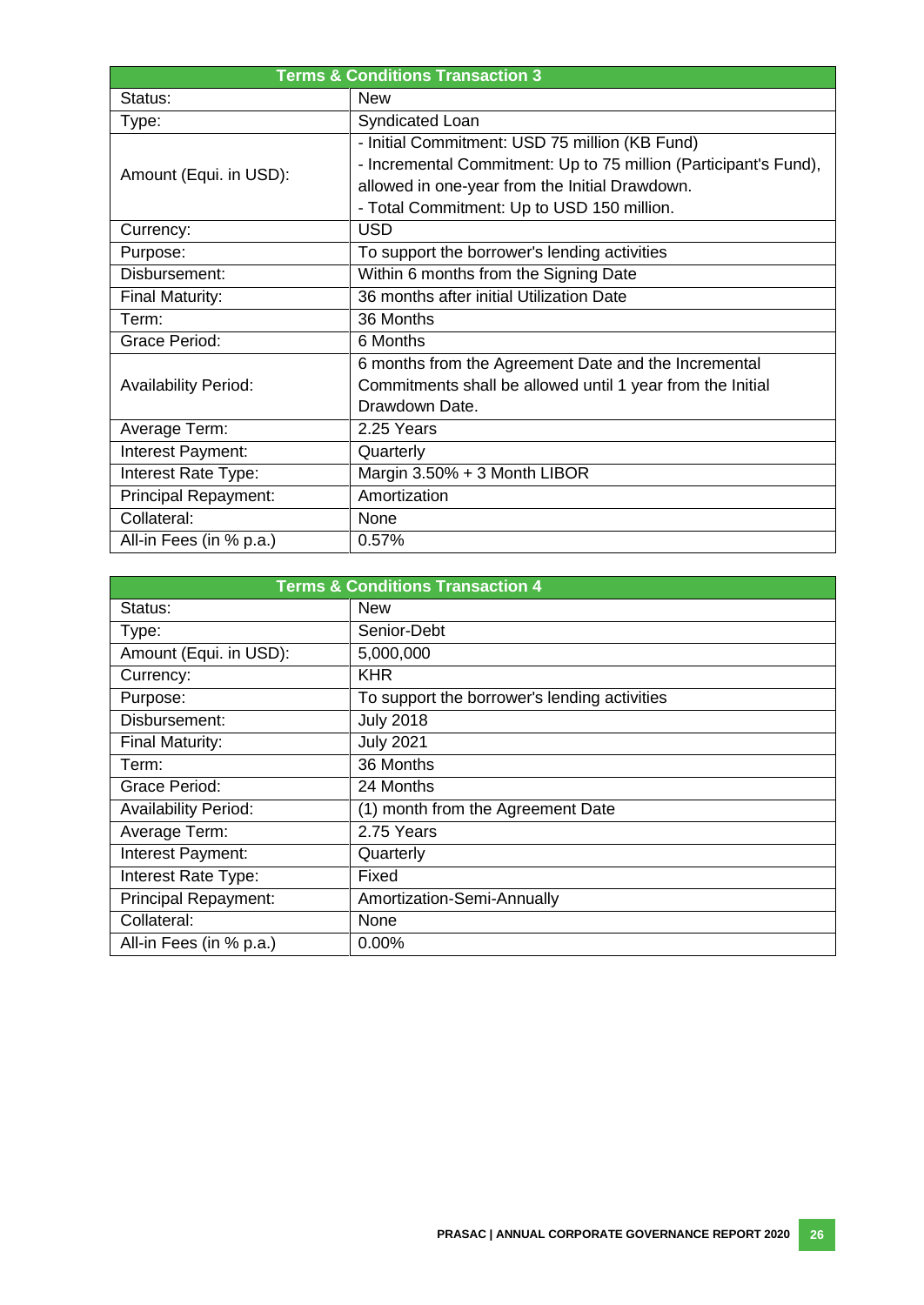| <b>Terms &amp; Conditions Transaction 5</b> |                                              |  |  |
|---------------------------------------------|----------------------------------------------|--|--|
| Status:                                     | <b>New</b>                                   |  |  |
| Type:                                       | Syndicated Loan                              |  |  |
| Amount (Equi. in USD):                      | 10,000,000.00                                |  |  |
| Currency:                                   | USD                                          |  |  |
| Purpose:                                    | To support the borrower's lending activities |  |  |
| Disbursement:                               | June 2017                                    |  |  |
| Final Maturity:                             | 48 Months from the Agreement Date            |  |  |
| Term:                                       | 48 Months                                    |  |  |
| Grace Period:                               | 24 Months                                    |  |  |
| <b>Availability Period:</b>                 | (3) Months from the Agreement Date           |  |  |
| Average Term:                               | 3.25 Years                                   |  |  |
| Interest Payment:                           | Semi-Annually                                |  |  |
| Interest Rate Type:                         | Margin 4.90% + 6 Month LIBOR                 |  |  |
| Principal Repayment:                        | Amortize-Semi-Annually                       |  |  |
| Collateral:                                 | None                                         |  |  |
| All-in Fees (in % p.a.)                     | 0.59%                                        |  |  |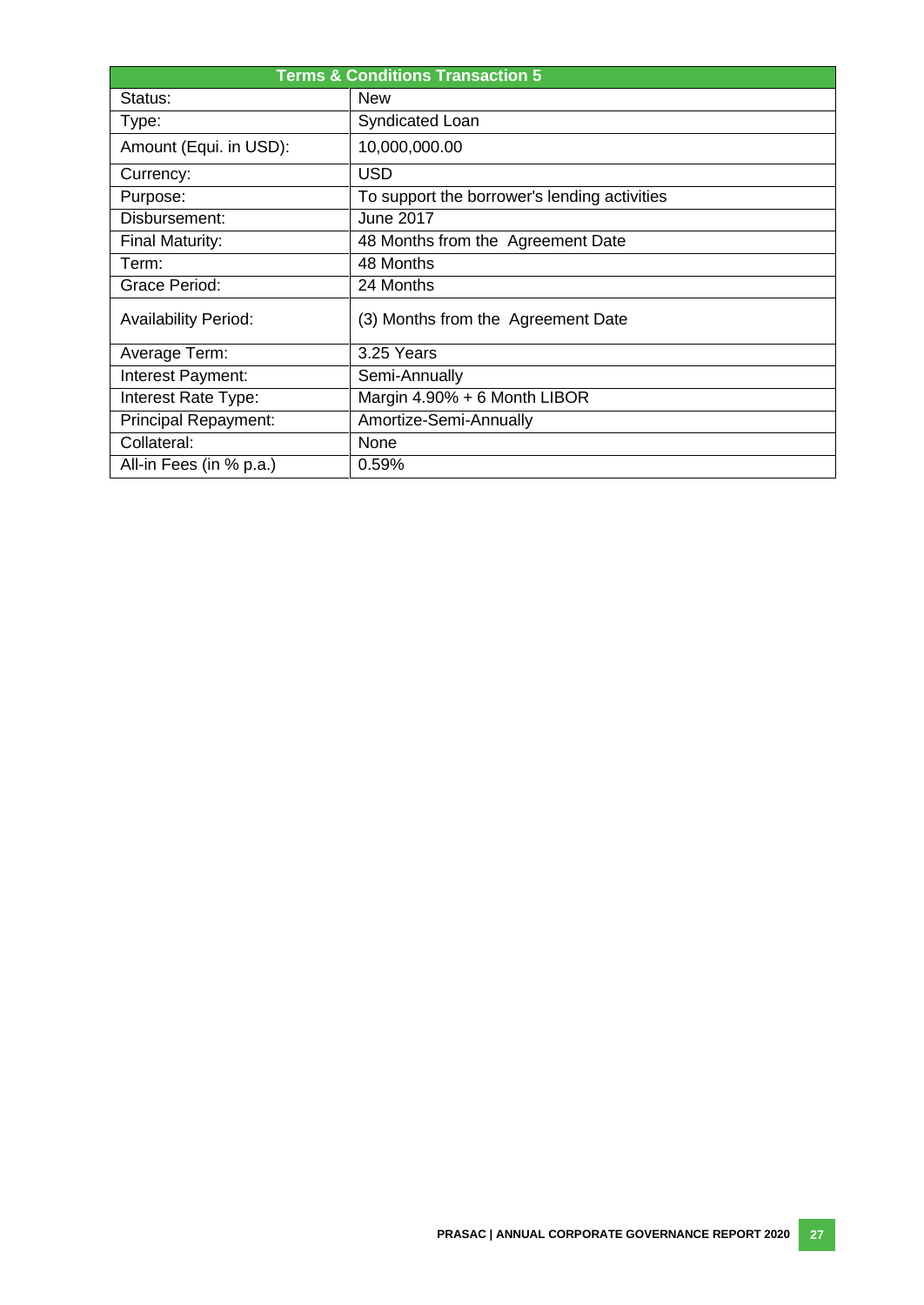# **PART 4 - RISK MANAGEMENT, INTERNAL CONTROL AND AUDITING**

# **A. BRIEF RISK MANAGEMENT SYSTEM OR RISK MANAGEMENT POLICIES**

To maximize a return or achieved the target, the risk management system of PRASAC were established as the following:

#### **Risk Management Function**

- Risk Officer: Play roles as the independent to check at the branch level. Risk Officers at branch level play roles as the Head of Risk Management department to participate in the credit committee meeting and verify branch's transaction to ensure branches complies to approval policies.
- Risk Management Department is an independent department that clearly defined with structure/functions/Roles and Responsibilities/reporting line. Risk Management. Risk Management department will report directly to the BoD risk management committee in quarterly basis with the clear agendas setting up in the ToR. Risk Management Department presents the keys risk to all directors in the BoD Risk Committee.

#### **Management Committee Level**

- Executive Committee: Support by clear ToR/Roles and Responsibilities/Frequency of the meeting/Reporting template.
- Credit Committee: Support by clear ToR/Roles and Responsibilities/Frequency of the meeting/Reporting template.
- ALCO Committee: Support by clear ToR/Roles and Responsibilities/Frequency of the meeting/Reporting template.
- IT steering committee: Support by clear ToR/Roles and Responsibilities/Frequency of the meeting/Reporting template.
- Product Committee: Support by clear ToR/Roles and Responsibilities/Frequency of the meeting/Reporting template.

#### **Board Level**

- BoD Committee: Support by clear ToR/Roles and Responsibilities/Frequency of the meeting/Reporting template.
- BoD Risk Management Committee: Support by clear ToR/Roles and Responsibilities/Frequency of the meeting/Reporting template.
- BoD Audit Committee: Support by clear ToR/Roles and Responsibilities/Frequency of the meeting/Reporting template.
- BoD Remuneration Committee: Support by clear ToR/Roles and Responsibilities/Frequency of the meeting/Reporting template.

#### **Policies and ToR**

- ToR of BoDs and Committees
- Corporate Governance Policy
- Whistle Blowing Policy
- Credit Policy statement
- Assets and Liabilities Management Policy
- Anti-Money Laundering Policy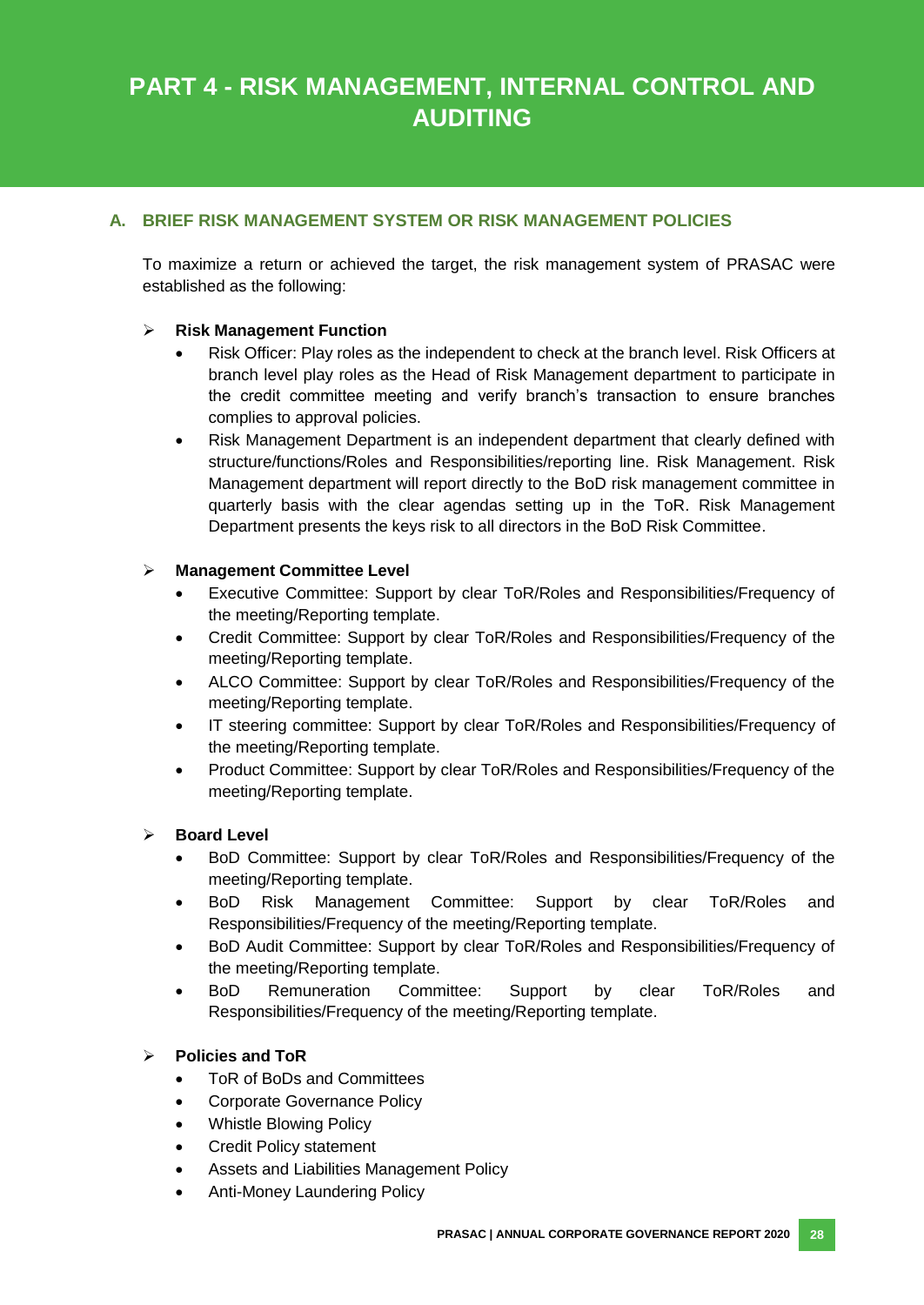- **ITC Security Policy**
- HR Policy
- Internal Audit Policy and Manual
- Risk Management Policy
- Compliance Policy
- Anti-Corruption Policy
- Contingency Policy
- Disaster Recovery Policy

# **B. BRIEF INTERNAL CONTROL SYSTEM**

# **1. Control Environment:**

- The board of directors (BOD) has responsibility for approving business strategies and critical policies of the institutions. BoD established three committees such as, Remuneration Committee, Risk Management Committee and Audit Committee. These committees conduct meeting regularly at least on quarterly basis.
- The organizational structure clearly assigns responsibility, authority and reporting lines which are key parts of internal control system.
- Human Resource Management Policy, Internal Rule and Code Ethic are put in place to promote integrity and ethics of all staff. Institution has zero tolerance for frauds.

# **2. Risk Assessment:**

- The institution has established risk management department to facilitate and monitor the implementation of risk management practices by the 1st line and Compliance Department to monitor compliance to law and regulations.
- The institution conducts risk and control self-assessment for each business unit/process to effectively manage risks.
- KPIs are set for each position which is comprised of both qualitative and quantitative.

#### **3. Control Activities:**

- PRASAC's policies and procedures are embedded in the internal control system to prevent risks.
- Proper segregation of duty and dual control means that an employee cannot process the whole transaction.
- Every staff member takes responsibility to obey and apply the internal control policies.

# **4. Information and Communication:**

- To support effective implementation of control, the institution has been equipped with strong information system such as Flex Cube (Core banking) system, HR system, Fixed Asset Management System, BI reports…etc.
- PRASAC has hotline 24/7 for internal and external stakeholders to make a complaint
- The institution has created whistleblowing channel for internal staff to report suspected fraud, corruption, and any misconduct.
- Staff must communicate upwards about any problems of non-compliance or policy violations.

#### **5. Monitoring**

- **Ongoing monitor** the effectiveness of internal controls in the ordinary course of operations. The controls are daily implemented by Regional/Branch Manager Chief Teller, Risk Management Department, Compliance department, Financial Control Unit, Credit Control Unit, IT security unit, CCTV team and related departments.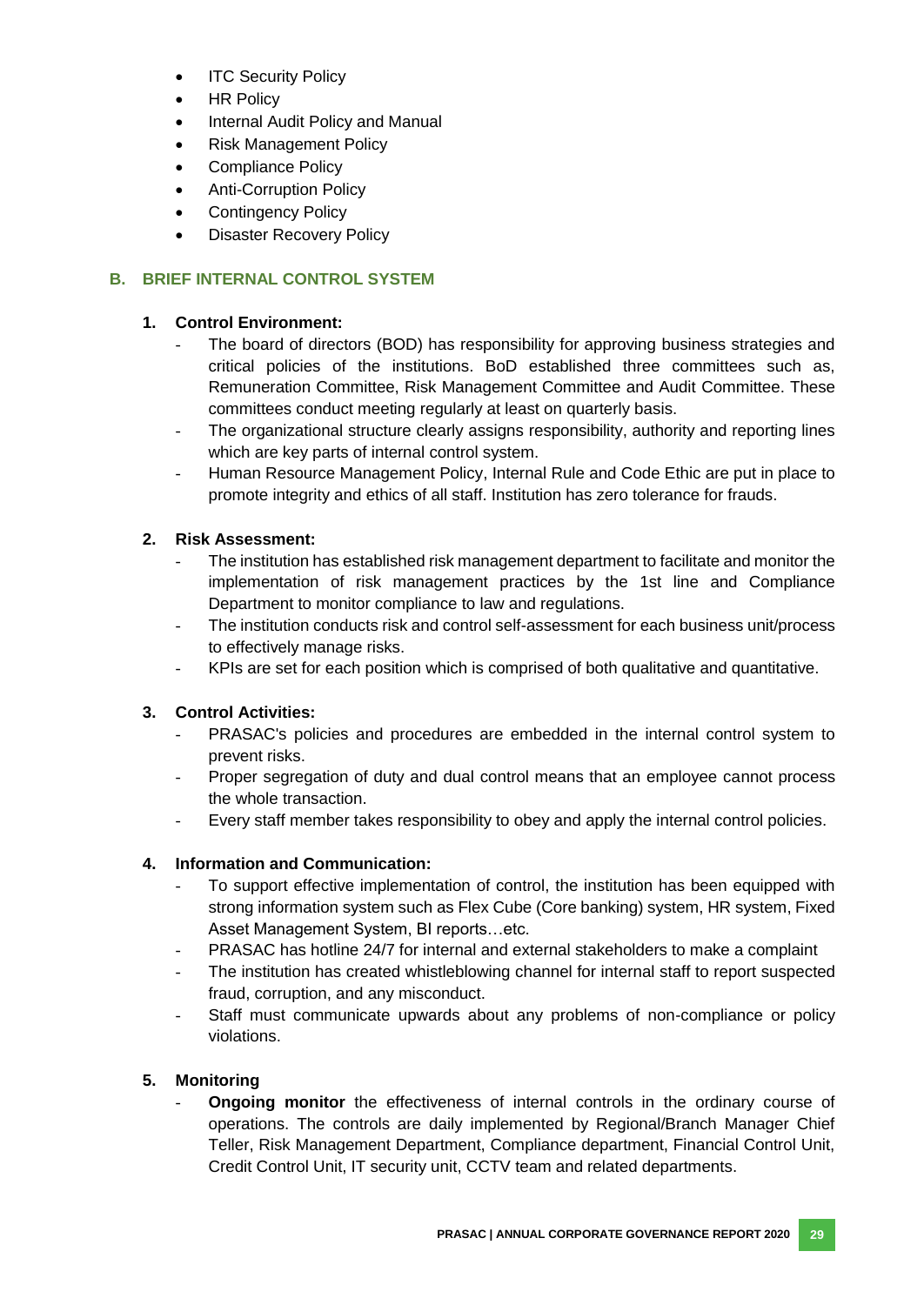Separate Evaluations of internal controls carried out by Internal Audit Department are reported directly to Board Audit Committee. As of December 2020, the department has 110 professional audit staff.

# **C. AUDITING**

#### **1. Internal Audit**

#### **1.1. Roles and Responsibilities of Internal Auditors**

Roles and Responsibilities of Internal Audit Department are clearly stated in Internal Audit Charter:

#### **Audit Planning**

- Develop a long-term and annual audit plan using an appropriate risk-based methodology, including any risks or control concerns identified by management or the Board Audit Committee, and submit that plan to the Board Audit Committee for review and approval as well as for periodic updates.
- Assure the implementation of the annual audit plan, as approved by the Board Audit Committee, including any special tasks or projects requested by the Board Audit Committee and management if appropriate.

**Audit Scope:** The scope of internal auditing shall include but shall be not restricted to:

- Reviewing the reliability and integrity of financial reporting in close cooperation with the external auditors as well as of management information systems.
- Reviewing the system(s) established to manage PRASAC's compliance with relevant laws and regulation as well as internal regulation like policies and procedures.
- Reviewing the means of safeguarding assets and, as appropriate, verifying the existence of such assets.
- Reviewing and appraising operational effectiveness and efficiency of all relevant processes and systems, including reasonable use / employment of resources.
- Reviewing the effectiveness and efficiency of the internal control system and ascertaining whether it is functioning as designed.
- Reviewing operations or specific functions and projects to ascertain whether results are consistent with established objectives and goals and whether the operations, functions and projects are being carried out as planned.
- Reviewing specific operations as requested by the Audit Committee or management, as appropriate.
- Reviewing and evaluating the effectiveness of PRASAC's risk management and fraud management system.
- Reviewing and evaluating the effectiveness of PRASAC's compliance management system.
- Conducting special investigations into particular areas, for example suspected fraud cases.

#### **Fraud and Corruption**

- Managing fraud risk and corruption is the sole responsibility of the senior management. Internal Audit cannot – even when performed with due professional care – assure the detection of fraud and corruption.
- Internal Audit can also carry out fraud investigations at the request of management.

#### **Audit Reporting and Follow Up**

For each audit or group of audits, a written audit report will be prepared and issued on a timely basis to the management of the audited unit(s) and Board Audit Committee-based on type of audit reports which was clearly stated in the internal audit manual.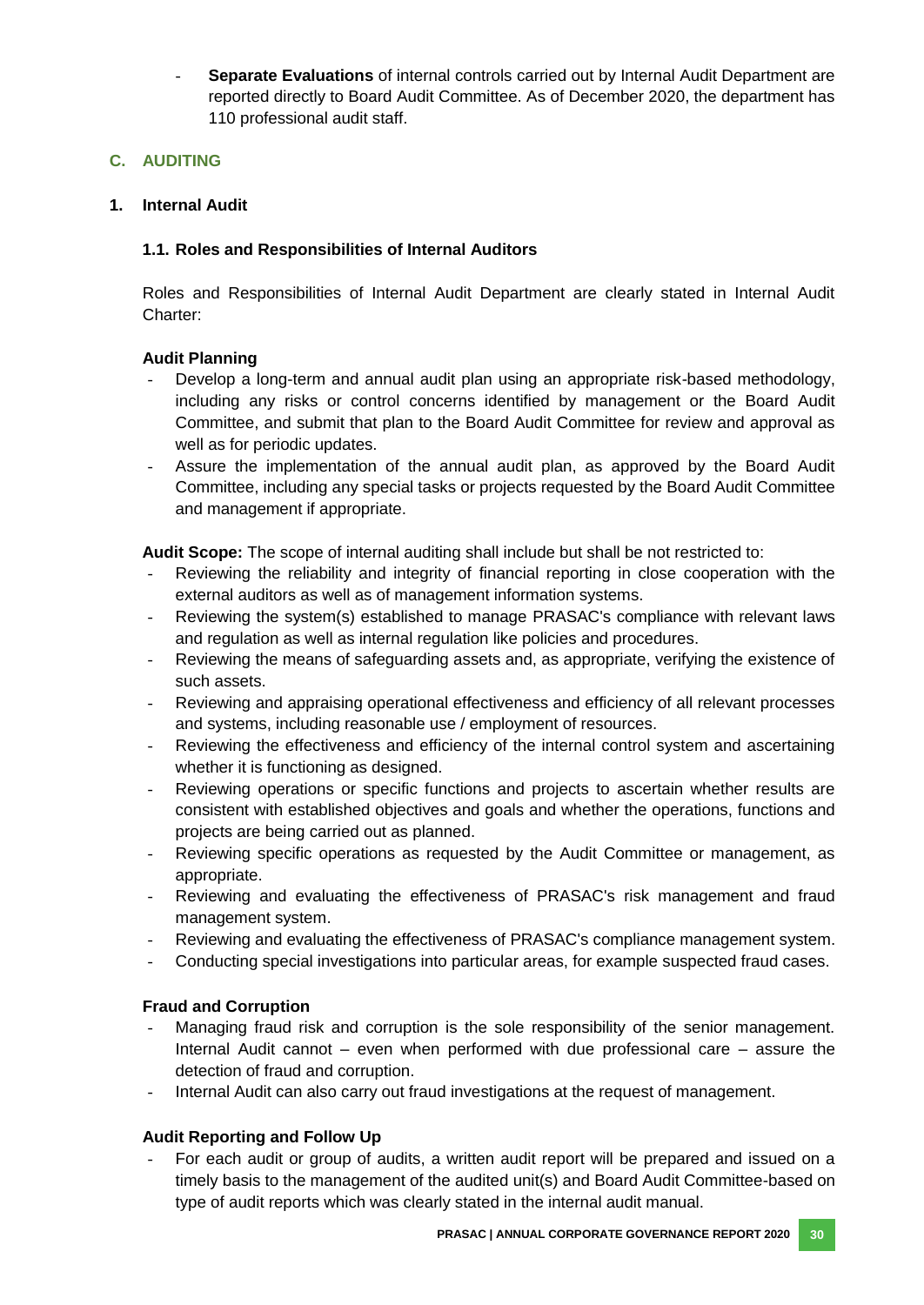- The reports shall contain practical recommendations relating to the findings and remedial action agreed upon with the auditee.
- IAD shall make follow-up audits if considered necessary, depending on the risk level of the finding.
- IAD will report immediately to the Board Audit Committee and management on fraudulent activities.
- IAD will report quarterly to the Board Audit Committee on progress made against the annual audit plan and the summarized outcomes of audits.
- IAD will provide an annual internal audit report to the Board Audit Committee and senior management

# **1.2. New Appointment and Removal / Resignation of Head and/or Deputy of Internal Auditors**

| No. | <b>Name</b> | <b>Appointment</b><br><b>Date</b> | <b>Removal</b> /<br><b>Resignation</b><br><b>Date</b> | <b>Reasons</b> |
|-----|-------------|-----------------------------------|-------------------------------------------------------|----------------|
|     | None        |                                   |                                                       |                |

# **1.3. Appointment of Head and/or Deputy of Internal Auditors**

| No. | <b>Name</b>                                              | <b>Appointment Date</b> | <b>Removal</b><br><b>Resignation Date</b> |
|-----|----------------------------------------------------------|-------------------------|-------------------------------------------|
|     | Mr. Ouk Saroeung, Manager of Audit<br>Department         | 01-Sept-2003            | N/A                                       |
| ົ   | Mr. Hong Sengroth, Deputy Manager of Audit<br>Department | 12-Nov-2013             | N/A                                       |

#### **2. External Auditors**

| No. | <b>Name of Audit Firms</b>                | <b>Agreement Date</b>                                                                                                         | <b>Auditing Fees</b> | <b>Non-Auditing</b><br><b>Fees</b> |
|-----|-------------------------------------------|-------------------------------------------------------------------------------------------------------------------------------|----------------------|------------------------------------|
|     | <b>Ernst and Young</b><br>(Cambodia) Ltd. | 19 January 2018<br>25 July 2019<br>26 November 2019<br>5 December 2019<br>20 January 2020<br>4 December 2020<br>16 March 2021 | USD 132,682          | None                               |

# **Reasons for the Change, Suspension and Termination of Audit Firms in Securities Sector**

N/A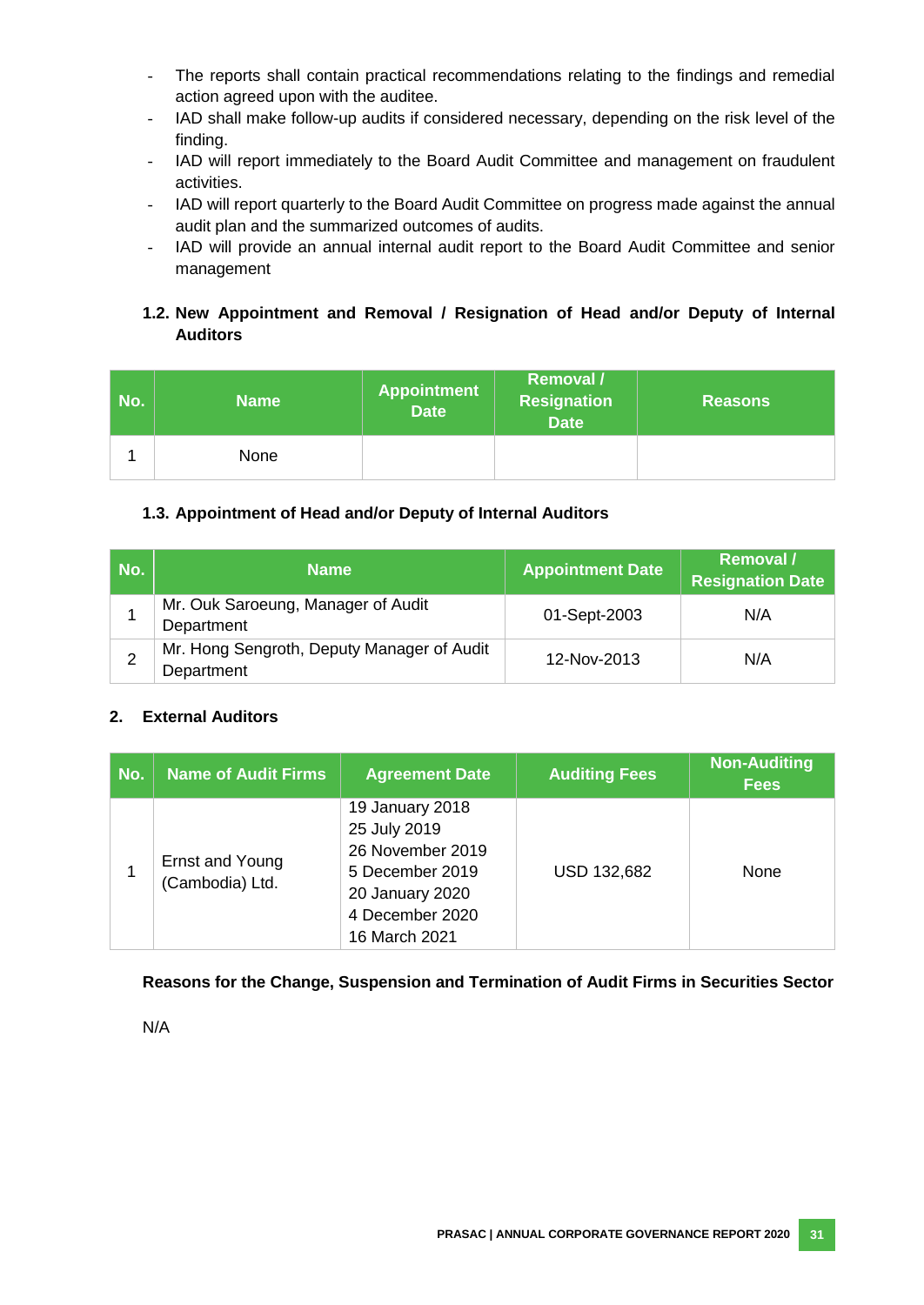# **A. IDENTIFY POLICIES AND ACTIVITIES RELATED TO THE FOLLOWING:**

| No.            | <b>Contents</b>                              | <b>Policies</b>                                                                          | <b>Actions</b>                                                                                                                                                                                                                                                                                                                                                                                                                                                                                                                                                                                                                                                                                       |
|----------------|----------------------------------------------|------------------------------------------------------------------------------------------|------------------------------------------------------------------------------------------------------------------------------------------------------------------------------------------------------------------------------------------------------------------------------------------------------------------------------------------------------------------------------------------------------------------------------------------------------------------------------------------------------------------------------------------------------------------------------------------------------------------------------------------------------------------------------------------------------|
| 1              | Customer<br>Welfare                          | Code of Conduct<br>$\bullet$<br>Customer<br>$\bullet$<br>Compliant<br>management Policy. | PRASAC's employee shall strictly<br>$\bullet$<br>implement the code of conducts and serve<br>customers with professional meaner.<br><b>Customer Compliant management Policy is</b><br>$\bullet$<br>being implemented and used by customers<br>and it is mandatory required by regulator.                                                                                                                                                                                                                                                                                                                                                                                                             |
| $\overline{2}$ | Suppliers and<br>Subcontractors<br>Selection | <b>Procurement Policy</b>                                                                | By policy, any purchase of more than 500USD<br>requires at least three quotations and selection<br>will decided by committees and approval by<br>CFO/FND.                                                                                                                                                                                                                                                                                                                                                                                                                                                                                                                                            |
| 3              | Management<br>and Protection<br>of Employees | <b>HR Policy</b>                                                                         | Management and protection of employees is<br>implemented following laws and related Prakas.                                                                                                                                                                                                                                                                                                                                                                                                                                                                                                                                                                                                          |
| $\overline{4}$ | Environment<br>Protection                    | Social and<br>Environmental<br><b>Protection Policy</b>                                  | The Social and Environmental Protection<br>$\bullet$<br>Policy developed with following purposes:<br>Reduce negative effect (relevant to the<br>$\bullet$<br>business operations and family income) on<br>the client's businesses<br>Maintain the good environment, dignity and<br>٠<br>health for the community from using loan<br>and other services of PRASAC<br>Reduce or no child labor<br>Educate clients to understand importance of<br>$\bullet$<br>social and environmental and social<br>protection<br>Reduce credit risk.                                                                                                                                                                 |
| 5              | Community<br>Interaction                     | Social and<br>Environmental<br><b>Protection Policy</b>                                  | PRASAC recognizes good health, business and<br>community prosperity are mutually<br>interdependent. PRASAC can support<br>community in a sustainable manner by:<br>Providing appropriate products and services<br>$\bullet$<br>carefully selected and developed for the<br>particular needs of our society;<br>Increasing outreach: Expand its outreach or<br>$\bullet$<br>operation to new communities in new<br>locations through branch network in the<br>provinces and extend online banking<br>services facilitate the access to finance;<br>Participate in various programs to educate<br>$\bullet$<br>the public about financial literacy and<br>financial solutions, so that they can manage |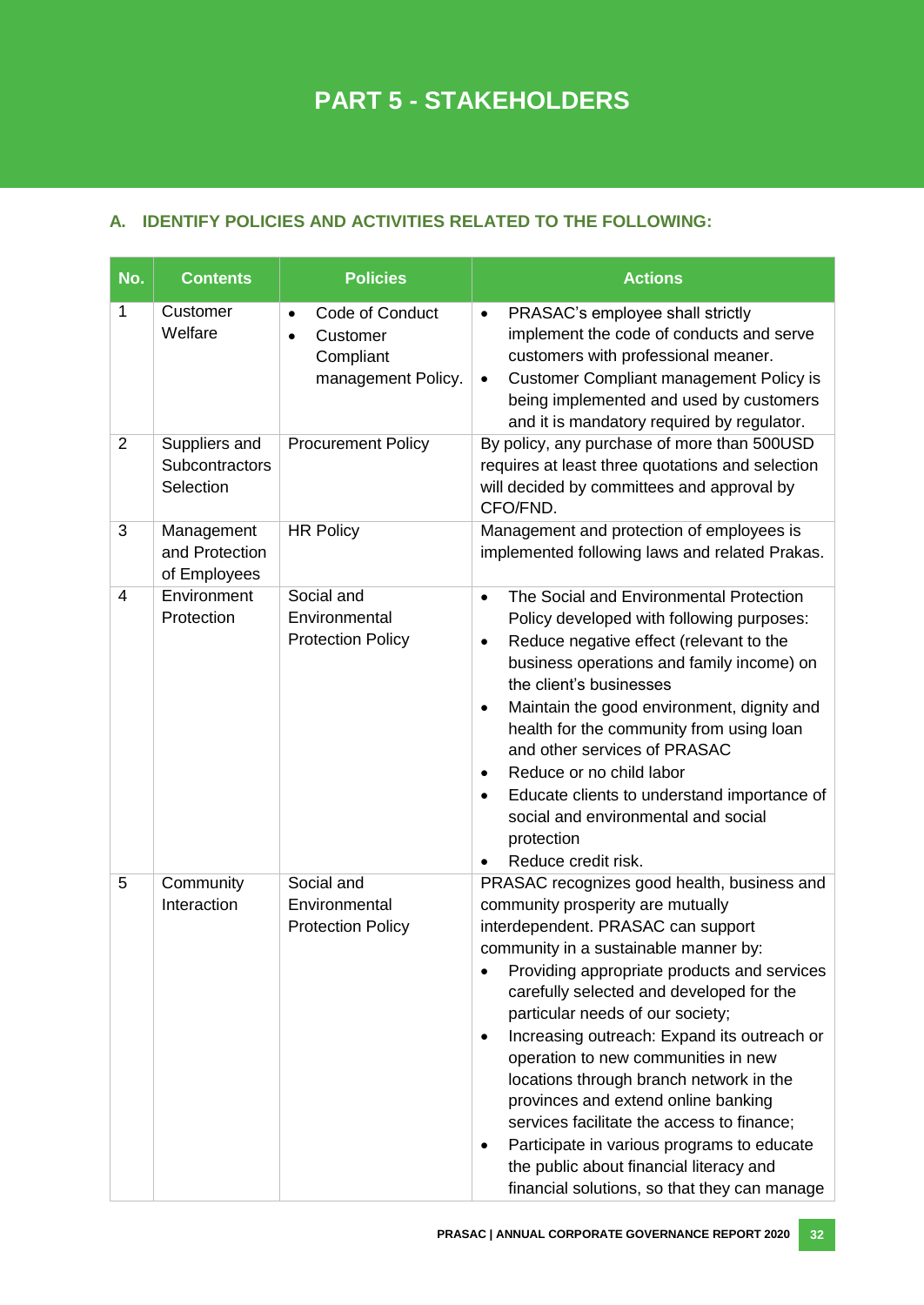| their resources more effectively, improve<br>the status of their businesses, and then<br>they can understand the requirements and<br>preparations for accessing to financial<br>services;<br>Provide internships and other forms of<br>trainings to students to build capacity<br>building and promote microfinance to a<br>broader audiences;<br>Consciously seek to set higher standards in<br>$\bullet$<br>good governance to improve the financial<br>environment;<br>Work with group of community to develop<br>$\bullet$<br>new products and services specially tailored<br>to their needs;<br>Selectively participate in charitable<br>$\bullet$<br>programs to help people and support<br>community, and; |  |
|-------------------------------------------------------------------------------------------------------------------------------------------------------------------------------------------------------------------------------------------------------------------------------------------------------------------------------------------------------------------------------------------------------------------------------------------------------------------------------------------------------------------------------------------------------------------------------------------------------------------------------------------------------------------------------------------------------------------|--|
| Share profit in social activities or<br>$\bullet$<br>development: The approval of profit<br>distribution in the work of social activities<br>and development is conducted annually by<br>the Board of Directors and management to<br>reflect the real situation of the institution<br>and demand of the communities.                                                                                                                                                                                                                                                                                                                                                                                              |  |
| Creditors'<br><b>Bondholders</b><br>6<br>Stipulates the rights and obligations of<br>٠                                                                                                                                                                                                                                                                                                                                                                                                                                                                                                                                                                                                                            |  |
| <b>Rights</b><br>Representative<br>bondholders on bonds that comply with                                                                                                                                                                                                                                                                                                                                                                                                                                                                                                                                                                                                                                          |  |
| Protection<br>Agreement and<br>SERC regulations on the settlement date,<br>Guarantee agreement<br>including any other modifications that are in<br>accordance with this Agreement. If there is<br>a discrepancy between the terms of the<br>bond and the Bondholders Representative<br>Agreement, the Bondholders<br>Representative Agreement will be<br>implemented.<br>The creditors were protected by Guarantee<br>$\bullet$<br>Agreement between PRASAC and CGIF.<br>$\overline{7}$                                                                                                                                                                                                                           |  |
| Anti-bribery and<br>PRASAC recognizes that bribery and corruption<br>Anti-Corruption<br>corruption Policy<br>have an adverse effect on society wherever<br>Program                                                                                                                                                                                                                                                                                                                                                                                                                                                                                                                                                |  |
| they occur and is committed to enforcing its                                                                                                                                                                                                                                                                                                                                                                                                                                                                                                                                                                                                                                                                      |  |
|                                                                                                                                                                                                                                                                                                                                                                                                                                                                                                                                                                                                                                                                                                                   |  |
| ethical standards in all its business activities.                                                                                                                                                                                                                                                                                                                                                                                                                                                                                                                                                                                                                                                                 |  |
| PRASAC's Anti-Bribery and Corruption policy<br>serves to reinforce this commitment in line with                                                                                                                                                                                                                                                                                                                                                                                                                                                                                                                                                                                                                   |  |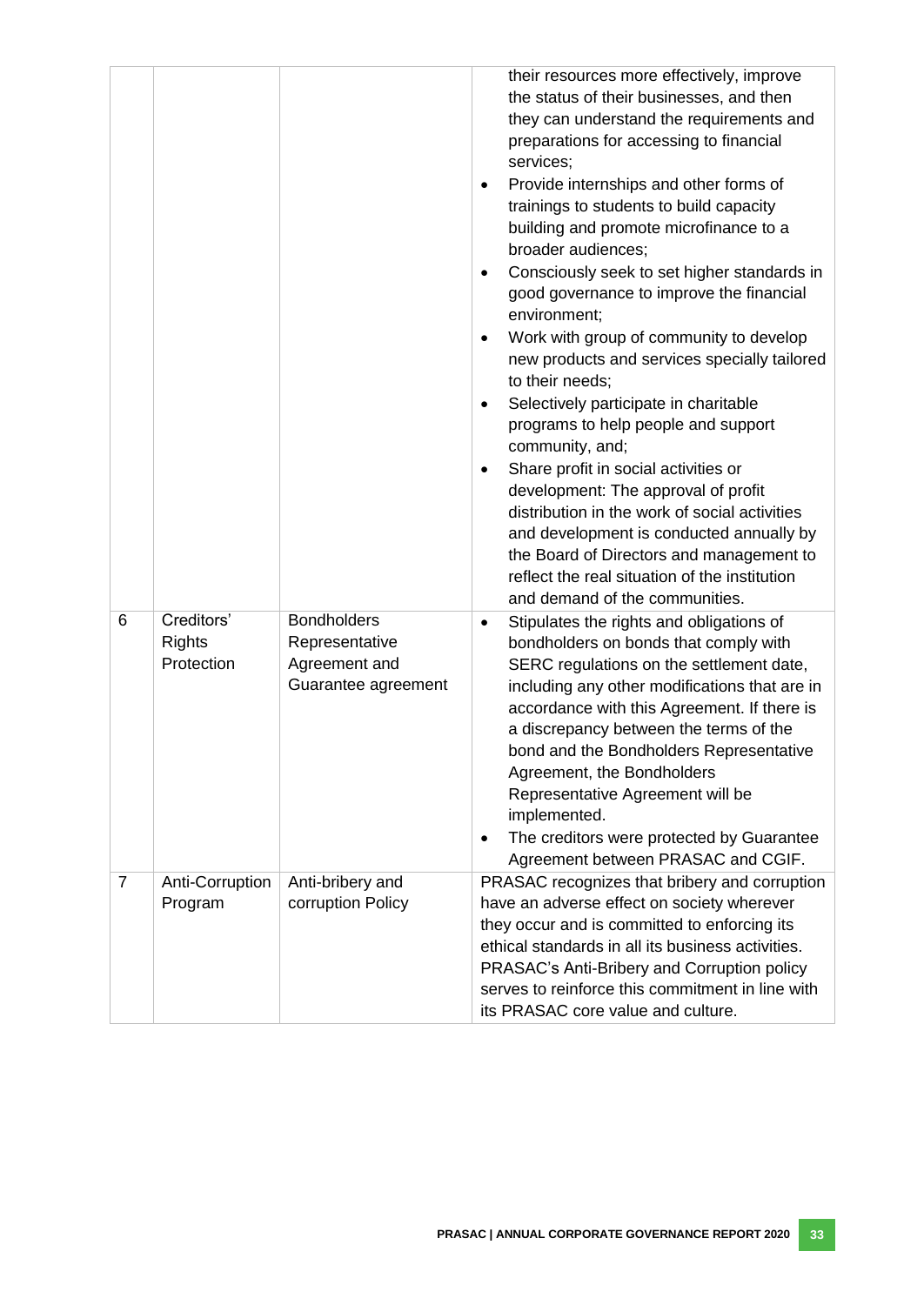# **B. DESCRIBE THE CORPORATE SOCIAL RESPONSIBILITIES OF LISTED COMPANIES**

| No. | <b>Beneficiaries</b>                                                                              | <b>Amount</b>                                                                                                                                                               | <b>Purposes of CSR</b>                                                                                                                                                                                                                                                                                                                                                                                                                                                                                                                                                                                                                                                                                                                                                           |
|-----|---------------------------------------------------------------------------------------------------|-----------------------------------------------------------------------------------------------------------------------------------------------------------------------------|----------------------------------------------------------------------------------------------------------------------------------------------------------------------------------------------------------------------------------------------------------------------------------------------------------------------------------------------------------------------------------------------------------------------------------------------------------------------------------------------------------------------------------------------------------------------------------------------------------------------------------------------------------------------------------------------------------------------------------------------------------------------------------|
| 1   | Community, SMEs,<br>Students, Disability<br>people, Victims,<br>PRASAC staff and<br>other people. | <b>PRASAC</b> shall<br>allocate for each<br>financial year, a<br>budget around 1-<br>2% of its average<br>net profits made<br>during the last<br>financial of each<br>year. | PRASAC may undertake CSR program with<br>the following activities:<br>Sponsorships and donations for SME<br>events, Jobs national forum, Children<br>days, Cambodian Red Cross, reading<br>campaign, Operation smiles, and others.<br>Implement calamity program.<br>Emergency relief donations to victims.<br>Promoting education through library<br>project including donations of books,<br>equipment, system and training on<br>library management.<br>Training to promote reading concepts for<br>children in rural areas.<br>Promoting green business operation.<br>٠<br>The activities undertaken in pursuance of<br>normal course of business of PRASAC.<br>CSR projects/programs or activities that<br>٠<br>benefit only the employees of PRASAC<br>and their families. |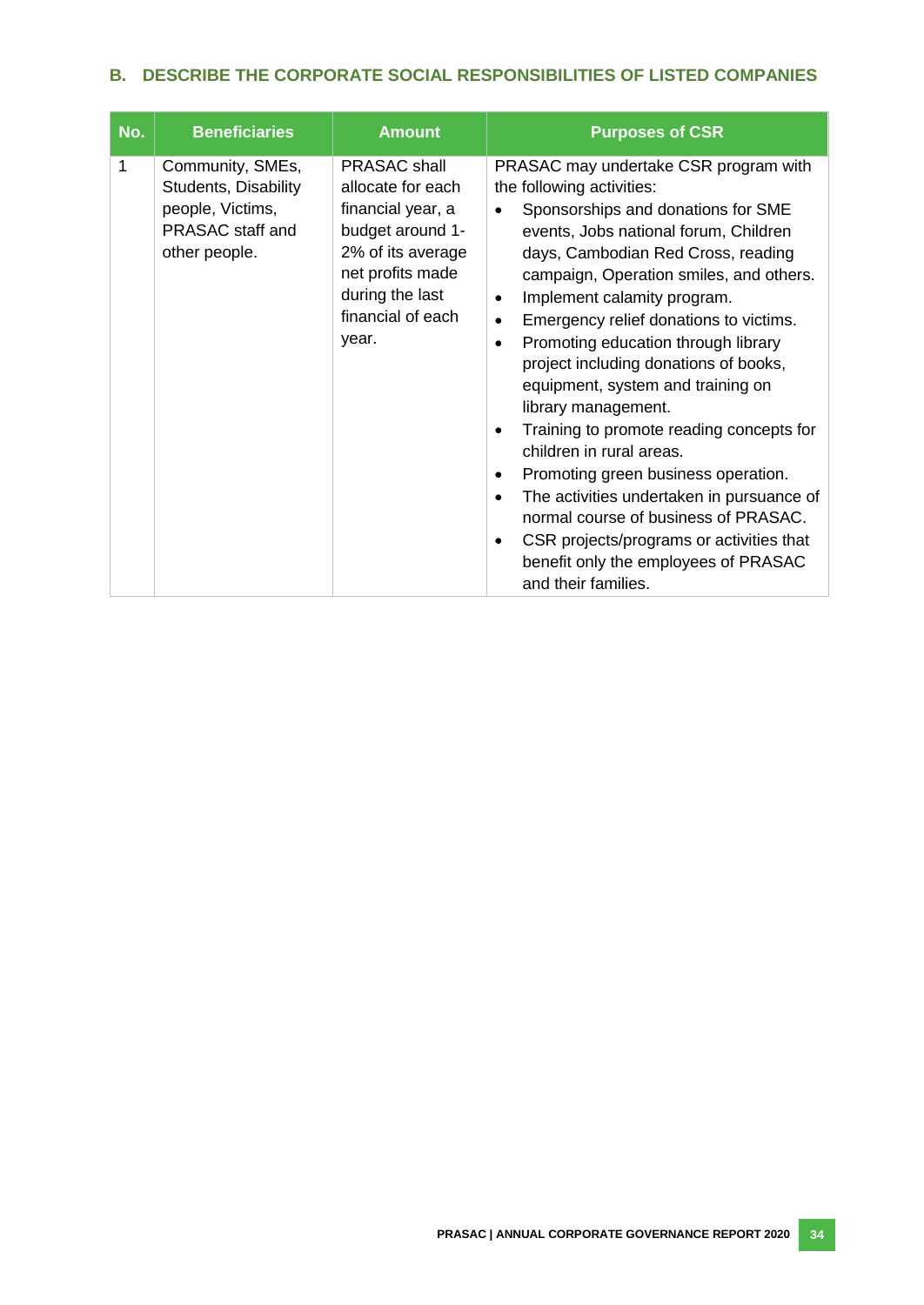# **A. IDENTIFY THE FOLLOWING INFORMATION IN THE ANNUAL REPORT:**

| No.            | <b>Information</b>                                                              | Yes/No |
|----------------|---------------------------------------------------------------------------------|--------|
| 1              | Visions / Missions / Objectives                                                 | Yes    |
| $\overline{2}$ | <b>Financial Indicator</b>                                                      | Yes    |
| 3              | Non-financial Indicator                                                         | Yes    |
| $\overline{4}$ | <b>Main Risk Factors</b>                                                        | Yes    |
| 5              | <b>Dividend Policy</b>                                                          | Yes    |
| 6              | <b>Biography of Directors</b><br>Yes                                            |        |
| $\overline{7}$ | <b>Training for Directors</b>                                                   | Yes    |
| 8              | Yes<br>Number of Board Meeting                                                  |        |
| 9              | Attendance of Directors in Board Meetings                                       | Yes    |
| 10             | Remuneration or Compensation for Directors and<br>Yes<br><b>Senior Officers</b> |        |

*\* Listed Entity Shall Declaim the Reason if there is any above information missing.*

# **B. DESCRIBE THE MECHANISM OF DISCLOSURE INCLUDING MEANS, PROCEDURES AND RESPONSIBLE PERSON IN CHARGE OF DISCLOSURE**

According to SERC's Prakas No. 007/18 K.M.K./BB.K. dated 30 October 2018 on Corporate Disclosure, PRASAC has appointed the following Disclosure Officers and Disclosure Assistant Officers:

# **Disclosure Officers**

| No. | <b>Name</b>   | <b>Position</b>                                                                           |
|-----|---------------|-------------------------------------------------------------------------------------------|
|     | Mr. Chea Hang | Executive Vice President and Chief Corporate Strategy and<br><b>Business Plan Officer</b> |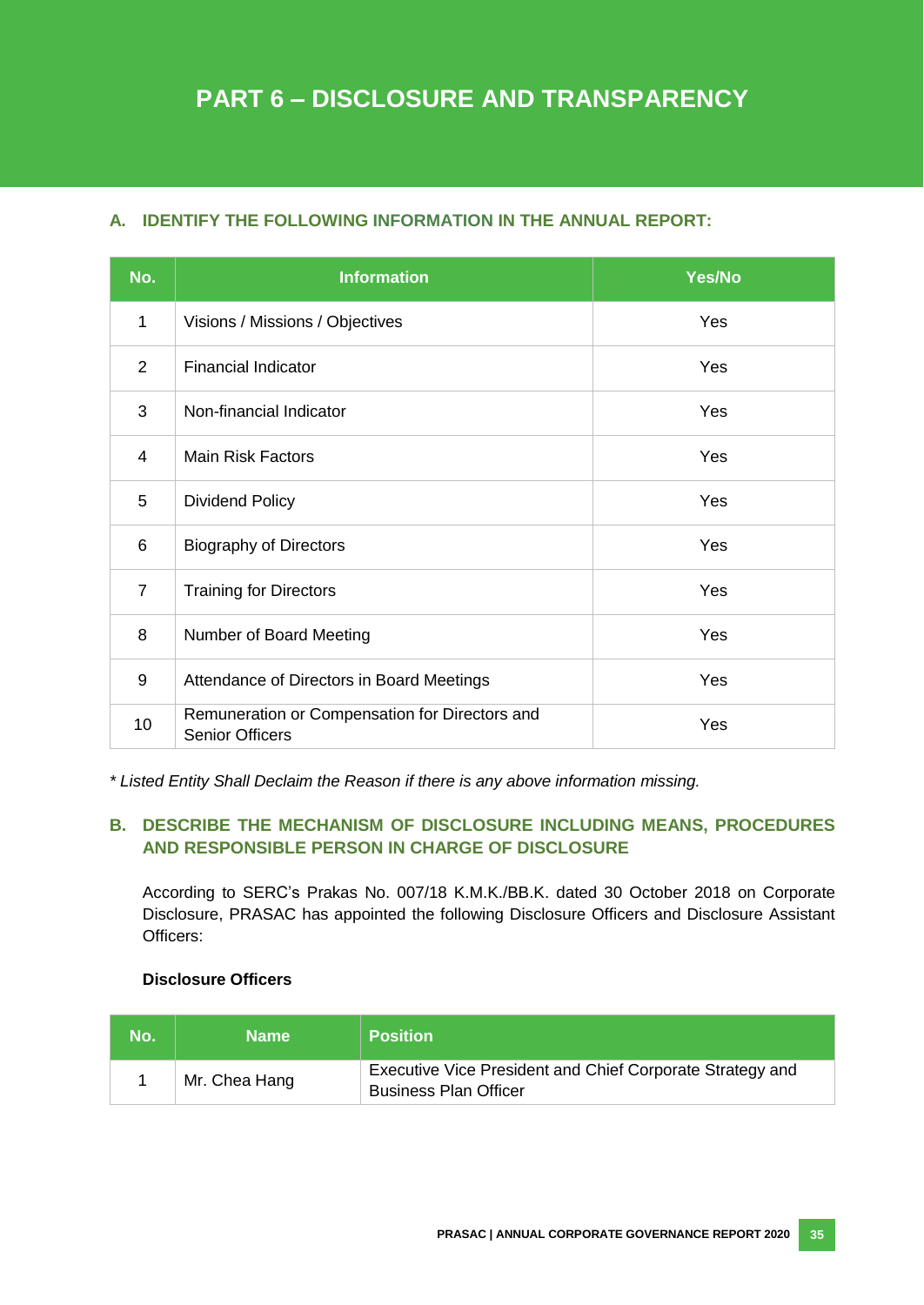## **Disclosure Assistant Officers**

| No. | <b>Name</b>      | <b>Position</b>                             |
|-----|------------------|---------------------------------------------|
|     | Mr. Kong Sean    | VP & Manager of Treasury Department         |
| 2   | Mr. Yun SamAng   | AVP & Deputy Manager of Treasury Department |
| 3   | Mr. Hing Chanhim | Deputy Manager of Investor Relations Unit   |
| 4   | Mr. Neak Ponleu  | Manager of Regulatory Reporting Unit        |

#### **C. INVESTOR RELATIONS**

#### **1. Demonstrate Mechanisms and Procedures for Investor Relations**

PRASAC welcomes investors and provides the necessary information on its activities and financial performance on its corporate website: https://www.PRASAC.com.kh/en/contactus/investor-relations

#### **2. Briefly Describe Investor Relations for the Last Year**

PRASAC has disclosed information to investors as the following:

- On 23rd April 2020, the PRASAC Bond was successfully issued.
- On 22nd September 2020, press release on delay of disclosure of financial report as of quarter 2 of 2020 in compliance with Cambodian International Financial Accounting Standards (CIFRS) to 30th September 2020.
- On 23rd October 2020, announcement to investors on corporate bond interest payment of PRASAC bond.
- On 23rd September 2020, press release on disclosure of financial report as of quarter 2 of 2020 in compliance with Cambodian International Financial Accounting Standards (CIFRS).
- On 16th November 2020, press release on disclosure of financial report as of quarter 3 of 2020 in compliance with Cambodian International Financial Accounting Standards (CIFRS).